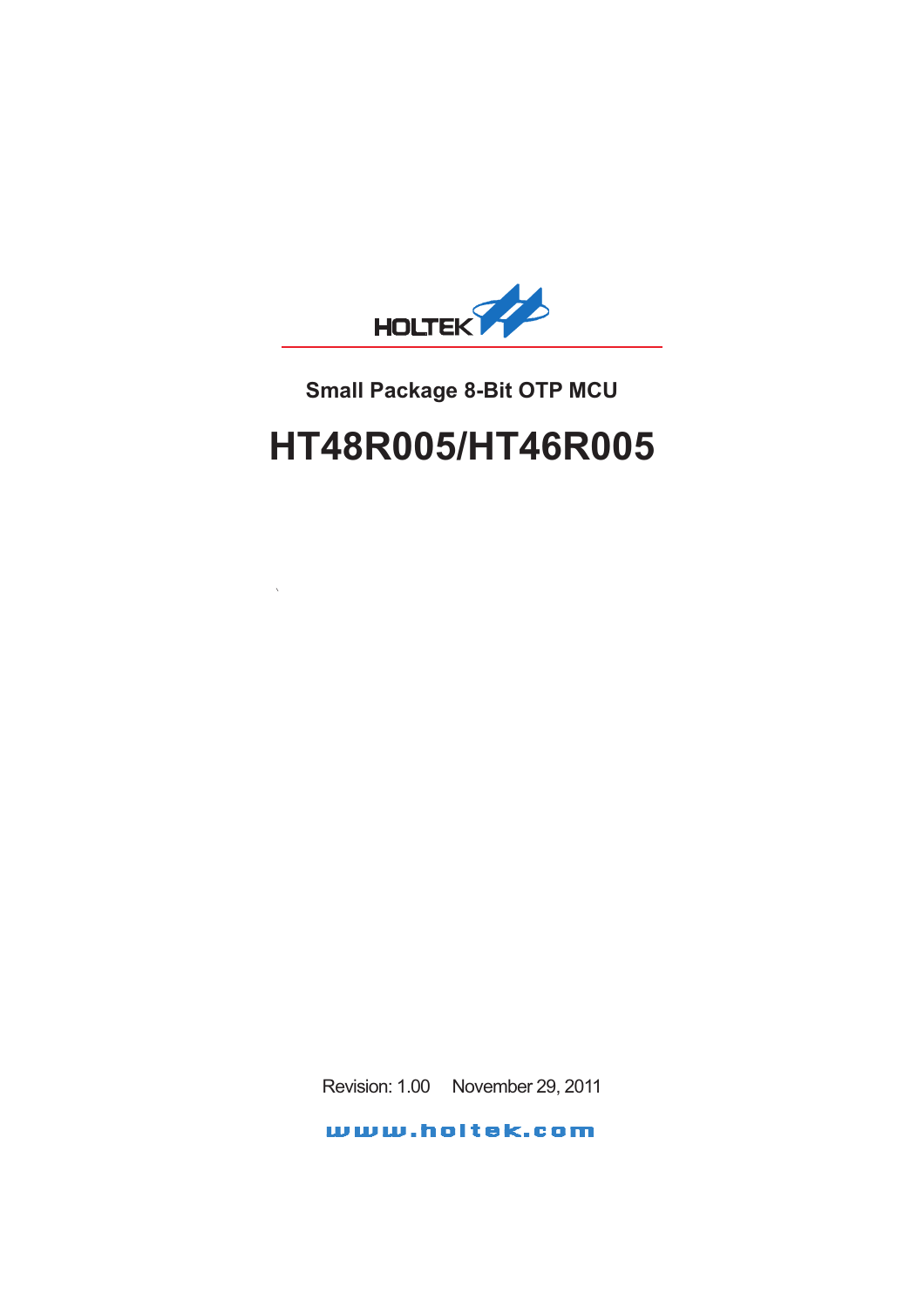

# **Table of Contents**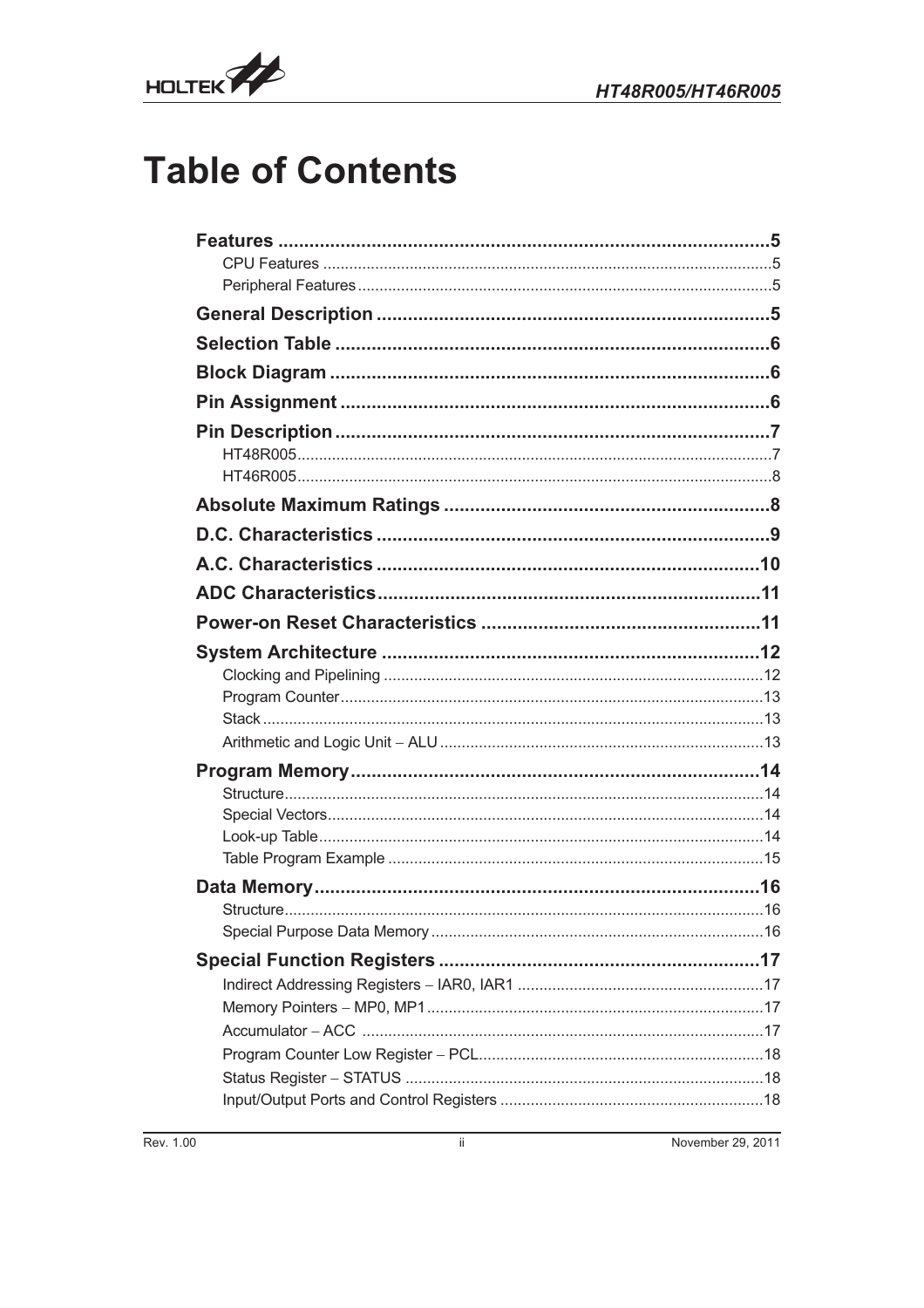

| Configuring the Timer/Event Counter Input Clock Source31 |  |
|----------------------------------------------------------|--|
|                                                          |  |
|                                                          |  |
|                                                          |  |
|                                                          |  |
|                                                          |  |
|                                                          |  |
|                                                          |  |
|                                                          |  |
|                                                          |  |
|                                                          |  |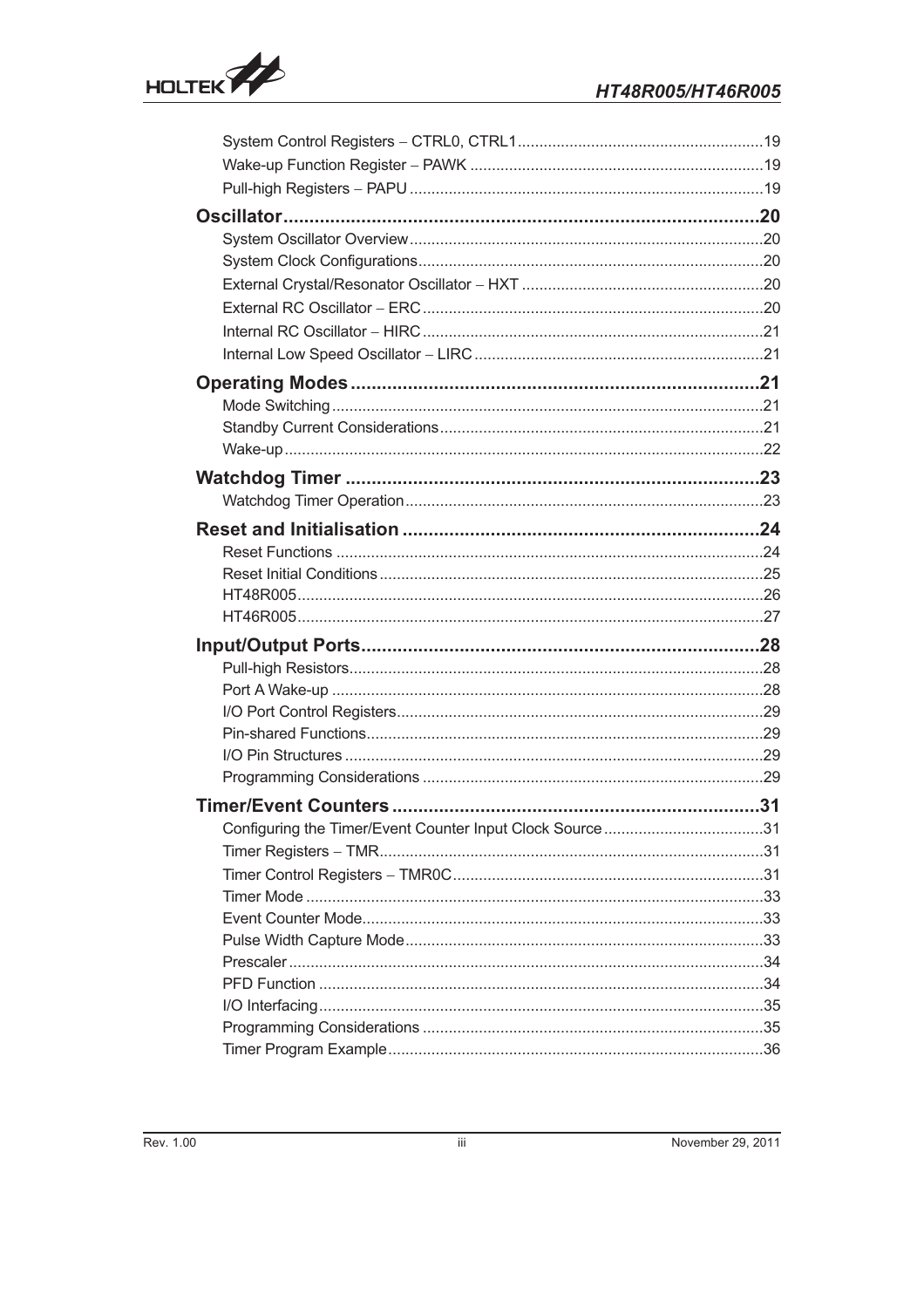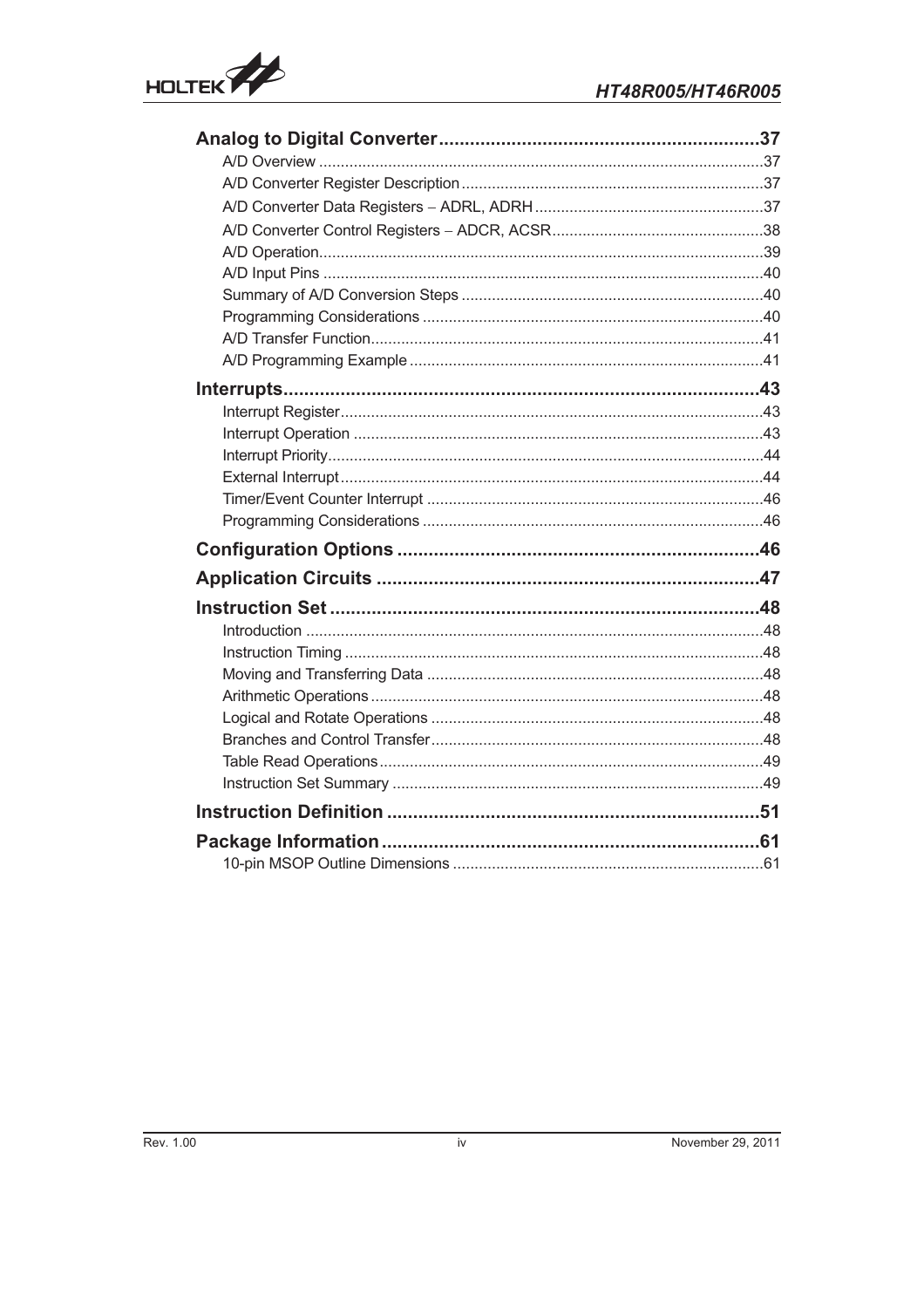<span id="page-4-0"></span>

#### **Features**

#### **CPU Features**

- Operating voltage: fSYS= 12MHz: 2.2V~5.5V  $f_{\text{SVS}}$ = 16MHz:  $3.0V$ ~ $5.5V$
- $\cdot$  Up to 0.33 $\mu$ s instruction cycle with 12MHz system clock at V<sub>DD</sub>= 5V
- Sleep mode and wake-up functions to reduce power consumption
- Oscillator types: External high freuency Crystal -- HXT External RC -- ERC Internal RC -- HIRC
- Two operational modes: Normal, Sleep
- Fully integrated internal 4MHz, 8MHz and 12MHz oscillator requires no external components
- $\bullet$  OTP Program Memory: 0.5K $\times$ 14
- RAM Data Memory:  $32\times8$
- Watchdog Timer function
- LIRC oscillator function for watchdog timer

#### **General Description**

The HT46R005 and HT48R005 are a series of 8-bit high performance, RISC architecture microcontrollers specifically designed for a wide range of applications. The usual Holtek microcontroller features of low power consumption, I/O flexibility, timer functions, oscillator options, power down and wake-up functions, watchdog timer and low voltage reset, combine to provide devices with a huge range of functional options while still main-

- All instructions executed in one or two instruction cycles
- Table read instructions
- 63 powerful instructions
- 2-level subroutine nesting
- Bit manipulation instruction
- Low voltage reset function
- Wide range of available package types

#### **Peripheral Features**

- 6 bidirectional I/O lines
- 3 channel 12-bit ADC
- External interrupt input shared with an I/O line
- Single 8-bit programmable Timer/Event
- Counter with overflow interrupt and prescaler • Buzzer driving pair supported
- Package types: 10-pin MSOP

taining a high level of cost effectiveness. The fully integrated system oscillator HIRC, which requires no external components and which has three frequency selections, opens up a huge range of new application possibilities for these devices, some of which may include industrial control, consumer products, household appliances subsystem controllers, etc.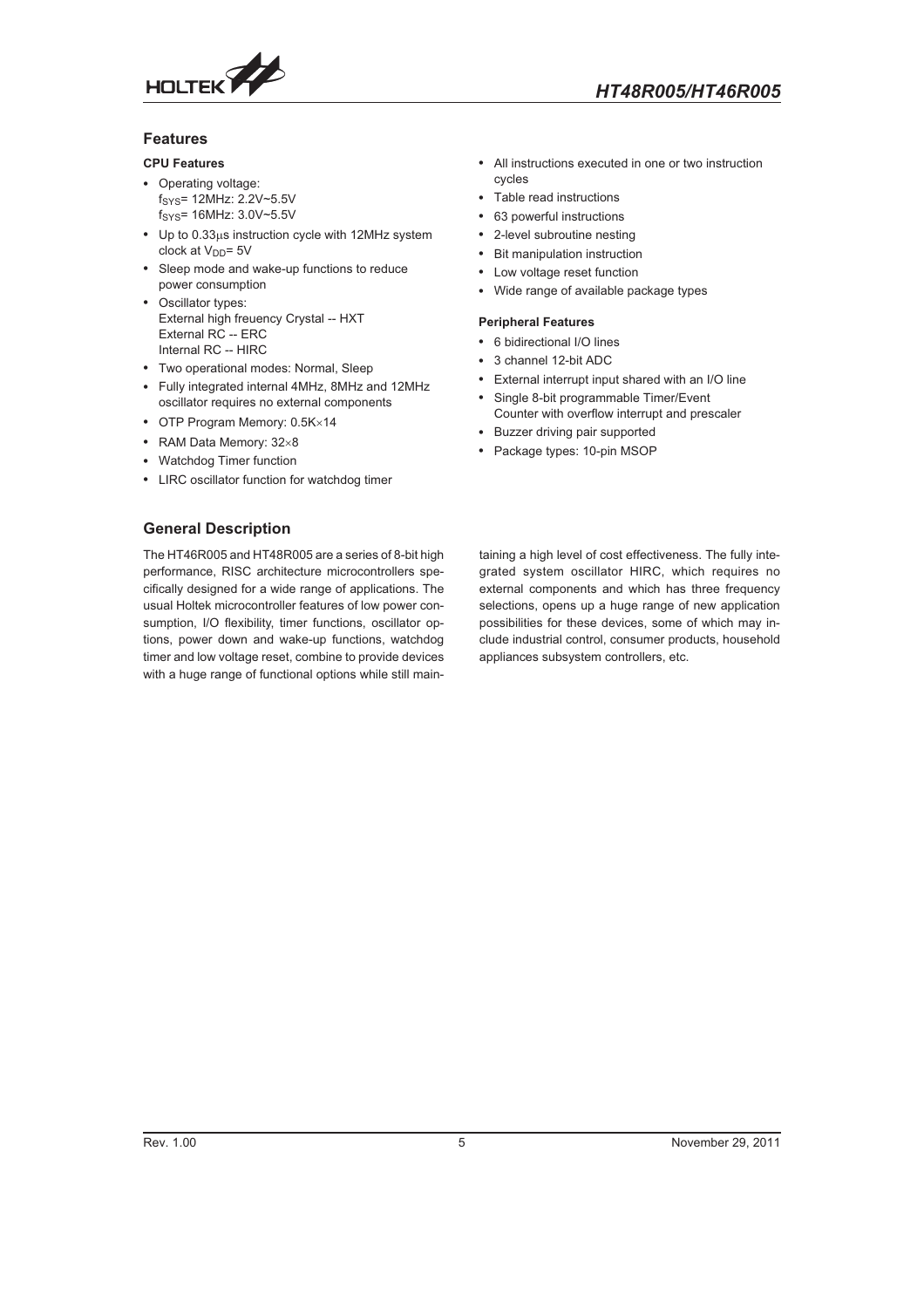<span id="page-5-0"></span>

#### **Selection Table**

|          | Program          | <b>Data</b>   |      | 8-bit        | <b>Time</b> | Interrupt |      |                      |               |              |         |  |  |  |  |  |  |  |  |  |  |  |  |  |  |  |  |  |  |  |  |  |  |  |  |  |  |  |  |
|----------|------------------|---------------|------|--------------|-------------|-----------|------|----------------------|---------------|--------------|---------|--|--|--|--|--|--|--|--|--|--|--|--|--|--|--|--|--|--|--|--|--|--|--|--|--|--|--|--|
| Part No. | <b>Memory</b>    | <b>Memory</b> | $II$ | <b>Timer</b> | <b>Base</b> | Ext.      | Int. | A/D                  | <b>Buzzer</b> | <b>Stack</b> | Package |  |  |  |  |  |  |  |  |  |  |  |  |  |  |  |  |  |  |  |  |  |  |  |  |  |  |  |  |
| HT48R005 | $0.5K \times 14$ | $32\times8$   | 6    |              |             |           |      |                      |               |              | 10MSOP  |  |  |  |  |  |  |  |  |  |  |  |  |  |  |  |  |  |  |  |  |  |  |  |  |  |  |  |  |
| HT46R005 | $0.5K \times 14$ | $32\times8$   | 6    |              |             |           |      | $12$ -bit $\times 3$ |               |              | 10MSOP  |  |  |  |  |  |  |  |  |  |  |  |  |  |  |  |  |  |  |  |  |  |  |  |  |  |  |  |  |

Note: The internal clock in the table is a fully integrated RC oscillator requiring no external components which can be used as the system clock.

#### **Block Diagram**

The following block diagram illustrates the main functional blocks.



#### **Pin Assignment**

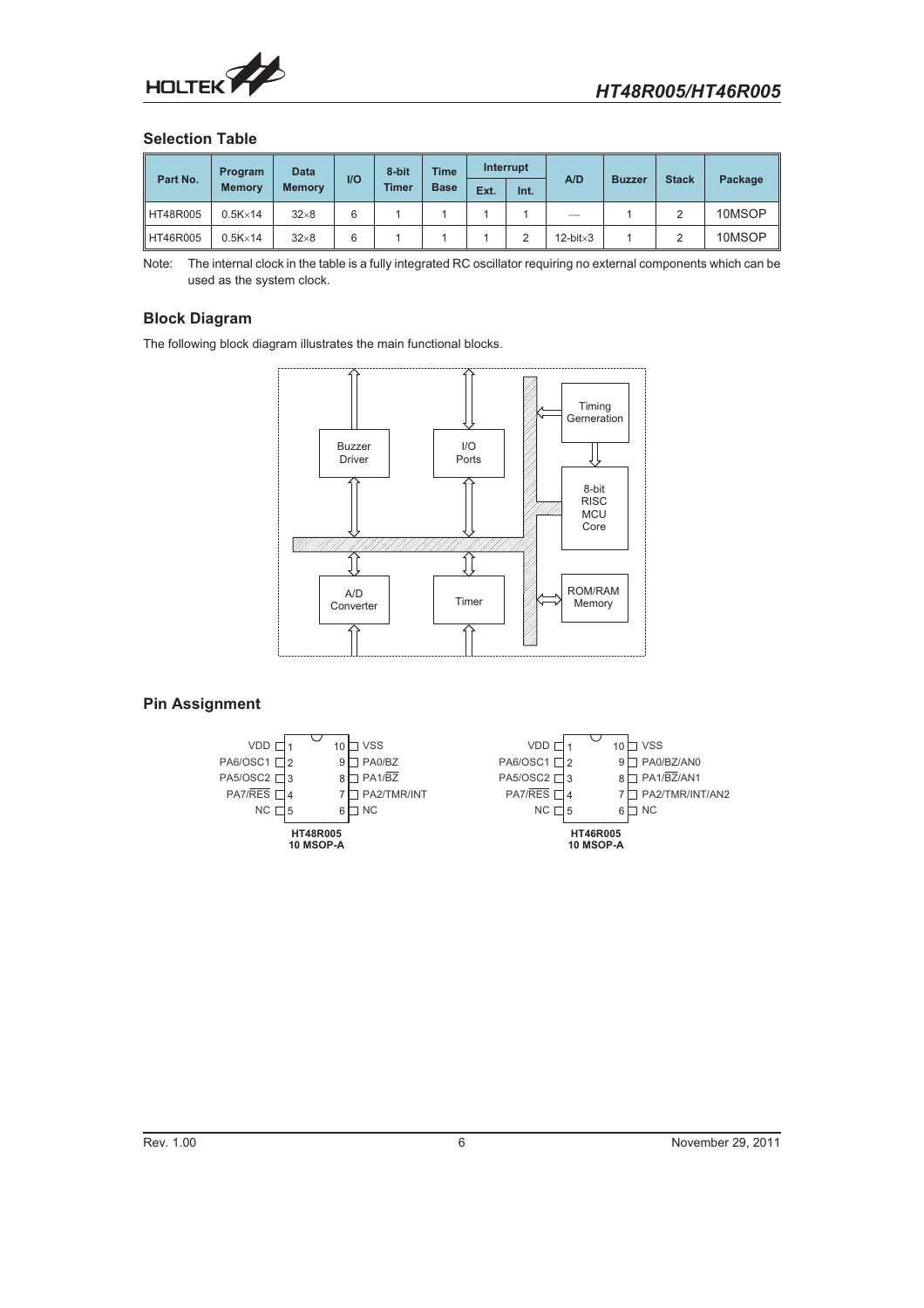<span id="page-6-0"></span>

# **Pin Description**

#### **HT48R005**

| <b>Pin Name</b> | <b>Function</b>  | <b>OPT</b>                 | I/T        | O/T         | <b>Description</b>                                         |
|-----------------|------------------|----------------------------|------------|-------------|------------------------------------------------------------|
| PA0/BZ          | PA <sub>0</sub>  | <b>PAPU</b><br><b>PAWK</b> | <b>ST</b>  | <b>CMOS</b> | General purpose I/O. Register enabled pull-up and wake-up. |
|                 | <b>BZ</b>        | <b>CTRL0</b>               |            | <b>CMOS</b> | Buzzer output pin                                          |
| PA1/BZ          | PA <sub>1</sub>  | <b>PAPU</b><br><b>PAWK</b> | <b>ST</b>  | <b>CMOS</b> | General purpose I/O. Register enabled pull-up and wake-up. |
|                 | <b>BZ</b>        | <b>CTRL0</b>               |            |             | Buzzer complementary output pin                            |
| PA <sub>2</sub> |                  | <b>PAPU</b><br><b>PAWK</b> | <b>ST</b>  | <b>CMOS</b> | General purpose I/O. Register enabled pull-up and wake-up. |
| PA2/TMR/INT     | <b>TMR</b>       |                            | <b>ST</b>  |             | External Timer clock input                                 |
|                 | <b>INT</b>       |                            | <b>ST</b>  |             | External interrupt input                                   |
| PA5/OSC2        | PA <sub>5</sub>  | <b>PAPU</b><br><b>PAWK</b> | <b>ST</b>  | <b>CMOS</b> | General purpose I/O. Register enabled pull-up and wake-up. |
|                 | OSC <sub>2</sub> | <b>CO</b>                  |            | <b>OSC</b>  | Oscillator pin                                             |
| PA6/OSC1        | PA6              | <b>PAPU</b><br><b>PAWK</b> | <b>ST</b>  | <b>CMOS</b> | General purpose I/O. Register enabled pull-up and wake-up. |
|                 | OSC <sub>1</sub> | <b>CO</b>                  | <b>OSC</b> |             | Oscillator pin                                             |
|                 | PA7              | <b>PAWK</b>                | <b>ST</b>  | <b>NMOS</b> | General purpose I/O. Register enabled wake-up.             |
| PA7/RES         | <b>RES</b>       | <b>CO</b>                  | <b>ST</b>  |             | Reset input                                                |
| <b>VDD</b>      | <b>VDD</b>       |                            | <b>PWR</b> |             | Power supply                                               |
| <b>VSS</b>      | <b>VSS</b>       |                            | <b>PWR</b> |             | Ground                                                     |

Note: I/T: Input type

O/T: Output type OPT: Optional by configuration option (CO) or register option PWR: Power CO: Configuration option ST: Schmitt Trigger input CMOS: CMOS output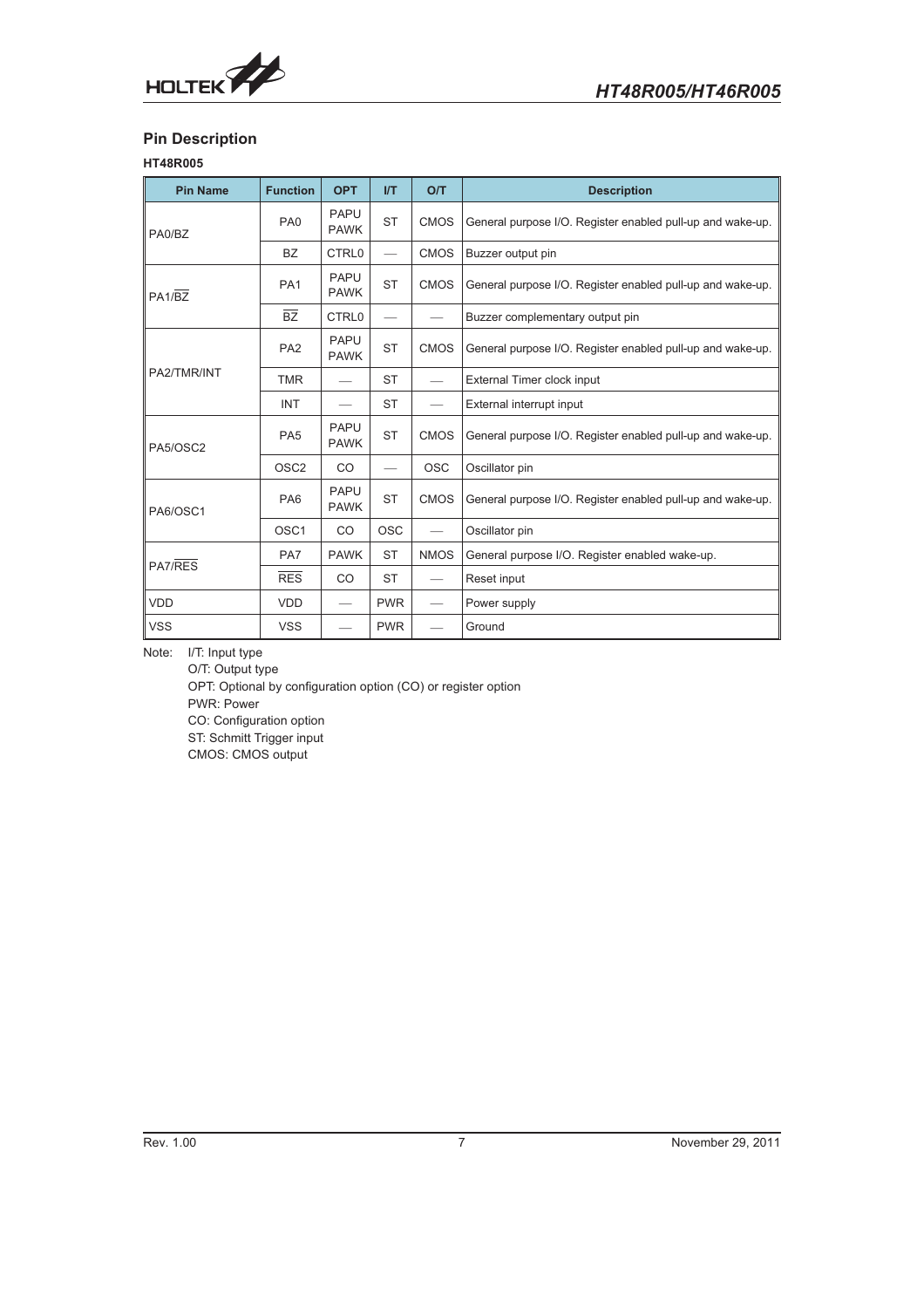<span id="page-7-0"></span>

#### **HT46R005**

| <b>Pin Name</b> | <b>Function</b>  | <b>OPT</b>                 | $\mathsf{I}/\mathsf{T}$  | O/T                      | <b>Description</b>                                         |
|-----------------|------------------|----------------------------|--------------------------|--------------------------|------------------------------------------------------------|
|                 | PA <sub>0</sub>  | <b>PAPU</b><br><b>PAWK</b> | <b>ST</b>                | <b>CMOS</b>              | General purpose I/O. Register enabled pull-up and wake-up. |
| PA0/BZ/AN0      | <b>BZ</b>        | CTRL <sub>0</sub>          |                          | <b>CMOS</b>              | Buzzer output pin                                          |
|                 | AN <sub>0</sub>  | <b>ADCR</b>                | AN                       |                          | A/D channel 0                                              |
|                 | PA <sub>1</sub>  | <b>PAPU</b><br><b>PAWK</b> | <b>ST</b>                | <b>CMOS</b>              | General purpose I/O. Register enabled pull-up and wake-up. |
| PA1/BZ/AN1      | $\overline{BZ}$  | <b>CTRL0</b>               |                          |                          | Buzzer complementary output pin                            |
|                 | AN <sub>1</sub>  | <b>ADCR</b>                | AN                       | $\overline{\phantom{0}}$ | A/D channel 1                                              |
|                 | PA <sub>2</sub>  | <b>PAPU</b><br><b>PAWK</b> | <b>ST</b>                | <b>CMOS</b>              | General purpose I/O. Register enabled pull-up and wake-up. |
| PA2/TMR/INT/AN2 | <b>TMR</b>       |                            | <b>ST</b>                |                          | External Timer clock input                                 |
|                 | <b>INT</b>       |                            | <b>ST</b>                |                          | External interrupt input                                   |
|                 | AN2              | <b>ADCR</b>                | AN                       |                          | A/D channel 2                                              |
| PA5/OSC2        | PA <sub>5</sub>  | <b>PAPU</b><br><b>PAWK</b> | <b>ST</b>                | <b>CMOS</b>              | General purpose I/O. Register enabled pull-up and wake-up. |
|                 | OSC <sub>2</sub> | CO                         | $\overline{\phantom{a}}$ | <b>OSC</b>               | Oscillator pin                                             |
| PA6/OSC1        | PA <sub>6</sub>  | PAPU<br><b>PAWK</b>        | <b>ST</b>                | <b>CMOS</b>              | General purpose I/O. Register enabled pull-up and wake-up. |
|                 | OSC <sub>1</sub> | CO                         | <b>OSC</b>               | $\qquad \qquad$          | Oscillator pin                                             |
| PA7/RES         | PA7              | <b>PAWK</b>                | <b>ST</b>                | <b>NMOS</b>              | General purpose I/O. Register enabled wake-up.             |
|                 | <b>RES</b>       | CO                         | <b>ST</b>                |                          | Reset input                                                |
| <b>VDD</b>      | <b>VDD</b>       |                            | <b>PWR</b>               | $\overline{\phantom{0}}$ | Power supply                                               |
| <b>VSS</b>      | <b>VSS</b>       | $\overline{\phantom{0}}$   | <b>PWR</b>               | $\overline{\phantom{0}}$ | Ground                                                     |

Note: I/T: Input type

O/T: Output type OPT: Optional by configuration option (CO) or register option PWR: Power CO: Configuration option ST: Schmitt Trigger input CMOS: CMOS output AN: Analog input pin

#### **Absolute Maximum Ratings**

| $0.3V$ to $V_{SS}$ +6.0V |  |
|--------------------------|--|
| $0.3V$ to $V_{DD}$ +0.3V |  |
| 100mA                    |  |

Note: These are stress ratings only. Stresses exceeding the range specified under "Absolute Maximum Ratings" may cause substantial damage to the device. Functional operation of this device at other conditions beyond those listed in the specification is not implied and prolonged exposure to extreme conditions may affect device reliability.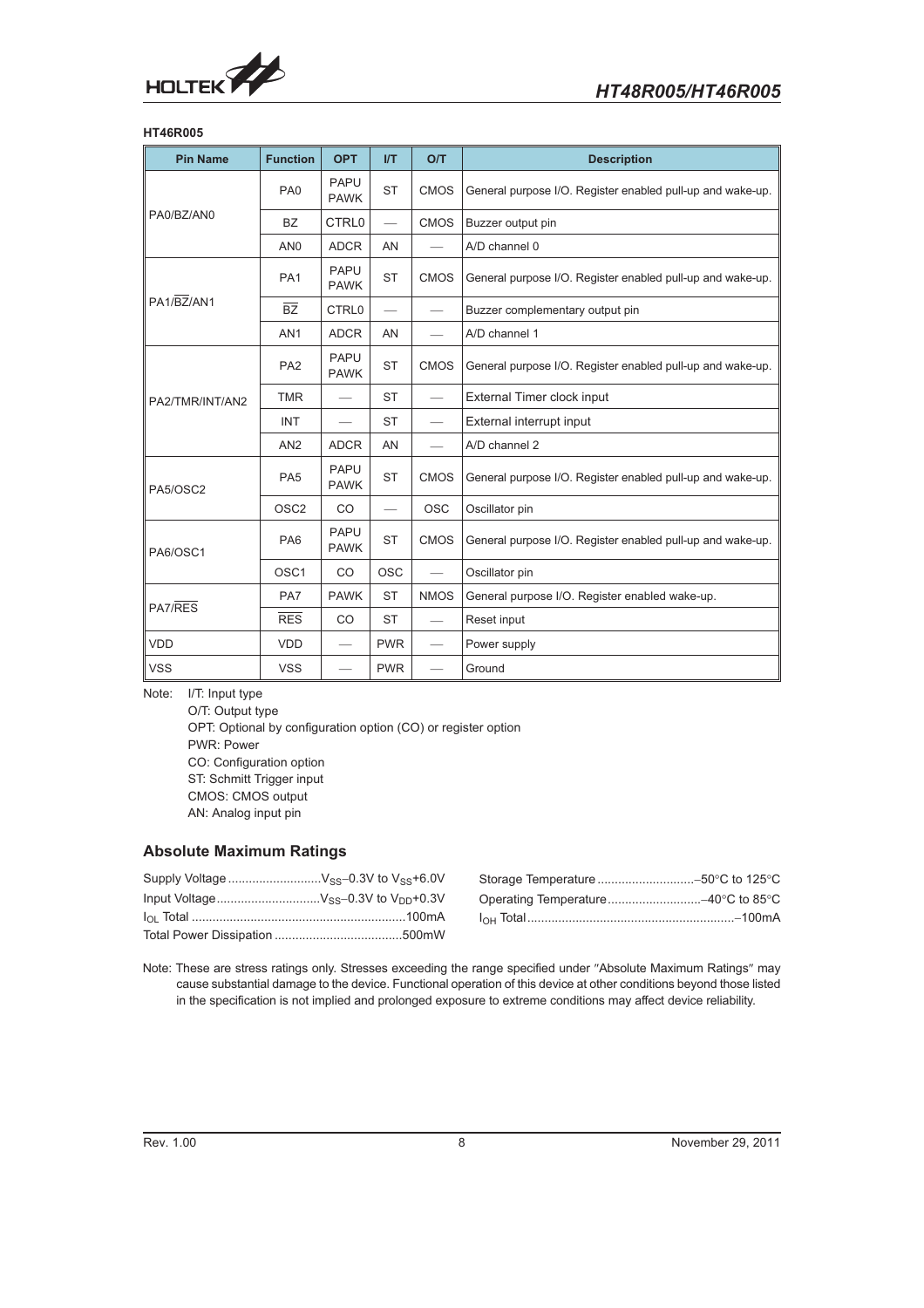<span id="page-8-0"></span>

### **D.C. Characteristics**

| . .<br>× | ۰, | ۰. |
|----------|----|----|
|          |    |    |

|                       |                                                                                                                                                    |                          | <b>Test Conditions</b>                           |                          |                          |                    | <b>Unit</b> |
|-----------------------|----------------------------------------------------------------------------------------------------------------------------------------------------|--------------------------|--------------------------------------------------|--------------------------|--------------------------|--------------------|-------------|
| <b>Symbol</b>         | <b>Parameter</b>                                                                                                                                   | <b>V<sub>DD</sub></b>    | <b>Conditions</b>                                | Min.                     | Typ.                     | Max.               |             |
|                       |                                                                                                                                                    |                          | $f_{\text{SYS}}=12\text{MHz}$                    | 2.2                      |                          | 5.5                | V           |
| <b>V<sub>DD</sub></b> | <b>Operating Voltage</b>                                                                                                                           |                          | $f_{\text{SYS}}=16\text{MHz}$                    | 3.0                      |                          | 5.5                | $\vee$      |
|                       | <b>Operating Current</b>                                                                                                                           | 3V                       | No load, f <sub>SYS</sub> =4MHz                  | $\overline{\phantom{0}}$ |                          | $\mathbf{1}$       | mA          |
| $I_{DD1}$             | (Crystal/RC OSC)                                                                                                                                   | 5V                       | A/D disabled                                     |                          |                          | 3                  | mA          |
|                       | <b>Operating Current</b>                                                                                                                           | 3V                       | No load, f <sub>SYS</sub> =8MHz                  |                          |                          | $\overline{2}$     | mA          |
| $I_{DD2}$             | (Crystal/RC OSC)<br><b>Operating Current</b><br>(Crystal/RC OSC)<br><b>Standby Current</b><br>(WDTOSC on)<br><b>Standby Current</b><br>(WDTOSC on) | 5V                       | A/D disabled                                     |                          |                          | 4                  | mA          |
| $I_{DD3}$             |                                                                                                                                                    | 5V                       | No load, f <sub>SYS</sub> =16MHz<br>A/D disabled |                          |                          | 7                  | mA          |
|                       |                                                                                                                                                    | 3V                       |                                                  |                          |                          | 3                  | μA          |
| I <sub>STB1</sub>     |                                                                                                                                                    | 5V                       | No load, system HALT                             | $\overline{\phantom{0}}$ | $\overline{\phantom{0}}$ | 10                 | μA          |
|                       |                                                                                                                                                    | 3V                       |                                                  |                          |                          | $\mathbf{1}$       | μA          |
| I <sub>STB2</sub>     |                                                                                                                                                    | 5V                       | No load, system HALT                             |                          |                          | 2                  | μA          |
|                       | Input Low Voltage for I/O,                                                                                                                         | 5V                       |                                                  | 0                        |                          | 1.5                | V           |
|                       | $V_{IL1}$<br>TMR and INT                                                                                                                           | $\overline{\phantom{0}}$ |                                                  | 0                        |                          | 0.2V <sub>DD</sub> |             |
|                       | Input High Voltage for I/O,                                                                                                                        | 5V                       |                                                  | 3.5                      |                          | 5.0                | V           |
| $V_{I H1}$            | TCn and INT                                                                                                                                        |                          |                                                  | 0.8V <sub>DD</sub>       | $\frac{1}{2}$            | $V_{DD}$           |             |
| V <sub>IL2</sub>      | Input Low Voltage (RES)                                                                                                                            |                          |                                                  | 0                        |                          | 0.4V <sub>DD</sub> | V           |
| V <sub>IH2</sub>      | Input High Voltage (RES)                                                                                                                           |                          |                                                  | 0.9V <sub>DD</sub>       |                          | $V_{DD}$           | $\vee$      |
| $V_{LVR1}$            | Low Voltage Reset 1                                                                                                                                |                          | $V_{LVR} = 2.10V$                                | 1.98                     | 2.10                     | 2.22               | V           |
| VLVR2                 | Low Voltage Reset 2                                                                                                                                | $\overline{\phantom{0}}$ | $V_{LVR} = 3.15V$                                | 2.98                     | 3.15                     | 3.32               | V           |
| V <sub>LVR3</sub>     | Low Voltage Reset 3                                                                                                                                |                          | $V_{LVR} = 4.20V$                                | 3.98                     | 4.20                     | 4.42               | V           |
|                       |                                                                                                                                                    | 3V                       | $V_{OH} = 0.9V_{DD}$                             | $-2$                     | $-4$                     |                    | mA          |
| $I_{OH}$              | I/O Port Source Current                                                                                                                            | 5V                       |                                                  | $-5$                     | $-10$                    |                    | mA          |
|                       |                                                                                                                                                    | 3V                       |                                                  | 4                        | 8                        |                    | mA          |
|                       | I <sub>OL1</sub><br>I/O Port Sink Current                                                                                                          |                          | $V_{OL} = 0.1V_{DD}$                             | 10                       | 20                       |                    | mA          |
| I <sub>OL2</sub>      | PA7 Sink Current                                                                                                                                   | 5V                       | $V_{OL} = 0.1V_{DD}$                             | $\overline{2}$           | 3                        |                    | mA          |
|                       |                                                                                                                                                    | 3V                       |                                                  | 20                       | 60                       | 100                | kΩ          |
| $R_{PH}$              | <b>Pull-high Resistance</b>                                                                                                                        | 5V                       |                                                  | 10                       | 30                       | 50                 | $k\Omega$   |

Note: The standby current  $I_{STB1}$  and  $I_{STB2}$  are measured with all I/O pins in input mode and tied to  $V_{DD}$ .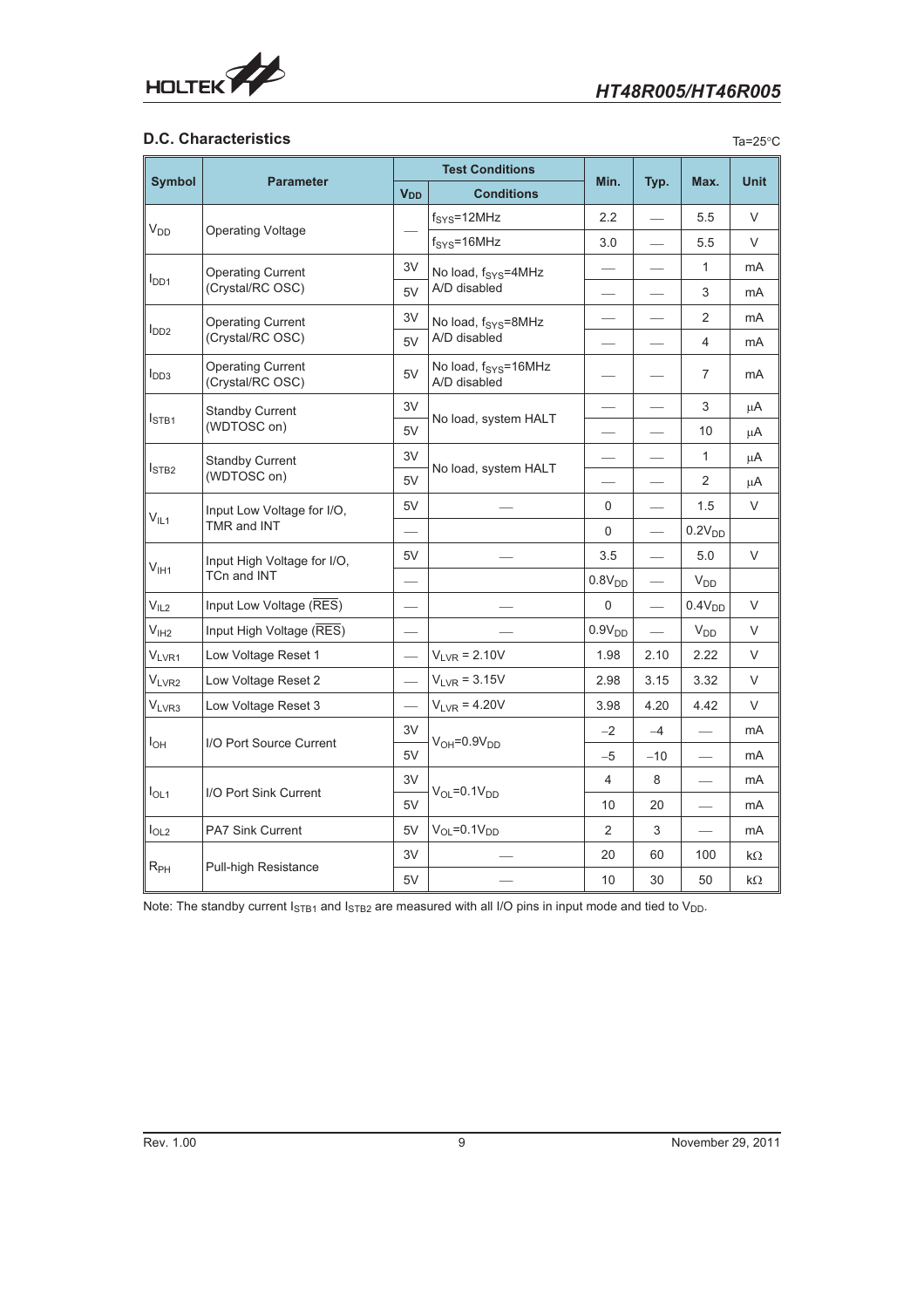

## **A.C. Characteristics**

| .,<br>٧<br>× |
|--------------|
|--------------|

| <b>Symbol</b>                        |                                       | <b>Test Conditions</b> |                                                            | Min.         |              |        | <b>Unit</b>      |
|--------------------------------------|---------------------------------------|------------------------|------------------------------------------------------------|--------------|--------------|--------|------------------|
|                                      | <b>Parameter</b>                      | <b>V<sub>DD</sub></b>  | <b>Conditions</b>                                          |              | Typ.         | Max.   |                  |
|                                      |                                       |                        | $2.2V - 5.5V$                                              | 400          |              | 12000  | kHz              |
| $f_{\rm{SYS}}$                       | System Clock                          |                        | $3.0V - 5.5V$                                              | 400          |              | 16000  | kHz              |
|                                      |                                       | 3V/5V                  | Ta= $25^{\circ}$ C                                         | -2%          | 4            | $+2%$  | <b>MHz</b>       |
|                                      |                                       | 3V/5V                  | Ta= $25^{\circ}$ C                                         | $-2%$        | 8            | $+2%$  | <b>MHz</b>       |
|                                      |                                       | 5V                     | Ta=25 $\mathrm{^{\circ}C}$                                 | $-2%$        | 12           | $+2%$  | MHz              |
|                                      |                                       | 3V/5V                  | Ta=0~70°C                                                  | $-5%$        | 4            | $+5%$  | <b>MHz</b>       |
|                                      |                                       | 3V/5V                  | Ta=0~70°C                                                  | $-5%$        | 8            | $+5%$  | <b>MHz</b>       |
|                                      |                                       | 5V                     | Ta=0~70°C                                                  | $-5%$        | 12           | $+5%$  | MHz              |
|                                      |                                       | $2.2V -$<br>3.6V       | Ta=0~70 $\degree$ C                                        | $-8%$        | 4            | $+8%$  | MHz              |
|                                      | System Clock                          | $3.0V -$<br>5.5V       | Ta=0~70 $\degree$ C                                        | $-8%$        | 4            | $+8%$  | MHz              |
| $f_{\sf HIRC}$                       | (HIRC)                                | $3.0V -$<br>5.5V       | Ta=0~70 $\degree$ C                                        | $-8%$        | 8            | $+8%$  | <b>MHz</b>       |
|                                      |                                       | $4.5V -$<br>5.5V       | Ta=0~70 $\degree$ C                                        | $-8%$        | 12           | $+8%$  | <b>MHz</b>       |
|                                      |                                       | $2.2V -$<br>3.6V       | Ta= $-40^{\circ}$ C~85 $^{\circ}$ C                        | $-12%$       | 4            | $+12%$ | <b>MHz</b>       |
|                                      |                                       | $3.0V -$<br>5.5V       | Ta= $-40^{\circ}$ C~85 $^{\circ}$ C                        | $-12%$       | 4            | $+12%$ | <b>MHz</b>       |
|                                      |                                       | $3.0V -$<br>5.5V       | Ta= -40°C~85°C                                             | $-12%$       | 8            | $+12%$ | <b>MHz</b>       |
|                                      |                                       | $4.5V -$<br>5.5V       | Ta= -40°C~85°C                                             | $-12%$       | 12           | +12%   | <b>MHz</b>       |
|                                      |                                       | 5V                     | Ta=25°C, R=120kΩ *                                         | $-2%$        | 4            | $+2%$  | MHz              |
|                                      |                                       | 5V                     | Ta=0~70°C, R=120kΩ *                                       | $-5%$        | 4            | $+5%$  | MHz              |
| $f_{ERC}$                            | System Clock<br>(ERC)                 | 5V                     | Ta= $-40^{\circ}$ C~85 $^{\circ}$ C,<br>$R = 120k\Omega$ * | $-7%$        | 4            | $+7%$  | MHz              |
|                                      |                                       | $2.2V -$<br>5.5V       | Ta= $-40^{\circ}$ C~85 $^{\circ}$ C,<br>$R = 120k\Omega$ * | $-11%$       | 4            | $+11%$ | MHz              |
|                                      |                                       |                        | 2.2V~5.5V                                                  | 0            |              | 4000   | kHz              |
| $\ $ f <sub>TIMER</sub>              | <b>Timer Input Frequency</b><br>(TMR) |                        | $3.3V - 5.5V$                                              | $\pmb{0}$    |              | 8000   | kHz              |
|                                      |                                       |                        | 4.5V~5.5V                                                  | 0            |              | 12000  | kHz              |
|                                      |                                       | 3V                     |                                                            | 5            | 10           | 15     | kHz              |
| <b>LIRC Oscillator</b><br>$f_{LIRC}$ | 5V                                    |                        | 6.5                                                        | 13.0         | 19.5         | kHz    |                  |
| t <sub>RES</sub>                     | External Reset Low Pulse Width        |                        |                                                            | $\mathbf{1}$ |              |        | μS               |
| $t_{\scriptstyle\textrm{SST}}$       | System Start-up time Period           |                        | Wake up from HALT mode                                     | 2            | 128          |        | t <sub>SYS</sub> |
| $t_{INT}$                            | Interrupt Pulse Width                 |                        |                                                            | $\mathbf{1}$ |              |        | μS               |
| t <sub>LVR</sub>                     | Low Voltage Width to Reset            |                        |                                                            | 0.25         | $\mathbf{1}$ | 2      | ms               |
| t <sub>RSTD</sub>                    | Reset Delay Time                      |                        |                                                            |              | 100          |        | ms               |

Note: 1. tsys=1/fsys

2. \*For f<sub>ERC</sub>, as the resistor tolerance will influence the frequency a precision resistor is recommended.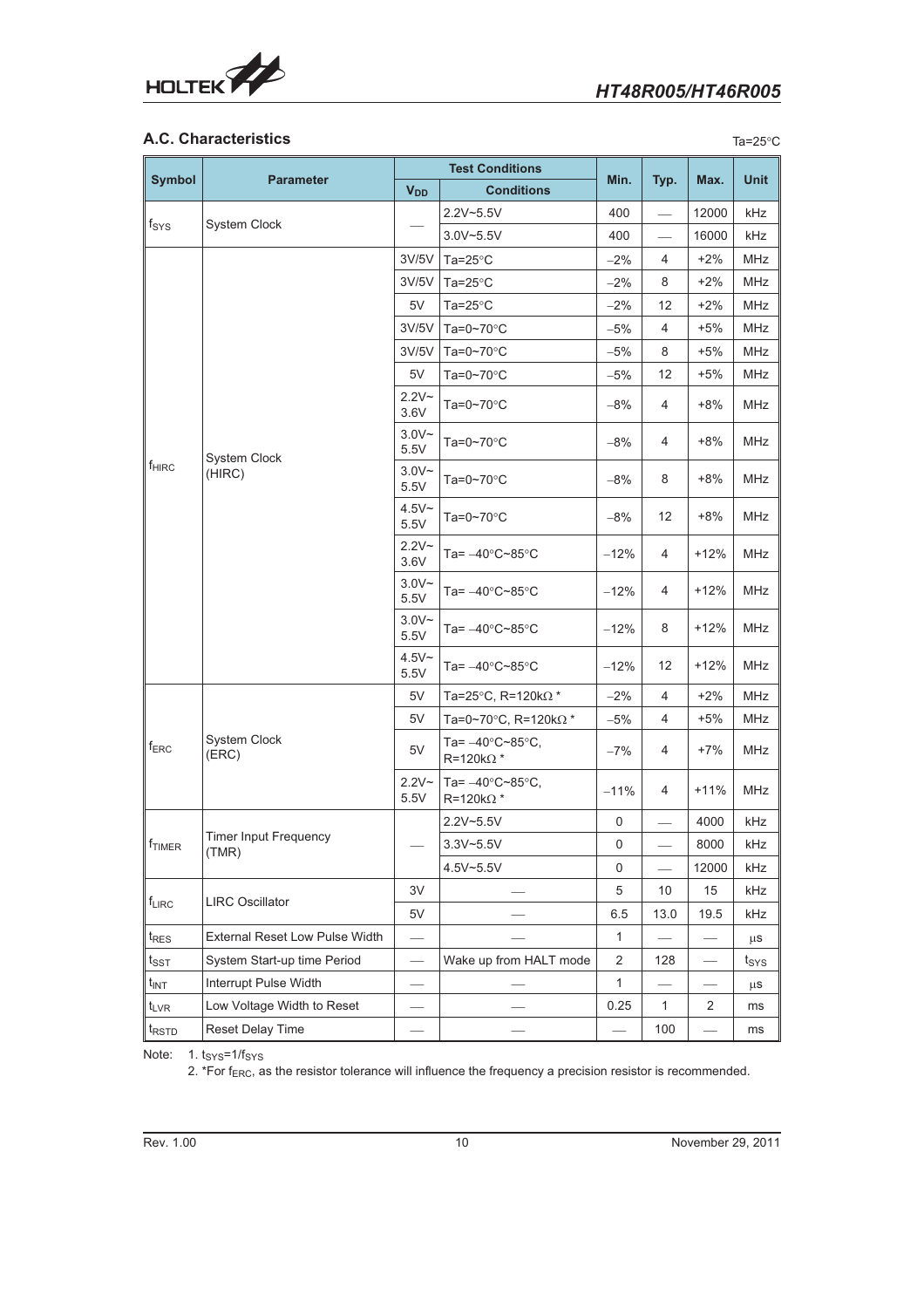<span id="page-10-0"></span>

#### **ADC Characteristics** Ta=25°C

|               |                                       |                       | <b>Test Conditions</b> |      | Typ. |      |             |
|---------------|---------------------------------------|-----------------------|------------------------|------|------|------|-------------|
| <b>Symbol</b> | <b>Parameter</b>                      | <b>V<sub>DD</sub></b> | <b>Conditions</b>      | Min. |      | Max. | <b>Unit</b> |
|               |                                       | 3V                    |                        | $-2$ |      | 2    | <b>LSB</b>  |
| <b>DNL</b>    | <b>ADC Differential Non-Linearity</b> | 5V                    | $t_{AD} = 0.5 \mu s$   |      |      |      |             |
|               |                                       | 3V                    | $t_{AD} = 0.5 \mu s$   | $-4$ |      | 4    | <b>LSB</b>  |
| INL           | ADC Integral Non-Linearity            | 5V                    |                        |      |      |      |             |
|               | <b>Additional Power Consumption</b>   | 3V                    |                        |      | 0.5  | 0.75 | mA          |
| $I_{ADC}$     | if A/D Converter is Used              | 5V                    |                        |      | 1.0  | 1.5  | mA          |

#### **Power-on Reset Characteristics** Ta=25°C

**Symbol Parameter Test Conditions** Min. **Typ.** Max. Unit **V<sub>DD</sub> Conditions** V<sub>POR</sub> VDD Start Voltage to Ensure VDD Start Voltage to Ensure  $\vert - \vert$  - -  $\vert - \vert$  -  $\vert$  - 100  $\vert$  mV  $RR<sub>VDD</sub>$  VDD raising rate to Ensure VDD raising rate to Ensure<br>Power-on Reset  $\vert - \vert - \vert$  -  $\vert 0.035 \vert - \vert - \vert$  V/ms  $t_{\text{POR}}$  Minimum Time for VDD Stays at William Time for VDD Stays at  $V_{POR}$  to Ensure Power-on Reset  $1 - 1 - 1 - 1 - 1$  ms



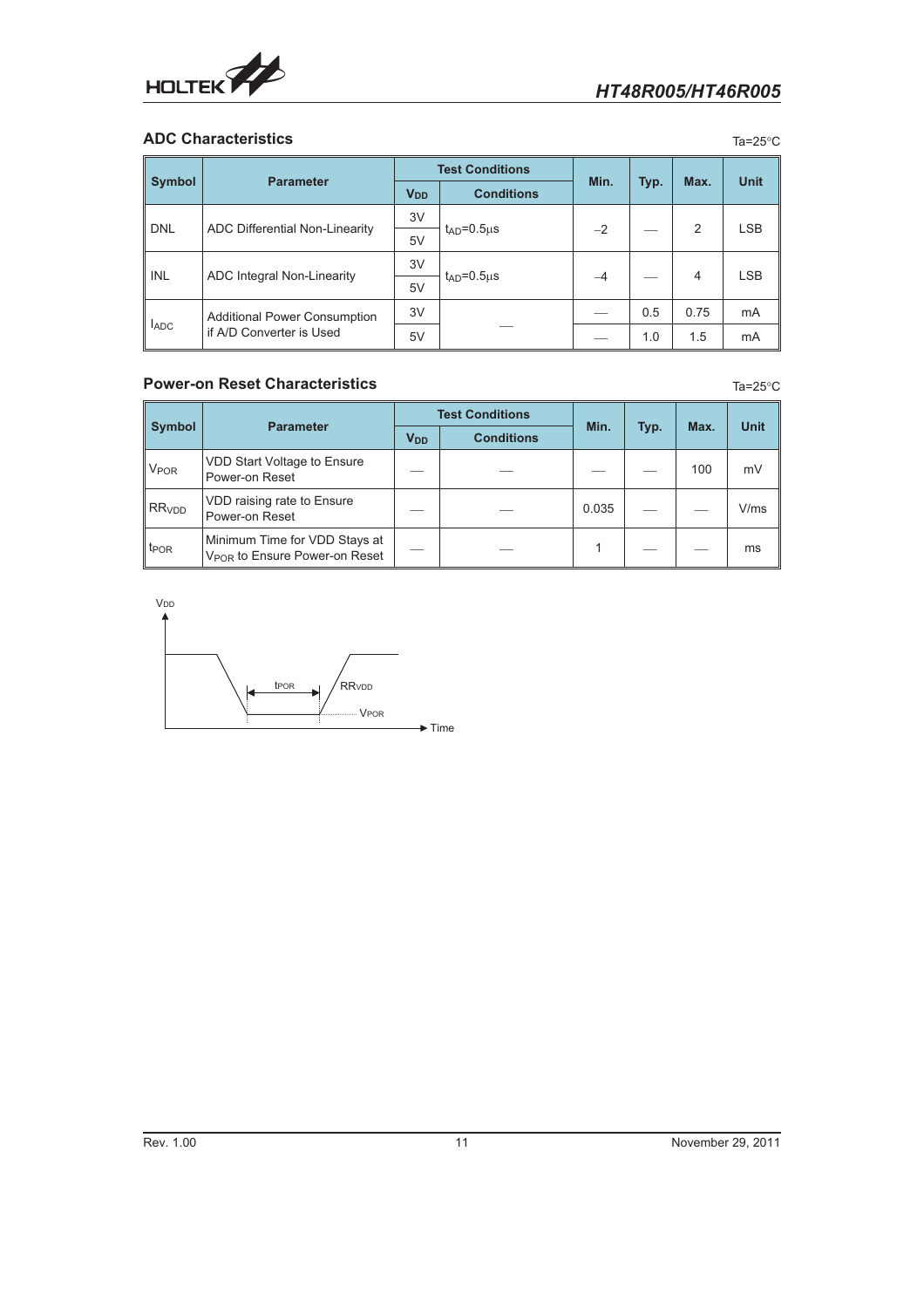<span id="page-11-0"></span>

#### **System Architecture**

A key factor in the high-performance features of the Holtek range of microcontrollers is attributed to the internal system architecture. The range of devices take advantage of the usual features found within RISC microcontrollers providing increased speed of operation and enhanced performance. The pipelining scheme is implemented in such a way that instruction fetching and instruction execution are overlapped, hence instructions are effectively executed in one cycle, with the exception of branch or call instructions. An 8-bit wide ALU is used in practically all operations of the instruction set. It carries out arithmetic operations, logic operations, rotation, increment, decrement, branch decisions, etc. The internal data path is simplified by moving data through the Accumulator and the ALU. Certain internal registers are implemented in the Data Memory and can be directly or indirectly addressed. The simple addressing methods of these registers along with additional architectural features ensure that a minimum of external components is required to provide a functional I/O and A/D control system with maximum reliability and flexibility.

#### **Clocking and Pipelining**

The main system clock, derived from either a Crystal/Resonator or RC oscillator is subdivided into four internally generated non-overlapping clocks, T1~T4. The

Program Counter is incremented at the beginning of the T1 clock during which time a new instruction is fetched. The remaining T2~T4 clocks carry out the decoding and execution functions. In this way, one T1~T4 clock cycle forms one instruction cycle. Although the fetching and execution of instructions takes place in consecutive instruction cycles, the pipelining structure of the microcontroller ensures that instructions are effectively executed in one instruction cycle. The exception to this are instructions where the contents of the Program Counter are changed, such as subroutine calls or jumps, in which case the instruction will take one more instruction cycle to execute.

For instructions involving branches, such as jump or call instructions, two instruction cycles are required to complete instruction execution. An extra cycle is required as the program takes one cycle to first obtain the actual jump or call address and then another cycle to actually execute the branch. The requirement for this extra cycle should be taken into account by programmers in timing sensitive applications.



**System Clocking and Pipelining**



#### **Instruction Fetching**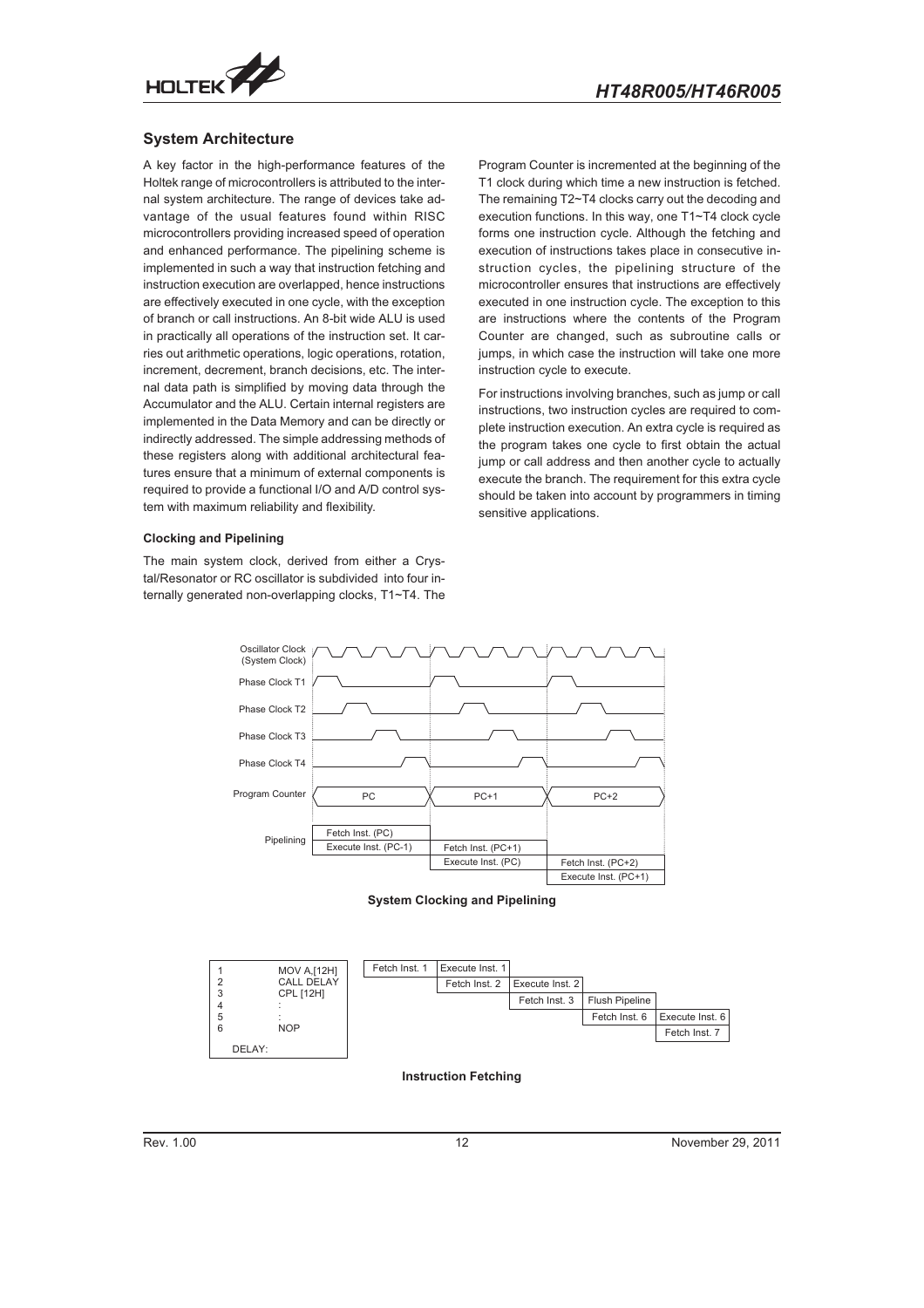

#### **Program Counter**

During program execution, the Program Counter is used to keep track of the address of the next instruction to be executed. It is automatically incremented by one each time an instruction is executed except for instructions, such as "JMP" or "CALL" that demand a jump to a non-consecutive Program Memory address. Note that the Program Counter width varies with the Program Memory capacity depending upon which device is selected. However, it must be noted that only the lower 8 bits, known as the Program Counter Low Register, are directly addressable by user.

When executing instructions requiring jumps to non-consecutive addresses such as a jump instruction, a subroutine call, interrupt or reset, etc., the microcontroller manages program control by loading the required address into the Program Counter. For conditional skip instructions, once the condition has been met, the next instruction, which has already been fetched during the present instruction execution, is discarded and a dummy cycle takes its place while the correct instruction is obtained.

|                      | <b>Program Counter</b>                     |                     |  |  |  |
|----------------------|--------------------------------------------|---------------------|--|--|--|
| <b>Device</b>        | <b>Program Counter</b><br><b>High Byte</b> | <b>PCL Register</b> |  |  |  |
| HT48R005<br>HT46R005 | $PC9-PC8$                                  | PCL7~PCL0           |  |  |  |

The lower byte of the Program Counter, known as the Program Counter Low register or PCL, is available for program control and is a readable and writeable register. By transferring data directly into this register, a short program jump can be executed directly, however, as only this low byte is available for manipulation, the jumps are limited to the present page of memory, that is 256 locations. When such program jumps are executed it should also be noted that a dummy cycle will be inserted.

The lower byte of the Program Counter is fully accessible under program control. Manipulating the PCL might cause program branching, so an extra cycle is needed to pre-fetch. Further information on the PCL register can be found in the Special Function Register section.

#### **Stack**

This is a special part of the memory which is used to save the contents of the Program Counter only. The stack is neither part of the Data or Program Memory

space, and is neither readable nor writeable. The activated level is indexed by the Stack Pointer, SP, and is neither readable nor writeable. At a subroutine call or interrupt acknowledge signal, the contents of the Program Counter are pushed onto the stack. At the end of a subroutine or an interrupt routine, signaled by a return instruction, RET or RETI, the Program Counter is restored to its previous value from the stack. After a device reset, the Stack Pointer will point to the top of the stack.

If the stack is full and an enabled interrupt takes place, the interrupt request flag will be recorded but the acknowledge signal will be inhibited. When the Stack Pointer is decremented, by RET or RETI, the interrupt will be serviced. This feature prevents stack overflow allowing the programmer to use the structure more easily. However, when the stack is full, a CALL subroutine instruction can still be executed which will result in a stack overflow. Precautions should be taken to avoid such cases which might cause unpredictable program branching.



The arithmetic-logic unit or ALU is a critical area of the microcontroller that carries out arithmetic and logic operations of the instruction set. Connected to the main microcontroller data bus, the ALU receives related instruction codes and performs the required arithmetic or logical operations after which the result will be placed in the specified register. As these ALU calculation or operations may result in carry, borrow or other status changes, the status register will be correspondingly updated to reflect these changes. The ALU supports the following functions:

- Arithmetic operations: ADD, ADDM, ADC, ADCM, SUB, SUBM, SBC, SBCM, DAA
- Logic operations: AND, OR, XOR, ANDM, ORM, XORM, CPL, CPLA
- Rotation RRA, RR, RRCA, RRC, RLA, RL, RLCA, RLC
- Increment and Decrement INCA, INC, DECA, DEC
- Branch decision, JMP, SZ, SZA, SNZ, SIZ, SDZ, SIZA, SDZA, CALL, RET, RETI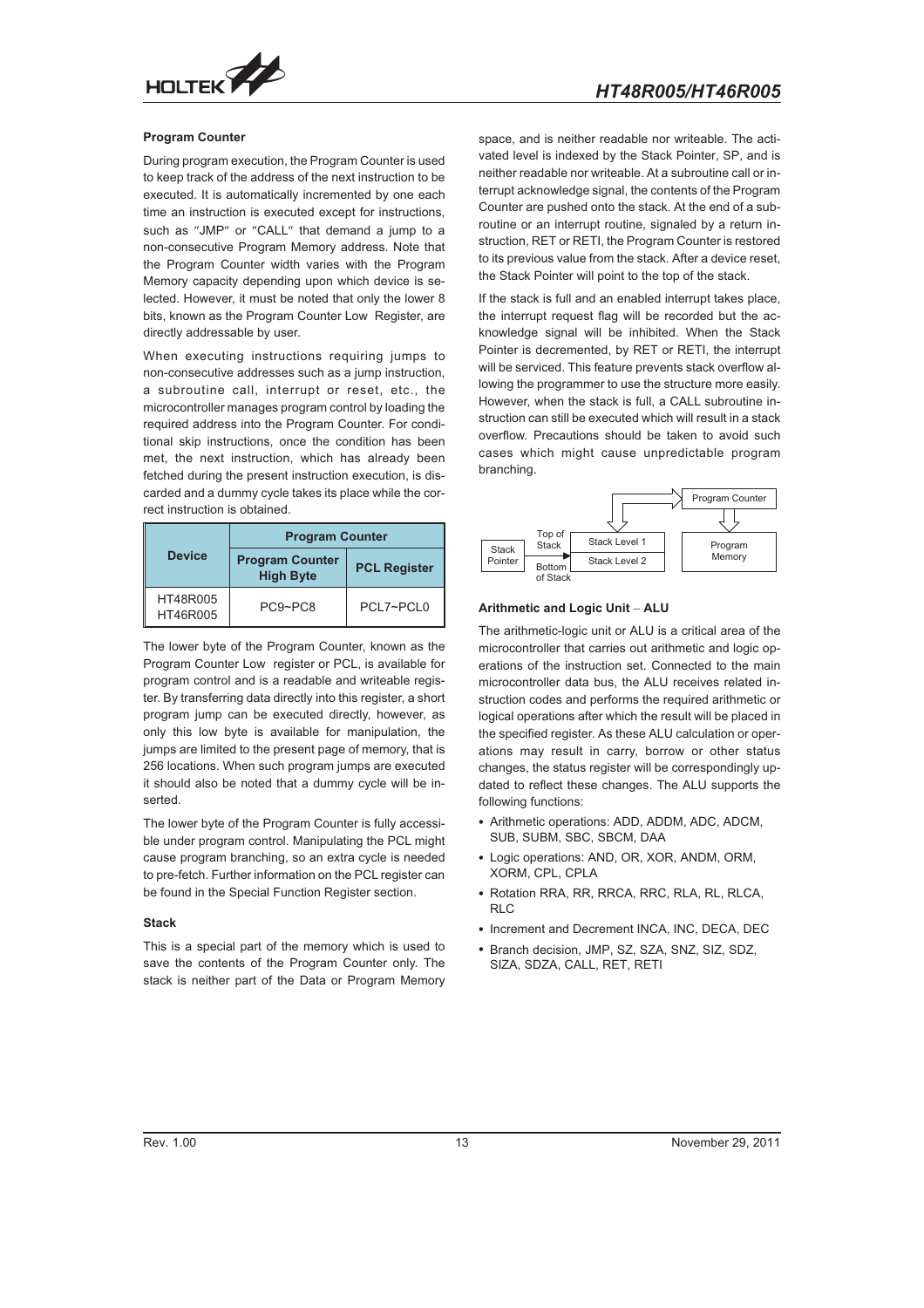<span id="page-13-0"></span>

#### **Program Memory**

The Program Memory is the location where the user code or program is stored. The device is supplied with One-Time Programmable, OTP, memory where users can program their application code into the device. By using the appropriate programming tools, OTP devices offer users the flexibility to freely develop their applications which may be useful during debug or for products requiring frequent upgrades or program changes.

#### **Structure**

The Program Memory has a capacity of  $0.5K \times 14$  to  $2K \times 15$ . The Program Memory is addressed by the Program Counter and also contains data, table information and interrupt entries. Table data, which can be setup in any location within the Program Memory, is addressed by separate table pointer registers.

#### **Special Vectors**

Within the Program Memory, certain locations are reserved for special usage such as reset and interrupts.

Reset Vector

This vector is reserved for use by the device reset for program initialisation. After a device reset is initiated, the program will jump to this location and begin execution.

External interrupt vector

This vector is used by the external interrupt. If the external interrupt pin on the device receives an edge transition, the program will jump to this location and begin execution if the external interrupt is enabled and the stack is not full. The external interrupt active edge transition type, whether high to low, low to high or both is specified in the CTRL1 register.

Timer/Event counter interrupt vector

This internal vector is used by the Timer/Event Counters. If a Timer/Event Counter overflow occurs, the program will jump to its respective location and begin execution if the associated Timer/Event Counter interrupt is enabled and the stack is not full.

A/D interrupt vector

This internal vector is used by the A/D converter. If A/D conversion complete , the program will jump to this location and begin execution if the A/D interrupt is enabled and the stack is not full.

#### **Look-up Table**

Any location within the Program Memory can be defined as a look-up table where programmers can store fixed data. To use the look-up table, the table pointer must first be setup by placing the lower order address of the look up data to be retrieved in the table pointer register. TBLP. This register defines the lower 8-bit address of the look-up table.

After setting up the table pointer, the table data can be retrieved from the current Program Memory page or last Program Memory page using the "TABRDC[m]" or "TABRDL [m]" instructions, respectively. When these instructions are executed, the lower order table byte from the Program Memory will be transferred to the user defined Data Memory register [m] as specified in the instruction. The higher order table data byte from the Program Memory will be transferred to the TBLH special register. Any unused bits in this transferred higher order byte will be read as "0".



**Program Memory Structure**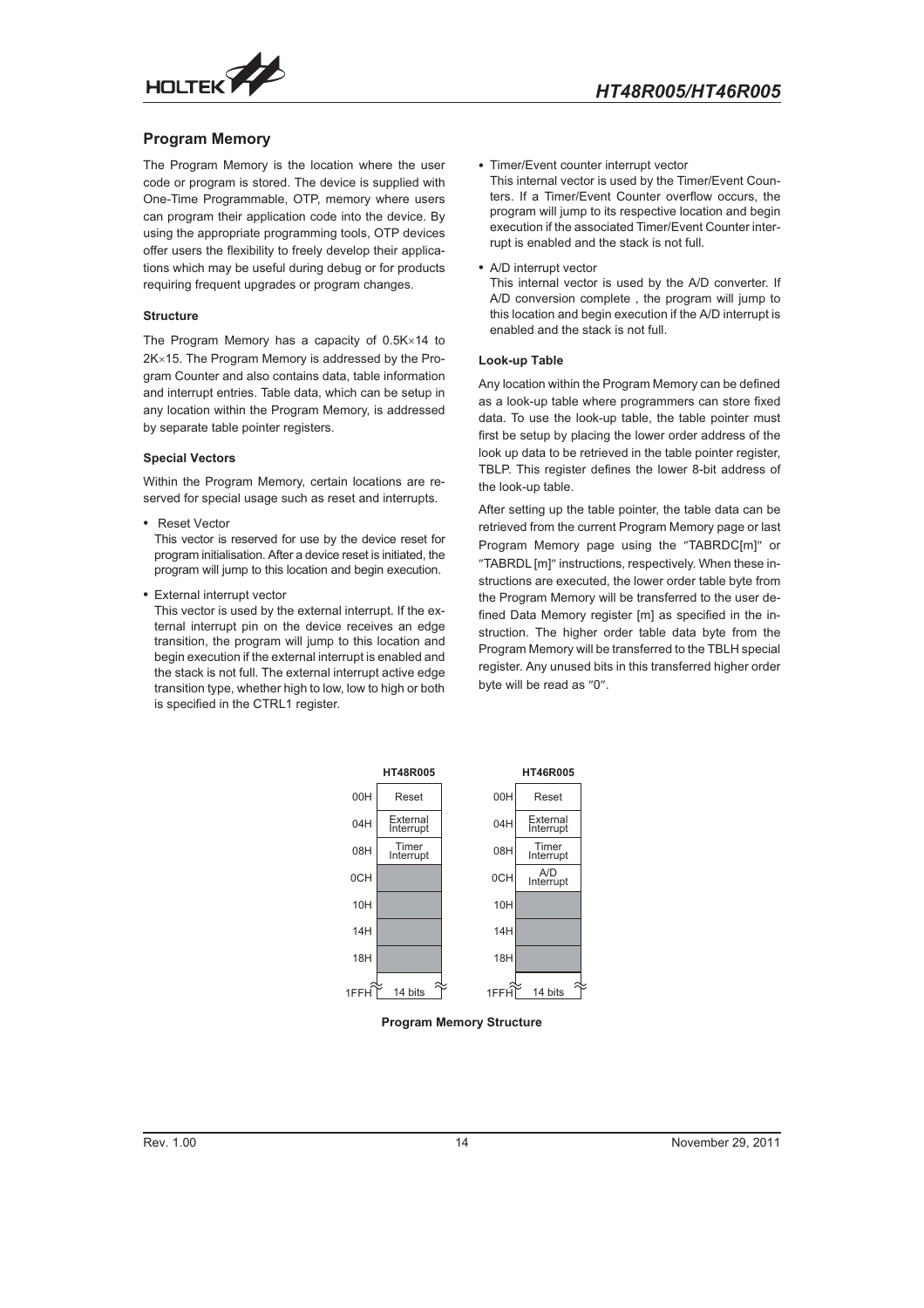

The following diagram illustrates the addressing/data flow of the look-up table:



#### **Table Program Example**

The accompanying example shows how the table pointer and table data is defined and retrieved from the device. This example uses raw table data located in the last page which is stored there using the ORG statement. The table pointer is setup here to have an initial value of "06H". This will ensure that the first data read from the data table will be at the Program Memory address "106H" or 6 locations after the start of the last page. Note that the value for the table pointer is referenced to the first address of the present page if the "TABRDC [m]" instruction is being used. The high byte of the table data which in this case is equal to zero will be transferred to the TBLH register automatically when the "TABRDL [m]" instruction is executed.

Because the TBLH register is a read-only register and cannot be restored, care should be taken to ensure its protection if both the main routine and Interrupt Service Routine use the table read instructions. If using the table read instructions, the Interrupt Service Routines may change the value of TBLH and subsequently cause errors if used again by the main routine. As a rule it is recommended that simultaneous use of the table read instructions should be avoided. However, in situations where simultaneous use cannot be avoided, the interrupts should be disabled prior to the execution of any main routine table-read instructions. Note that all table related instructions require two instruction cycles to complete their operation.

|                    | <b>Table Location Bits</b> |                 |    |                |    |    |    |    |                  |                |  |
|--------------------|----------------------------|-----------------|----|----------------|----|----|----|----|------------------|----------------|--|
| <b>Instruction</b> | b9                         | b <sub>8</sub>  | b7 | b <sub>6</sub> | b5 | b4 | b3 | b2 |                  | b <sub>0</sub> |  |
| TABRDC [m]         | PC <sub>9</sub>            | PC <sub>8</sub> | @7 | @6             | @5 | @4 | @3 | @2 | $@$ <sup>1</sup> | @0             |  |
| TABRDL [m]         |                            |                 | @7 | @6             | @5 | @4 | @3 | @2 | $@$ <sup>1</sup> | @0             |  |

**Table Location**

Note: PC9~PC8: Current program Counter bits @7~@0: Table Pointer TBLP bits

#### **Table Read Program Example - 0.5K ROM size**

|        |            | tempreg1 db ? ; temporary register #1<br>tempreg2 db ? ; temporary register #2                                                                                                                                                                                                                                                       |
|--------|------------|--------------------------------------------------------------------------------------------------------------------------------------------------------------------------------------------------------------------------------------------------------------------------------------------------------------------------------------|
|        | mov a,06h  | ; initialise table pointer - note that this address is referenced                                                                                                                                                                                                                                                                    |
|        | mov tblp,a | ; to the last page or present page                                                                                                                                                                                                                                                                                                   |
| tabrdl |            | tempregl ; transfers value in table referenced by table pointer to tempregl<br>; data at prog. memory address "106H" transferred to tempreg1 and TBLH                                                                                                                                                                                |
|        | dec tblp   | ; reduce value of table pointer by one                                                                                                                                                                                                                                                                                               |
|        | tabrdl     | tempreg2 ; transfers value in table referenced by table pointer to tempreg2<br>; data at prog.memory address "105H" transferred to tempreg2 and TBLH<br>; in this example the data "1AH" is transferred to<br>; tempregl and data "OFH" to register tempreg2<br>; the value "00H" will be transferred to the high byte register TBLH |
|        | org 100h   | ; sets initial address of last page                                                                                                                                                                                                                                                                                                  |
| dc     |            | 00Ah, 00Bh, 00Ch, 00Dh, 00Eh, 00Fh, 01Ah, 01Bh                                                                                                                                                                                                                                                                                       |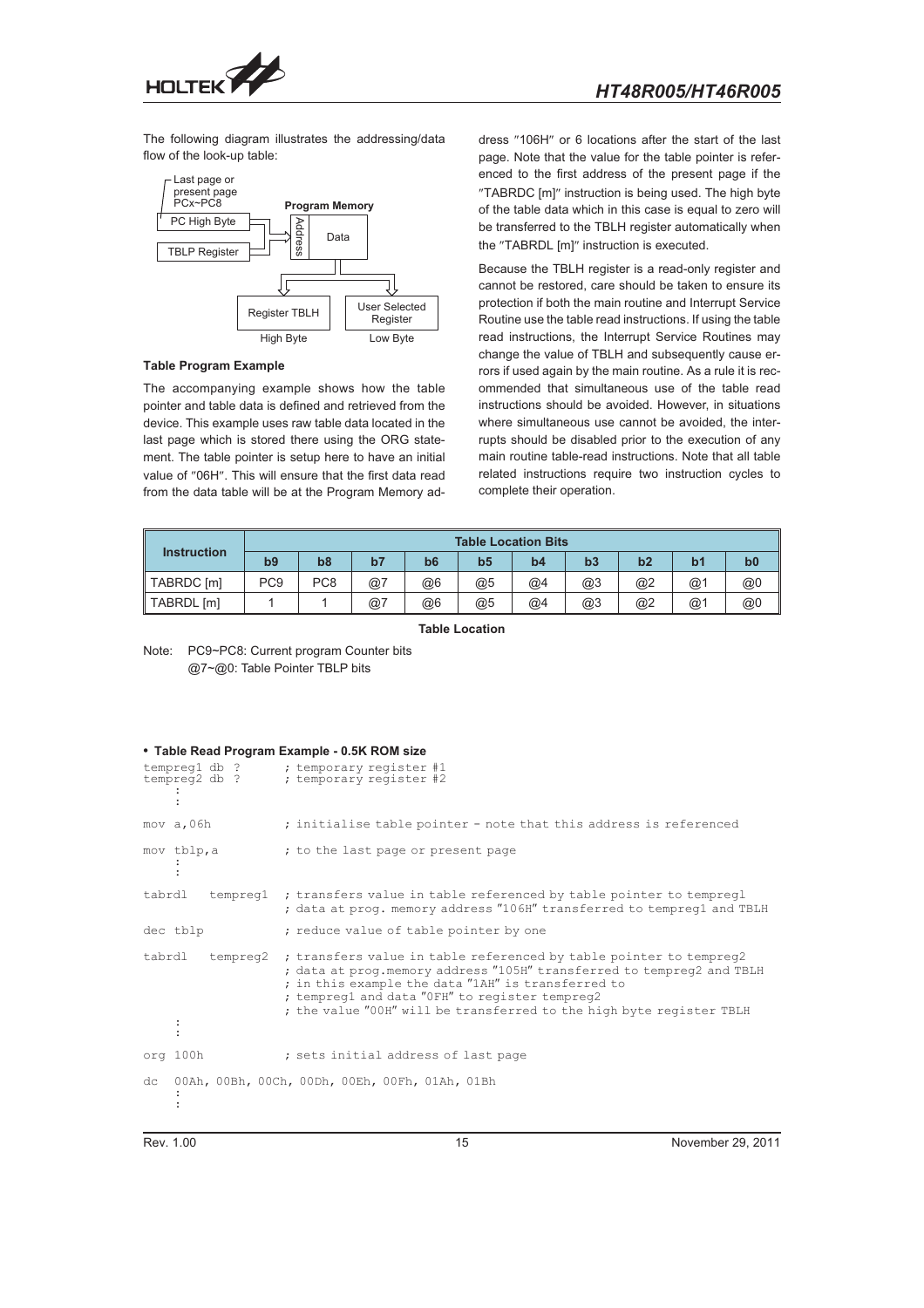

#### **Data Memory**

The Data Memory is a volatile area of 8-bit wide RAM internal memory and is the location where temporary information is stored.

#### **Structure**

Divided into two sections, the first of these is an area of RAM where special function registers are located. These registers have fixed locations and are necessary for correct operation of the device. Many of these registers can be read from and written to directly under program control, however, some remain protected from user manipulation. The second area of Data Memory is reserved for general purpose use. All locations within this area are read and write accessible under program control.

The two sections of Data Memory, the Special Purpose and General Purpose Data Memory are located at consecutive locations. All are implemented in RAM and are 8 bits wide but the length of each memory section is dictated by the type of microcontroller chosen. The start address of the Data Memory for all devices is the address  $"00H"$ .

All microcontroller programs require an area of read/write memory where temporary data can be stored and retrieved for use later. It is this area of RAM memory that is known as General Purpose Data Memory. This area of Data Memory is fully accessible by the user program for both read and write operations. By using the "SET [m].i" and "CLR [m].i" instructions individual bits can be set or reset under program control giving the user a large range of flexibility for bit manipulation in the Data Memory.



**Data Memory Structure**

Note: Most of the Data Memory bits can be directly manipulated using the "SET [m].i" and "CLR [m].i" with the exception of a few dedicated bits. The Data Memory can also be accessed through the memory pointer registers.

#### **Special Purpose Data Memory**

This area of Data Memory is where registers, necessary for the correct operation of the microcontroller, are stored. Most of the registers are both readable and writeable but some are protected and are readable only, the details of which are located under the relevant Special Function Register section. Note that for locations that are unused, any read instruction to these addresses will return the value "00H".

|     | <b>HT48R005</b>    | <b>HT46R005</b>                                 |
|-----|--------------------|-------------------------------------------------|
| 00H | IAR0               | IAR0                                            |
| 01H | MP <sub>0</sub>    | MP <sub>0</sub>                                 |
| 02H | IAR1               | IAR1                                            |
| 03H | MP1                | MP <sub>1</sub>                                 |
| 04H |                    |                                                 |
| 05H | ACC                | <b>ACC</b>                                      |
| 06H | PCL                | PCL                                             |
| 07H | <b>TBLP</b>        | <b>TBLP</b>                                     |
| 08H | <b>TBLH</b>        | <b>TBLH</b>                                     |
| 09H | WDTS               | WDTS                                            |
| 0AH | <b>STATUS</b>      | <b>STATUS</b>                                   |
| 0BH | <b>INTCO</b>       | <b>INTCO</b>                                    |
| 0CH | TMR0               | TMR0                                            |
| 0DH | TMR <sub>0</sub> C | TMR <sub>0</sub> C                              |
| 0EH |                    |                                                 |
| 0FH |                    |                                                 |
| 10H | PA                 | PA                                              |
| 11H | <b>PAC</b>         | <b>PAC</b>                                      |
| 12H | <b>PAPU</b>        | <b>PAPU</b>                                     |
| 13H | <b>PAWK</b>        | <b>PAWK</b>                                     |
| 14H |                    |                                                 |
| 15H |                    |                                                 |
| 16H |                    |                                                 |
| 17H |                    |                                                 |
| 18H |                    |                                                 |
| 19H |                    |                                                 |
| 1AH | <b>TRL0</b><br>C   | CTRL0                                           |
| 1BH | CTRL <sub>1</sub>  | CTRL1                                           |
| 1CH |                    |                                                 |
| 1DH |                    |                                                 |
| 1EH |                    |                                                 |
| 1FH |                    |                                                 |
| 20H |                    | ADRL                                            |
| 21H |                    | ADRH                                            |
| 22H |                    | <b>ADCR</b>                                     |
| 23H |                    | <b>ACSR</b>                                     |
| 24H |                    |                                                 |
| 25H |                    |                                                 |
|     |                    |                                                 |
|     |                    |                                                 |
|     |                    |                                                 |
|     |                    |                                                 |
|     |                    |                                                 |
| 5FH |                    |                                                 |
|     |                    | $\overline{\phantom{a}}$ : Unused, read as "00" |

**Special Purpose Data Memory**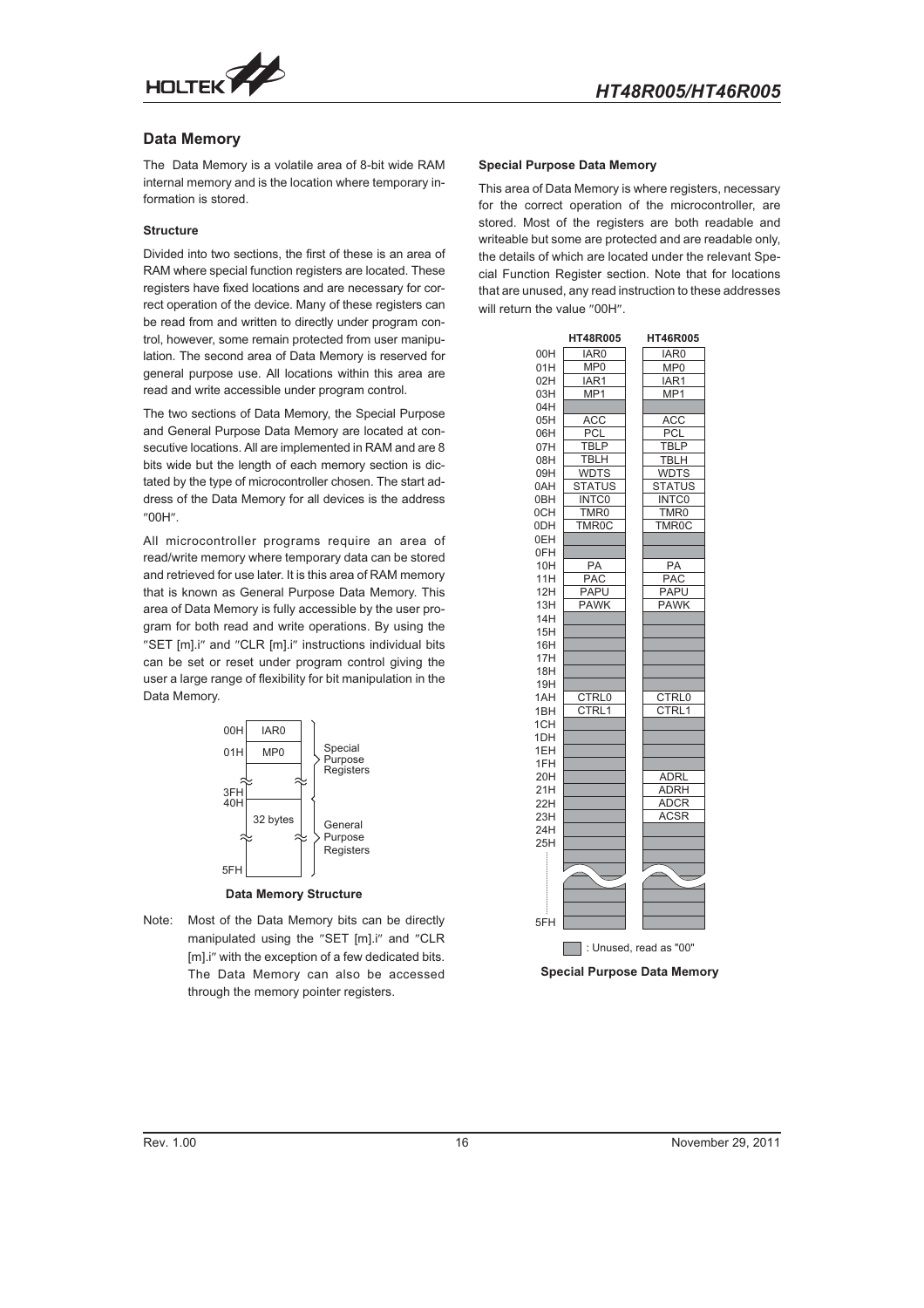<span id="page-16-0"></span>

#### **Special Function Registers**

To ensure successful operation of the microcontroller, certain internal registers are implemented in the Data Memory area. These registers ensure correct operation of internal functions such as timers, interrupts, etc., as well as external functions such as I/O data control. The location of these registers within the Data Memory begins at the address "00H". Any unused Data Memory locations between these special function registers and the point where the General Purpose Memory begins is reserved and attempting to read data from these locations<br>will return a value of "00H".<br>**Indirect Addressing Registers – IAR0, IAR1** will return a value of "00H".

#### **Indirect Addressing Registers - IAR0, IAR1**

The Indirect Addressing Registers, IAR0 and IAR1, although having their locations in normal RAM register space, do not actually physically exist as normal registers. The method of indirect addressing for RAM data manipulation uses these Indirect Addressing Registers and Memory Pointers, in contrast to direct memory addressing, where the actual memory address is specified. Actions on the IAR0 and IAR1 registers will result in no actual read or write operation to these registers but rather to the memory location specified by their corresponding Memory Pointer, MP0 or MP1. Acting as a pair, IAR0 with MP0 and IAR1 with MP1 can together access data from the Data Memory. As the Indirect Addressing Registers are not physically implemented, reading the Indirect Addressing Registers indirectly will return a result of "00H" and writing to the registers indirectly will result in no operation.

# **Memory Pointers - MP0, MP1**

Two Memory Pointers, known as MP0 and MP1 are provided. These Memory Pointers are physically implemented in the Data Memory and can be manipulated in the same way as normal registers providing a convenient way with which to indirectly address and track data. When any operation to the relevant Indirect Addressing Registers is carried out, the actual address that the microcontroller is directed to, is the address specified by the related Memory Pointer. The following example shows how to clear a section of four Data Memory locations already defined as locations adres1 to adres4. **hed by the relate<br>ple shows how<br><b>locations alread**<br>**Accumulator** –

#### **Accumulator - ACC**

The Accumulator is central to the operation of any microcontroller and is closely related with operations carried out by the ALU. The Accumulator is the place where all intermediate results from the ALU are stored. Without the Accumulator it would be necessary to write the result of each calculation or logical operation such as addition, subtraction, shift, etc., to the Data Memory resulting in higher programming and timing overheads. Data transfer operations usually involve the temporary storage function of the Accumulator; for example, when transferring data between one user defined register and another, it is necessary to do this by passing the data through the Accumulator as no direct transfer between two registers is permitted.

#### **Indirect Addressing Program Example**

| 'data'<br>data.section<br>adres1 db ?<br>adres2 db?<br>adres3 db ?<br>adres4 db?<br>block db?<br>code .section at 0 code<br>org 00h |                                                                                                                              |
|-------------------------------------------------------------------------------------------------------------------------------------|------------------------------------------------------------------------------------------------------------------------------|
| start:<br>mov $a,04h$                                                                                                               | ; setup size of block                                                                                                        |
| mov block, a<br>mov a, offset adres1<br>movmp0, a                                                                                   | : Accumulator loaded with first RAM address<br>; setup memory pointer with first RAM address                                 |
| loop:<br>clr TARO<br>inc mp0<br>sdz block<br>jmp loop                                                                               | ; clear the data at address defined by MPO<br>; increment memory pointer<br>; check if last memory location has been cleared |
| continue:                                                                                                                           |                                                                                                                              |

The important point to note here is that in the example shown above, no reference is made to specific Data Memory addresses.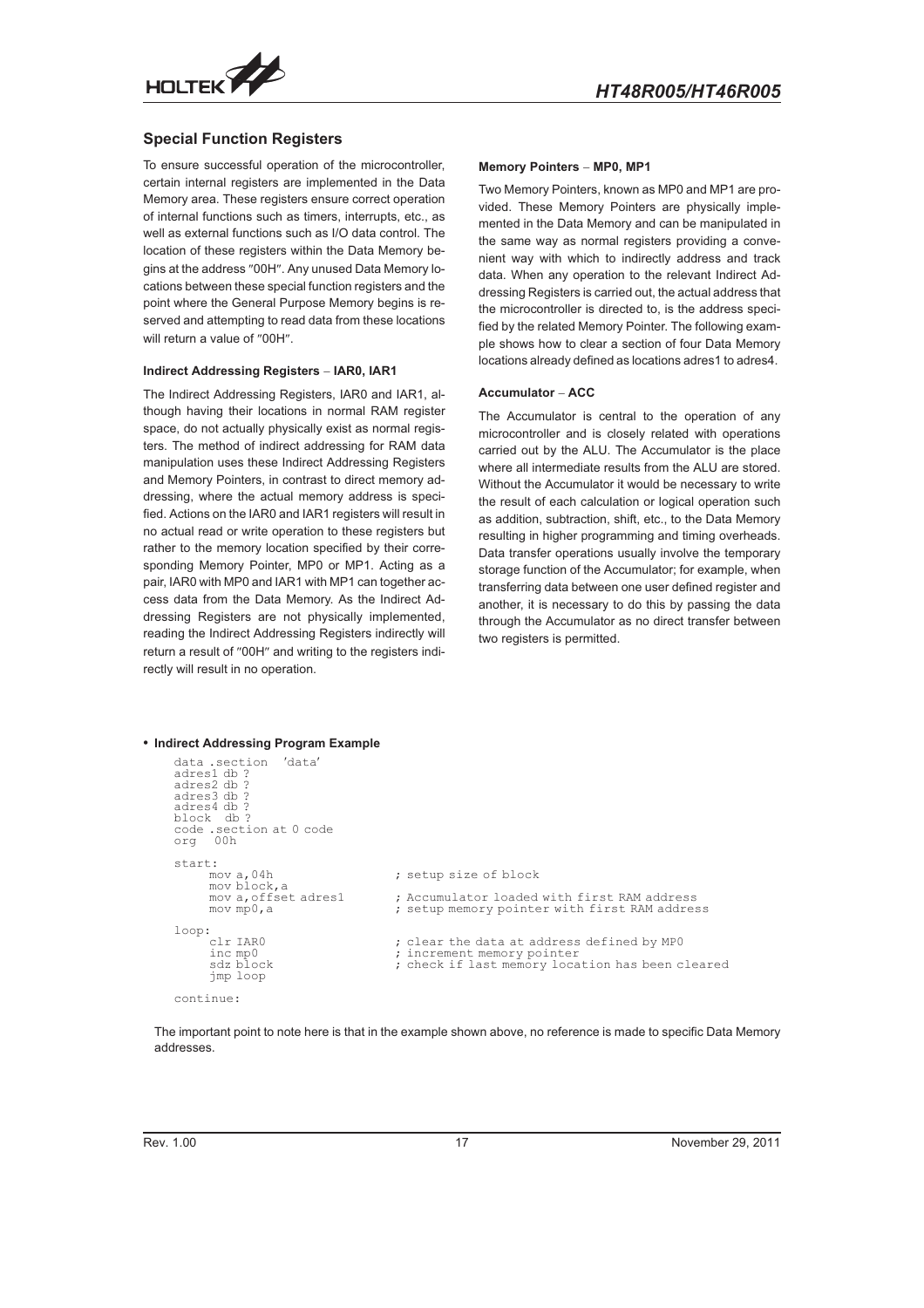

#### **Program Counter Low Register - PCL**

To provide additional program control functions, the low byte of the Program Counter is made accessible to programmers by locating it within the Special Purpose area of the Data Memory. By manipulating this register, direct jumps to other program locations are easily implemented. Loading a value directly into this PCL register will cause a jump to the specified Program Memory location, however, as the register is only 8-bit wide, only jumps within the current Program Memory page are permitted. When such operations are used, note that a dummy cycle will be inserted. In the current Program of the Status Register – **STATUS** 

This 8-bit register contains the zero flag (Z), carry flag (C), auxiliary carry flag (AC), overflow flag (OV), power down flag (PDF), and watchdog time-out flag (TO). These arithmetic/logical operation and system management flags are used to record the status and operation of the microcontroller.

With the exception of the TO and PDF flags, bits in the status register can be altered by instructions like most other registers. Any data written into the status register will not change the TO or PDF flag. In addition, operations related to the status register may give different results due to the different instruction operations. The TO flag can be affected only by a system power-up, a WDT time-out or by executing the "CLR WDT" or "HALT" instruction. The PDF flag is affected only by executing the "HALT" or "CLR WDT" instruction or during a system power-up.

The Z, OV, AC and C flags generally reflect the status of the latest operations.

In addition, on entering an interrupt sequence or executing a subroutine call, the status register will not be pushed onto the stack automatically. If the contents of the status registers are important and if the interrupt routine can change the status register, precautions must be taken to correctly save it. Note that bits 0~3 of the STATUS register are both readable and writeable bits.

#### **Input/Output Ports and Control Registers**

Within the area of Special Function Registers, the port PA data I/O register and its associated control register PAC plays a prominent role. This register is mapped to specific address within the Data Memory as shown in the Data Memory table. The data I/O registers, are used to transfer the appropriate output or input data on the port. The control registers specifies which pins of the port are set as inputs and which are set as outputs. To setup a pin as an input, the corresponding bit of the control register must be set high, for an output it must be set

#### **STATUS Register**

| <b>Bit</b> |                          |    |    |            |     |                        |                                       |                   |
|------------|--------------------------|----|----|------------|-----|------------------------|---------------------------------------|-------------------|
| Name       |                          |    | TO | <b>PDF</b> | OV  |                        | AC                                    | ◡                 |
| R/W        | $\overline{\phantom{a}}$ | __ | n  |            | R/W | R/W                    | R/W                                   | R/W               |
| <b>POR</b> | $-$                      |    |    |            |     | $\checkmark$<br>$\sim$ | $\overline{\phantom{a}}$<br>$\lambda$ | $\checkmark$<br>ᄉ |

"x" unknown

| Rev. 1.00 | 18                                                                                                                                                                      | November 29, 2011 |
|-----------|-------------------------------------------------------------------------------------------------------------------------------------------------------------------------|-------------------|
|           | C is also affected by a rotate through carry instruction.                                                                                                               |                   |
|           | 1: an operation results in a carry during an addition operation or if a borrow does not take place<br>during a subtraction operation                                    |                   |
| Bit 0     | C: Carry flag<br>0: no carry-out                                                                                                                                        |                   |
|           | 0: no auxiliary carry<br>1: an operation results in a carry out of the low nibbles in addition, or no borrow from the<br>high nibble into the low nibble in subtraction |                   |
| Bit 1     | AC: Auxiliary flag                                                                                                                                                      |                   |
| Bit 2     | Z: Zero flag<br>0: The result of an arithmetic or logical operation is not zero<br>1: The result of an arithmetic or logical operation is zero                          |                   |
|           | 1: an operation results in a carry into the highest-order bit but not a carry out of the<br>highest-order bit or vice versa.                                            |                   |
| Bit 3     | <b>OV:</b> Overflow flag<br>$0:$ no overflow                                                                                                                            |                   |
|           | 1: By executing the "HALT" instruction                                                                                                                                  |                   |
|           | 0: After power up or executing the "CLR WDT" instruction                                                                                                                |                   |
| Bit 4     | <b>PDF: Power down flag</b>                                                                                                                                             |                   |
|           | 0: After power up or executing the "CLR WDT" or "HALT" instruction<br>1: A watchdog time-out occurred.                                                                  |                   |
| Bit 5     | <b>TO:</b> Watchdog Time-Out flag                                                                                                                                       |                   |
| Bit 7, 6  | Unimplemented, read as "0"                                                                                                                                              |                   |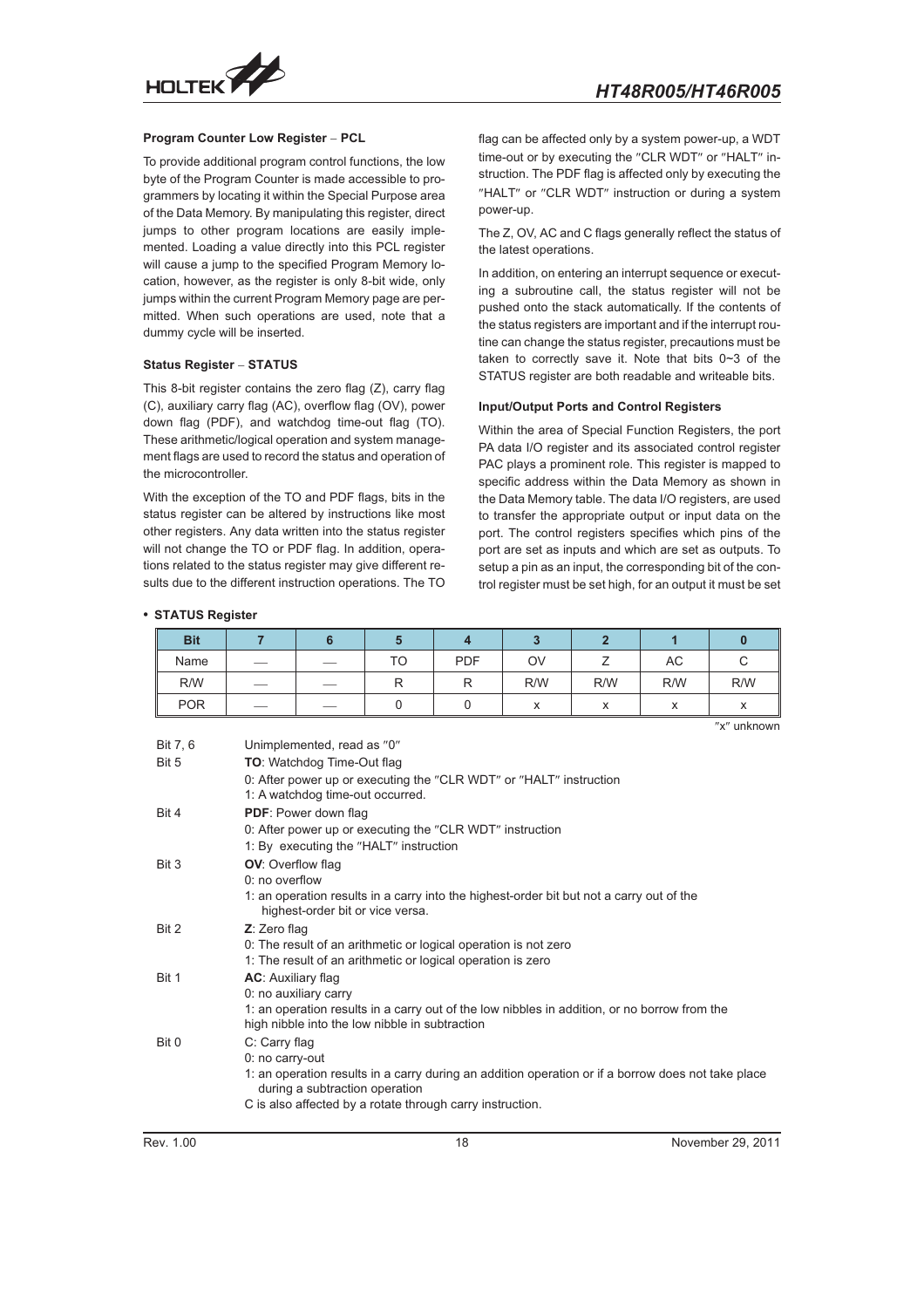

low. During program initialisation, it is important to first setup the control registers to specify which pins are outputs and which are inputs before reading data from or writing data to the I/O ports. One flexible feature of these registers is the ability to directly program single bits using the "SET [m].i" and "CLR [m].i" instructions. The ability to change I/O pins from output to input and vice versa by manipulating specific bits of the I/O control regversa by mampulating specific bits of the i/O control reg-<br>isters during normal program operation is a useful fea-<br>ture of these devices.<br>System Control Registers – CTRL0, CTRL1 ture of these devices.

#### **System Control Registers - CTRL0, CTRL1**

These registers are used to provide control over various internal functions. Some of these include the Buzzer control, external Interrupt edge trigger type and Watchdog Timer enable function.

# **Wake-up Function Register - PAWK**

When the microcontroller enters the Sleep Mode, various methods exist to wake the device up and continue with normal operation. One method is to allow a falling edge on the I/O pins to have a wake-up function. This edge on the I/O pins to have a wake-up function. This<br>register is used to select which Port A I/O pins are used<br>to have this wake-up function.<br>**Pull-high Registers – PAPU** to have this wake-up function.

#### **Pull-high Registers - PAPU**

The I/O pins, if configured as inputs, can have internal pull-high resistors connected, which eliminates the need for external pull-high resistors. This register selects which I/O pins are connected to internal pull-high resistors.

#### **CTRL0 Register**

| <b>Bit</b> |                          |     |  |       |              |     |    |
|------------|--------------------------|-----|--|-------|--------------|-----|----|
| Name       | $\overline{\phantom{a}}$ |     |  | BZEN1 | <b>BZEN0</b> | ___ | __ |
| R/W        | ___                      | ___ |  | R/W   | R/W          | __  |    |
| <b>POR</b> |                          |     |  |       |              | __  |    |

| Bit 7~4   | unimplemented, read as "0"                                                                                                                                                                                                       |
|-----------|----------------------------------------------------------------------------------------------------------------------------------------------------------------------------------------------------------------------------------|
| Bit $3-2$ | <b>BZEN1, BZEN0: BZ/BZ</b> enable/disable<br>00: both disabled<br>01: Reserved<br>10: BZ only enabled<br>11: BZ and BZ enabled<br>When BZ or BZ is disabled, the I/O port will have general I/O functions. If enabled, the BZ or |
|           | BZ outputs will still be controlled by the related I/O port control and data settings. Refer to the<br>Buzzer Function section for details.                                                                                      |

Bit  $1 - 04$  unimplemented, read as  $"0"$ 

#### **CTRL1 Register**

| <b>Bit</b>      | $\overline{7}$                                                                                                                                                                                                                                                                                                          | 6                          | 5 | $\overline{\mathbf{4}}$ | 3      | $\overline{2}$ | 1      | $\bf{0}$      |  |  |
|-----------------|-------------------------------------------------------------------------------------------------------------------------------------------------------------------------------------------------------------------------------------------------------------------------------------------------------------------------|----------------------------|---|-------------------------|--------|----------------|--------|---------------|--|--|
| Name            | INTEG1                                                                                                                                                                                                                                                                                                                  | INTEG0                     |   |                         | WDTEN3 | WDTEN2         | WDTEN1 | <b>WDTEN0</b> |  |  |
| R/W             | R/W                                                                                                                                                                                                                                                                                                                     | R/W                        |   |                         | R/W    | R/W            | R/W    | R/W           |  |  |
| <b>POR</b>      |                                                                                                                                                                                                                                                                                                                         | 0                          |   |                         | 1      | 0              | 1      | $\Omega$      |  |  |
| Bit 7, 6        | <b>INTEG1, INTEG0:</b> External interrupt edge type<br>$00:$ disable<br>01: rising edge trigger<br>10: falling edge trigger<br>11: dual edge trigger                                                                                                                                                                    |                            |   |                         |        |                |        |               |  |  |
| <b>Bit 5, 4</b> |                                                                                                                                                                                                                                                                                                                         | unimplemented, read as "0" |   |                         |        |                |        |               |  |  |
| Bit $3\neg$ 0   | <b>WDTEN3, WDTEN2, WDTEN1, WDTEN0: WDT function enable</b><br>1010: WDT disabled<br>Other values: WDT enabled - Recommended value is 0101<br>If the "watchdog timer enable" configuration option is selected, then the watchdog timer will<br>always be enabled and the WDTEN3~WDTEN0 control bits will have no effect. |                            |   |                         |        |                |        |               |  |  |
| Note:           | The WDT is only disabled when both the WDT configuration option is disabled and when bits<br>WDTEN3~WDTEN0=1010                                                                                                                                                                                                         |                            |   |                         |        |                |        |               |  |  |
|                 | The WDT is enabled when either the WDT configuration option is enabled or when bits<br>WDTEN3~WDTEN0 $\neq$ 1010.                                                                                                                                                                                                       |                            |   |                         |        |                |        |               |  |  |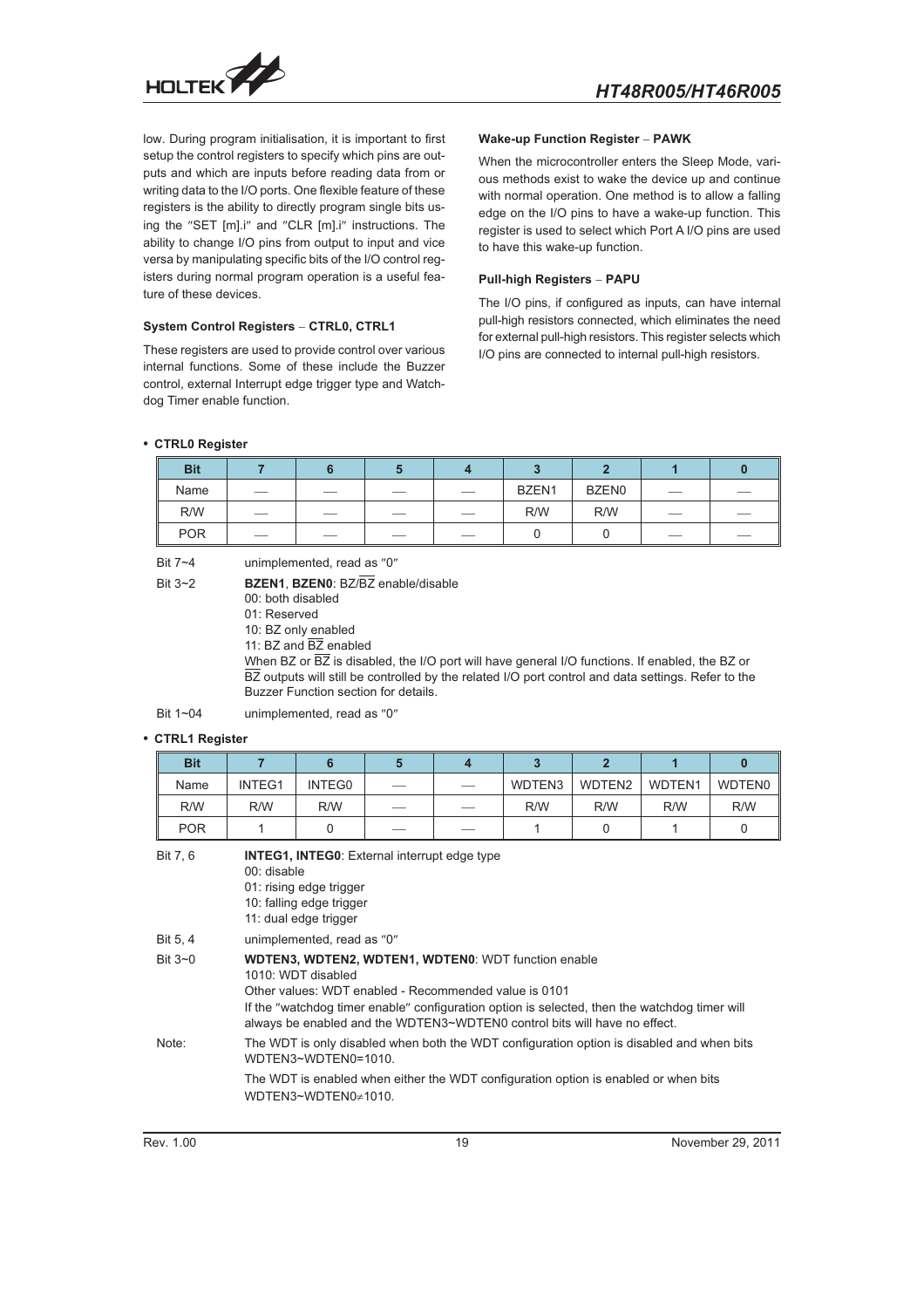<span id="page-19-0"></span>

#### **Oscillator**

Various oscillator options offer the user a wide range of functions according to their various application requirements. The flexible features of the oscillator functions ensure that the best optimisation can be achieved in terms of speed and power saving. Oscillator selections and operation are selected through a combination of configuration options and registers.

#### **System Oscillator Overview**

In addition to being the source of the main system clock the oscillators also provide clock sources for the Watchdog Timer function. External oscillators requiring some external components as well as a two fully integrated internal oscillators, requiring no external components, are provided to form a wide range of both fast and slow system oscillators.

| <b>Type</b>             | <b>Name</b> | Freq.               |
|-------------------------|-------------|---------------------|
| <b>External Crystal</b> | <b>HXT</b>  | $400$ kHz~<br>12MHz |
| <b>External RC</b>      | ERC         | $400kHz$ ~<br>12MHz |
| Internal High Speed RC  | <b>HIRC</b> | 4, 8 or<br>12MHz    |
| Internal Low Speed RC   | LIRC        | 13kHz               |

#### **System Clock Configurations**

There are four system oscillators. Three high speed oscillators and one low speed oscillator. The high speed oscillators are the external crystal/ceramic oscillator - HXT, the external - ERC, and the internal RC oscillator - HIRC. The low speed oscillator is the internal 13kHz<br>
(V<sub>DD</sub>=5V) oscillator - LIRC.<br> **External Crystal/Resonator Oscillator - HXT**  $(V<sub>DD</sub>=5V)$  oscillator - LIRC.

#### **External Crystal/Resonator Oscillator - HXT**

The simple connection of a crystal across OSC1 and OSC2 will create the necessary phase shift and feedback for oscillation. However, for some crystals and most resonator types, to ensure oscillation and accurate frequency generation, it is necessary to add two small value external capacitors, C1 and C2. The exact values



Note: 1. Rp is normally not required. C1 and C2 are required 2. Although not shown OSC1/OSC2 pins have a parasiti capacitance of around 7pF Rp is normally not required. C1 and C2<br>Although not shown OSC1/OSC2 pins<br>capacitance of around 7pF.<br>**Crystal/Resonator Oscillator** –

**Crystal/Resonator Oscillator - HXT** 

of C1 and C2 should be selected in consultation with the crystal or resonator manufacturer s specification.

| <b>Crystal Oscillator C1 and C2 Values</b>    |                |                   |  |  |  |  |  |
|-----------------------------------------------|----------------|-------------------|--|--|--|--|--|
| <b>Crystal Frequency</b>                      | C <sub>1</sub> | C <sub>2</sub>    |  |  |  |  |  |
| 12MHz                                         | 8pF            | 10 <sub>pF</sub>  |  |  |  |  |  |
| 8MHz                                          | 8pF            | 10 <sub>pF</sub>  |  |  |  |  |  |
| 4MHz                                          | 8pF            | 10 <sub>p</sub> F |  |  |  |  |  |
| 1MHz                                          | 100pF          | 100pF             |  |  |  |  |  |
| Note: C1 and C2 values are for guidance only. |                |                   |  |  |  |  |  |
| <b>Crystal Recommended Capacitor Values</b>   |                |                   |  |  |  |  |  |
| <b>External RC Oscillator - ERC</b>           |                |                   |  |  |  |  |  |

**Crystal Recommended Capacitor Values**

Using the ERC oscillator only requires that a resistor, with a value between 24k $\Omega$  and 1.5M $\Omega$ , is connected between OSC1 and VDD, and a capacitor is connected between OSC and ground, providing a low cost oscillator configuration. It is only the external resistor that determines the oscillation frequency; the external capacitor has no influence over the frequency and is connected for stability purposes only. Device trimming during the manufacturing process and the inclusion of internal frequency compensation circuits are used to ensure that the influence of the power supply voltage, temperature and process variations on the oscillation frequency are minimised. As a resistance/frequency reference point, it can be noted that with an external 120K resistor connected and with a 5V voltage power supply and temperature of 25 degrees, the oscillator will have a frequency of 4MHz within a tolerance of 2%. Here only the OSC1 pin is used, which is shared with I/O pin PA6, leaving pin PA5 free for use as a normal I/O pin.

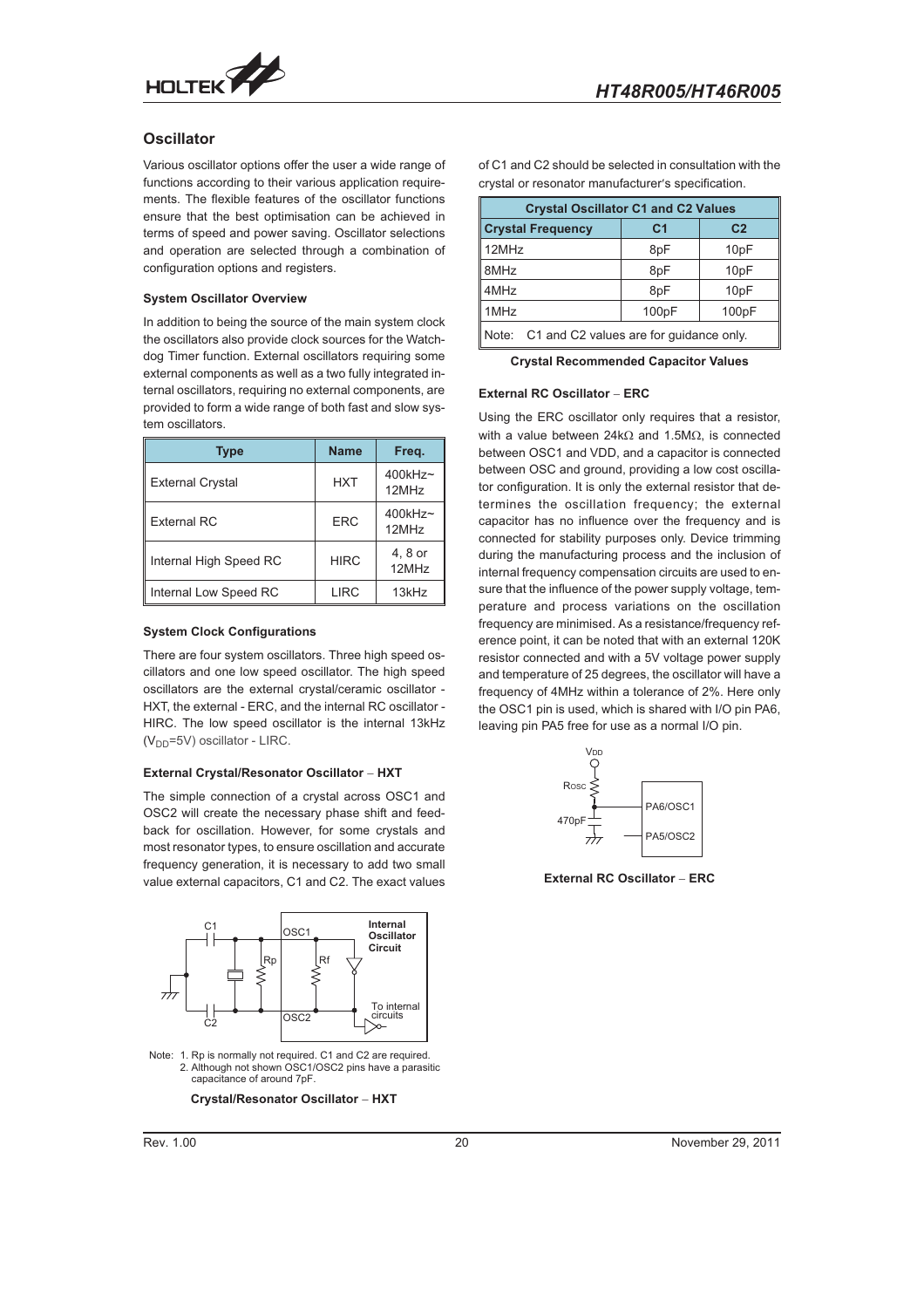<span id="page-20-0"></span>

#### **Internal RC Oscillator - HIRC**

The internal RC oscillator is a fully integrated system oscillator requiring no external components. The internal RC oscillator has three fixed frequencies of either 4MHz, 8MHz or 12MHz. Device trimming during the manufacturing process and the inclusion of internal frequency compensation circuits are used to ensure that the influence of the power supply voltage, temperature and process variations on the oscillation frequency are minimised. As a result, at a power supply of either 3V or 5V and at a temperature of 25 degrees, the fixed oscillation frequency of 4MHz, 8MHz or 12MHz will have a tolerance within 2%. Note that if this internal system clock option is selected, as it requires no external pins for its operation, I/O pins PA5 and PA6 are free for use as normal I/O pins.



**Internal RC Oscillator – HI<br>Internal Low Speed Oscillator – LIRC<br>Internal Low Speed Oscillator – LIRC** Note: PA5/PA6 used as normal I/Os

The LIRC is a fully self-contained free running on-chip RC oscillator with a typical frequency of 13kHz at 5V requiring no external components. When the device enters the Sleep Mode, the system clock will stop running but the WDT oscillator continues to free-run and to keep the watchdog active. However, to preserve power in certain applications the LIRC can be disabled via a configuration option.

#### **Operating Modes**

The system can be selected to operate in two modes. These Modes are Normal and Sleep.



| <b>Operating</b> | <b>OSC1/OSC2 Configuration</b> |      |             |  |  |  |
|------------------|--------------------------------|------|-------------|--|--|--|
| <b>Mode</b>      | <b>HXT</b><br><b>ERC</b>       |      | <b>HIRC</b> |  |  |  |
| Normal           | Run                            | Run  | Run         |  |  |  |
| Sleep            | Stop                           | Stop | Stop        |  |  |  |

**Operating Mode Control**

#### **Mode Switching**

The devices are switched between one mode and another using the HALT instruction. The HALT instruction forces the system into the Sleep Mode.

When a HALT instruction is executed, the system enters the Sleep mode the following conditions exist:

- The system oscillator will stop running and the application program will stop at the "HALT" instruction.
- The Data Memory contents and registers will maintain their present condition.
- The WDT will be cleared and resume counting if the WDT clock source is selected to come from the WDT oscillator. The WDT will stop if its clock source originates from the system clock.
- The I/O ports will maintain their present condition.
- In the status register, the Power Down flag, PDF, will be set and the Watchdog time-out flag, TO, will be cleared.

#### **Standby Current Considerations**

As the main reason for entering the Sleep Mode is to keep the current consumption of the MCU to as low a value as possible, perhaps only in the order of several micro-amps, there are other considerations which must also be taken into account by the circuit designer if the power consumption is to be minimised.

Special attention must be made to the I/O pins on the device. All high-impedance input pins must be connected to either a fixed high or low level as any floating input pins could create internal oscillations and result in



#### **System Clock Configurations**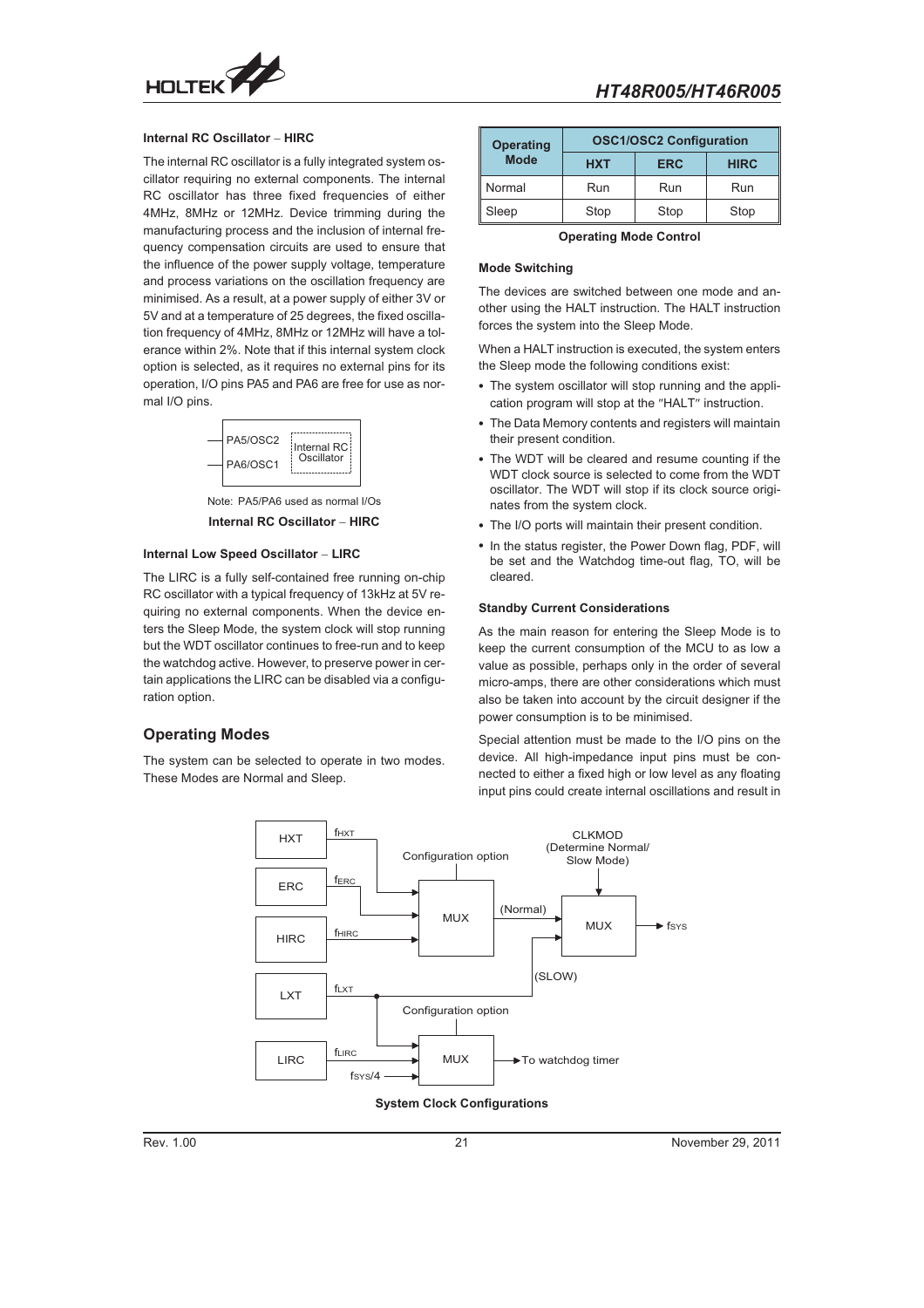

increased current consumption. Care must also be taken with the loads, which are connected to I/O pins, which are setup as outputs. These should be placed in a condition in which minimum current is drawn or connected only to external circuits that do not draw current, such as other CMOS inputs.

If the configuration options have enabled the Watchdog Timer internal oscillator LIRC then this will continue to run when in the Sleep Mode and will thus consume some power. For power sensitive applications it may be therefore preferable to use the system clock source for the Watchdog Timer.

#### **Wake-up**

After the system enters the Sleep Mode, it can be woken up from one of various sources listed as follows:

- An external reset
- An external falling edge on PA0 to PA7
- A system interrupt
- A WDT overflow

If the system is woken up by an external reset, the device will experience a full system reset, however, if the device is woken up by a WDT overflow, a Watchdog Timer reset will be initiated. Although both of these wake-up methods will initiate a reset operation, the actual source of the wake-up can be determined by examining the TO and PDF flags. The PDF flag is cleared by a system power-up or executing the clear Watchdog Timer instructions and is set when executing the "HALT" instruction. The TO flag is set if a WDT time-out occurs, and causes a wake-up that only resets the Program Counter and Stack Pointer, the other flags remain in their original status.

Pins PA0 to PA7 can be setup via the PAWK register to permit a negative transition on the pin to wake-up the system. When a PA0 to PA7 pin wake-up occurs, the program will resume execution at the instruction following the "HALT" instruction.

If the system is woken up by an interrupt, then two possible situations may occur. The first is where the related interrupt is disabled or the interrupt is enabled but the stack is full, in which case the program will resume execution at the instruction following the "HALT" instruction. In this situation, the interrupt which woke-up the device will not be immediately serviced, but will rather be serviced later when the related interrupt is finally enabled or when a stack level becomes free. The other situation is where the related interrupt is enabled and the stack is not full, in which case the regular interrupt response takes place. If an interrupt request flag is set to "1" before entering the Sleep Mode, then any future interrupt requests will not generate a wake-up function of the related interrupt will be ignored.

No matter what the source of the wake-up event is, once a wake-up event occurs, there will be a time delay before normal program execution resumes. Consult the table for the related time.

|                                         | <b>Oscillator Type</b>            |                              |  |  |
|-----------------------------------------|-----------------------------------|------------------------------|--|--|
| <b>Wake-up Source</b>                   | <b>ERC, IRC</b>                   | <b>HXT</b>                   |  |  |
| External RES, Power-on<br>Reset and LVR | $t_{\text{RSTD}} +$<br>$t_{SST1}$ | $t_{\text{RSTD}} +$<br>tsste |  |  |
| <b>PA Port</b>                          |                                   |                              |  |  |
| Interrupt                               | $t_{\text{SST1}}$                 | tsste                        |  |  |
| <b>WDT Overflow</b>                     |                                   |                              |  |  |

Note: 1.  $t_{RSTD}$  (reset delay time),  $t_{SYS}$  (system clock) 2.  $t_{RSTD}$  is power-on delay, typical time=100ms 3.  $t_{SST1} = 2 \times t_{SYS}$ 

4.  $t<sub>SST2</sub>= 128 \times t<sub>SYS</sub>$ 

**Wake-up Delay Time**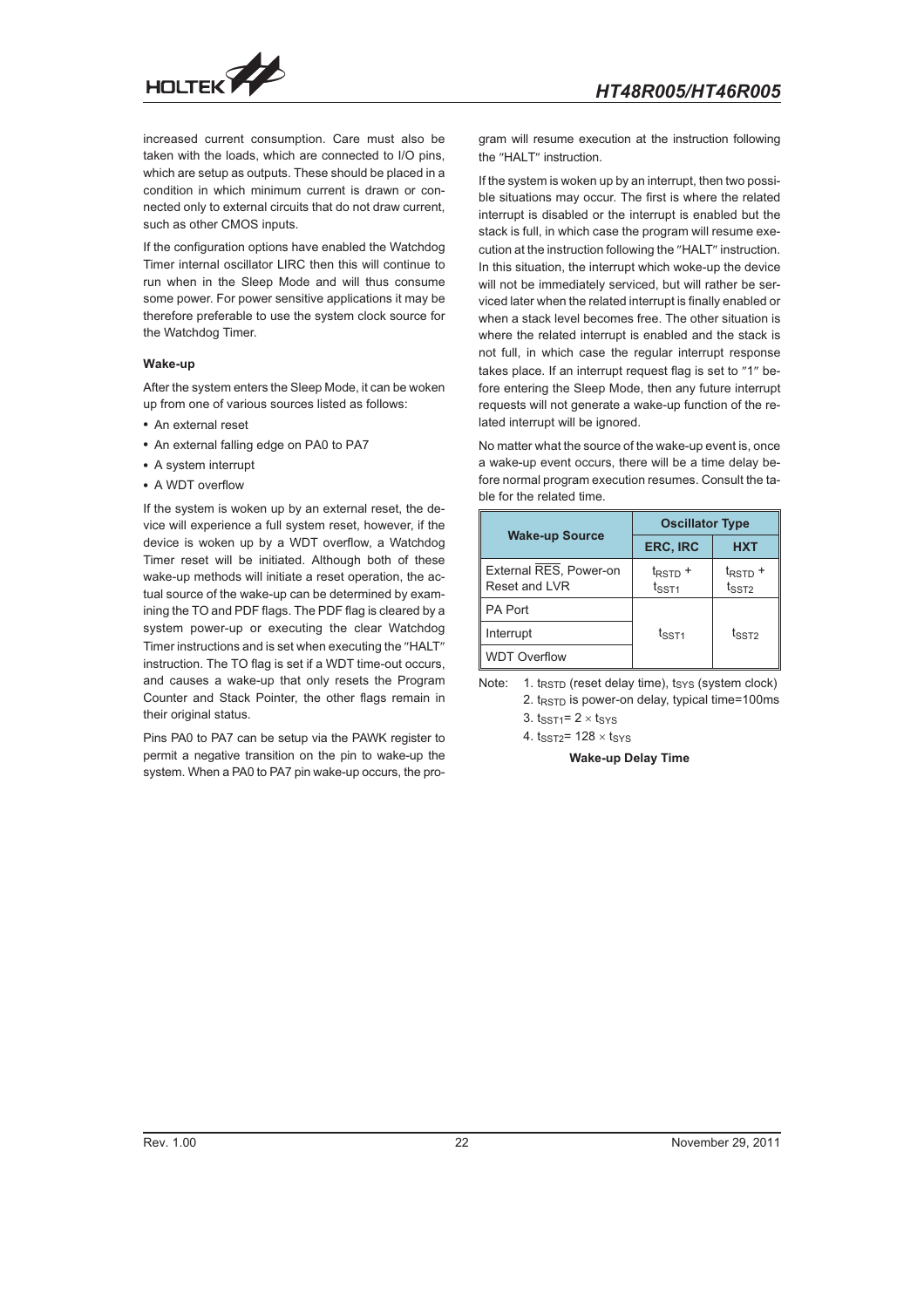<span id="page-22-0"></span>

#### **Watchdog Timer**

The Watchdog Timer, also known as the WDT, is provided to inhibit program malfunctions caused by the program jumping to unknown locations due to certain uncontrollable external events such as electrical noise.

#### **Watchdog Timer Operation**

It operates by providing a device reset when the Watchdog Timer counter overflows. Note that if the Watchdog Timer function is not enabled, then any instructions related to the Watchdog Timer will result in no operation.

Setting up the various Watchdog Timer options are controlled via the configuration options and two internal registers WDTS and CTRL1. Enabling the Watchdog Timer can be controlled by both a configuration option and the WDTEN bits in the CTRL1 internal register in the Data Memory.

| Configuration<br><b>Option</b> | <b>CTRL1</b><br><b>Register</b> | <b>WDT</b><br><b>Function</b> |  |
|--------------------------------|---------------------------------|-------------------------------|--|
| <b>Disable</b>                 | Disable                         | OFF                           |  |
| Disable                        | Enable                          | ON                            |  |
| Enable                         |                                 | ΩN                            |  |

**Watchdog Timer On/Off Control**

The Watchdog Timer will be disabled if bits WDTEN3~WDTEN0 in the CTRL1 register are written with the binary value 1010B and WDT configuration option is disable. This will be the condition when the device is powered up. Although any other data written to WDTEN3~WDTEN0 will ensure that the Watchdog Timer is enabled, for maximum protection it is recommended that the value 0101B is written to these bits.

The Watchdog Timer clock can emanate from three different sources, selected by configuration option. These are  $f_{\text{SYS}}/4$ , or LIRC. It is important to note that when the system enters the Sleep Mode the instruction clock is stopped, therefore if the configuration options have selected  $f_{SVS}/4$  as the Watchdog Timer clock source, the

Watchdog Timer will cease to function. For systems that operate in noisy environments, using the LIRC as the clock source is therefore the recommended choice. The division ratio of the prescaler is determined by bits 0, 1 and 2 of the WDTS register, known as WS0, WS1 and WS2. If the Watchdog Timer internal clock source is selected and with the WS0, WS1 and WS2 bits of the WDTS register all set high, the prescaler division ratio will be 1:128, which will give a maximum time-out period.

Under normal program operation, a Watchdog Timer time-out will initialise a device reset and set the status bit TO. However, if the system is in the Sleep Mode, when a Watchdog Timer time-out occurs, the device will be woken up, the TO bit in the status register will be set and only the Program Counter and Stack Pointer will be reset. Three methods can be adopted to clear the contents of the Watchdog Timer. The first is an external hardware reset, which means a low level on the external reset pin, the second is using the Clear Watchdog Timer software instructions and the third is when a HALT instruction is executed. There are two methods of using software instructions to clear the Watchdog Timer, one of which must be chosen by configuration option. The first option is to use the single "CLR WDT" instruction while the second is to use the two commands "CLR WDT1" and "CLR WDT2". For the first option, a simple execution of "CLR WDT" will clear the Watchdog Timer while for the second option, both "CLR WDT1" and "CLR WDT2" must both be executed to successfully clear the Watchdog Timer. Note that for this second option, if "CLR WDT1" is used to clear the Watchdog Timer, successive executions of this instruction will have no effect, only the execution of a "CLR WDT2" instruction will clear the Watchdog Timer. Similarly after the "CLR WDT2" instruction has been executed, only a successive "CLR WDT1" instruction can clear the Watchdog Timer.

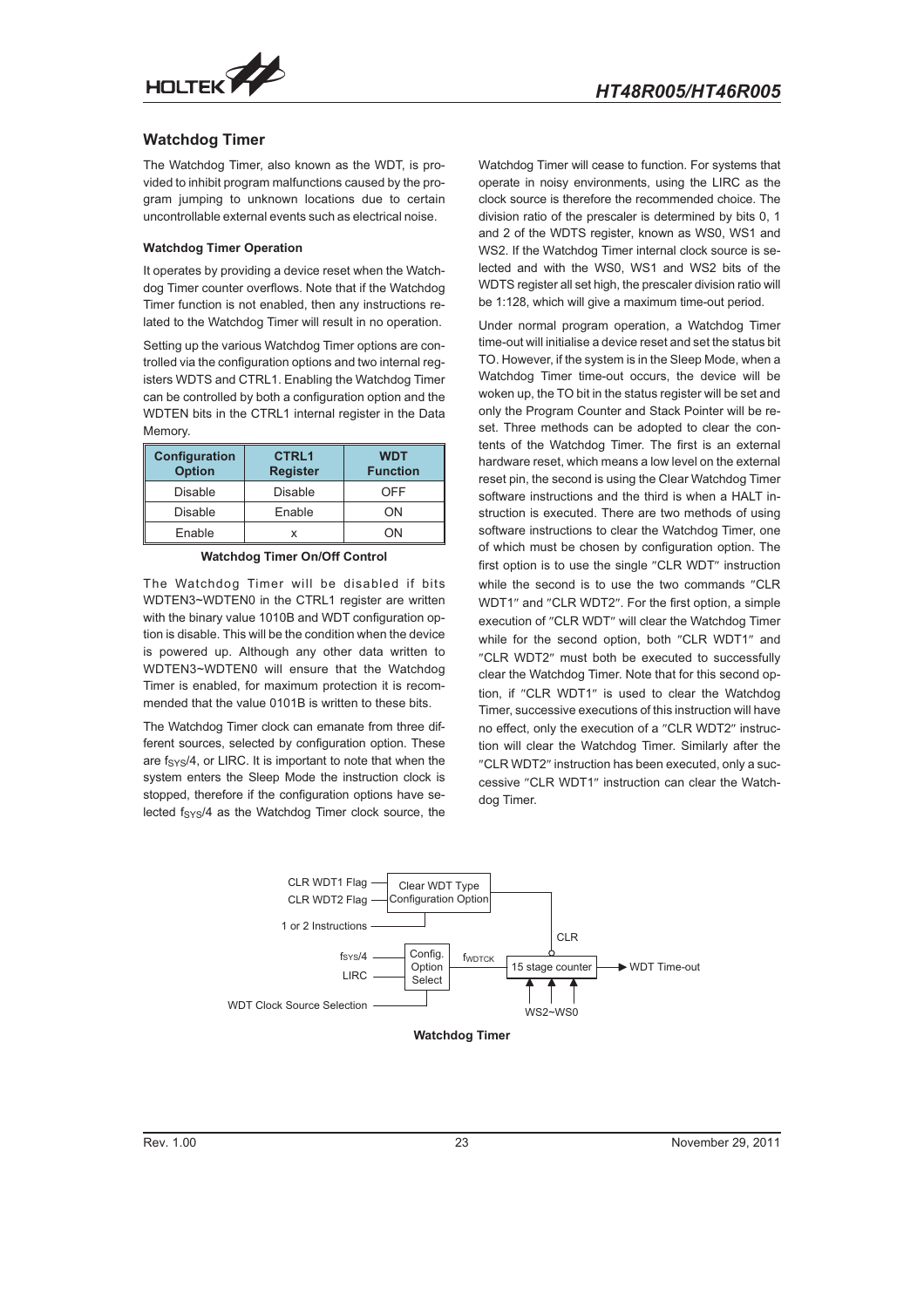<span id="page-23-0"></span>

#### **WDTS Register**

| <b>Bit</b> |                                 |     |    |     |    |                 |     |                 |
|------------|---------------------------------|-----|----|-----|----|-----------------|-----|-----------------|
| Name       | $\hspace{0.1mm}-\hspace{0.1mm}$ | __  | __ | __  |    | WS <sub>2</sub> | WS1 | WS <sub>0</sub> |
| R/W        | __                              | ___ |    | __  |    | R/W             | R/W | R/W             |
| <b>POR</b> | __                              | __  |    | ___ | __ |                 |     |                 |

Bit  $7-3$  : unimplemented, read as  $"0"$ 

Bit 2~0 **WS2, WS1, WS0**: WDT time-out period selection 000:  $2^8$  t<sub>WDTCK</sub> 001:  $2^9$ <sub>L</sub> t<sub>WDTCK</sub> 010:  $2^{10}_{11}$  t<sub>WDTCK</sub>  $011: 2^{11}$  t<sub>WDTCK</sub> 100:  $2^{12}$  two TCK 101:  $2^{13}$  twp TCK 110:  $2^{14}$  two rck

111: 2<sup>15</sup> t<sub>WDTCK</sub>

#### **Reset and Initialisation**

A reset function is a fundamental part of any microcontroller ensuring that the device can be set to some predetermined condition irrespective of outside parameters. The most important reset condition is after power is first applied to the microcontroller. In this case, internal circuitry will ensure that the microcontroller, after a short delay, will be in a well defined state and ready to execute the first program instruction. After this power-on reset, certain important internal registers will be set to defined states before the program commences. One of these registers is the Program Counter, which will be reset to zero forcing the microcontroller to begin program execution from the lowest Program Memory address.

In addition to the power-on reset, situations may arise where it is necessary to forcefully apply a reset condition when the microcontroller is running. One example of this is where after power has been applied and the microcontroller is already running, the RES line is forcefully pulled low. In such a case, known as a normal operation reset, some of the microcontroller registers remain unchanged allowing the microcontroller to proceed with normal operation after the reset line is allowed to return high. Another type of reset is when the Watchdog Timer overflows and resets the microcontroller. All types of reset operations result in different register conditions being setup.

Another reset exists in the form of a Low Voltage Reset, LVR, where a full reset, similar to the RES reset is implemented in situations where the power supply voltage falls below a certain threshold.

#### **Reset Functions**

There are five ways in which a microcontroller reset can occur, through events occurring both internally and externally:

Power-on Reset

The most fundamental and unavoidable reset is the one that occurs after power is first applied to the microcontroller. As well as ensuring that the Program Memory begins execution from the first memory address, a power-on reset also ensures that certain other registers are preset to known conditions. All the I/O port and port control registers will power up in a high condition ensuring that all pins will be first set to inputs.

Although the microcontroller has an internal RC reset function, if the VDD power supply rise time is not fast enough or does not stabilise quickly at power-on, the internal reset function may be incapable of providing proper reset operation. For this reason it is recommended that an external RC network is connected to the RES pin, whose additional time delay will ensure that the RES pin remains low for an extended period to allow the power supply to stabilise. During this time delay, normal operation of the microcontroller will be inhibited. After the RES line reaches a certain voltage value, the reset delay time  $t_{RSTD}$  is invoked to provide an extra delay time after which the microcontroller will begin normal operation. The abbreviation SST in the figures stands for System Start-up Timer.



Note:  $t_{RSTD}$  is power-on delay, typical time=100ms

#### **Power-On Reset Timing Chart**

For most applications a resistor connected between VDD and the RES pin and a capacitor connected between VSS and the RES pin will provide a suitable external reset circuit. Any wiring connected to the RES pin should be kept as short as possible to minimise any stray noise interference.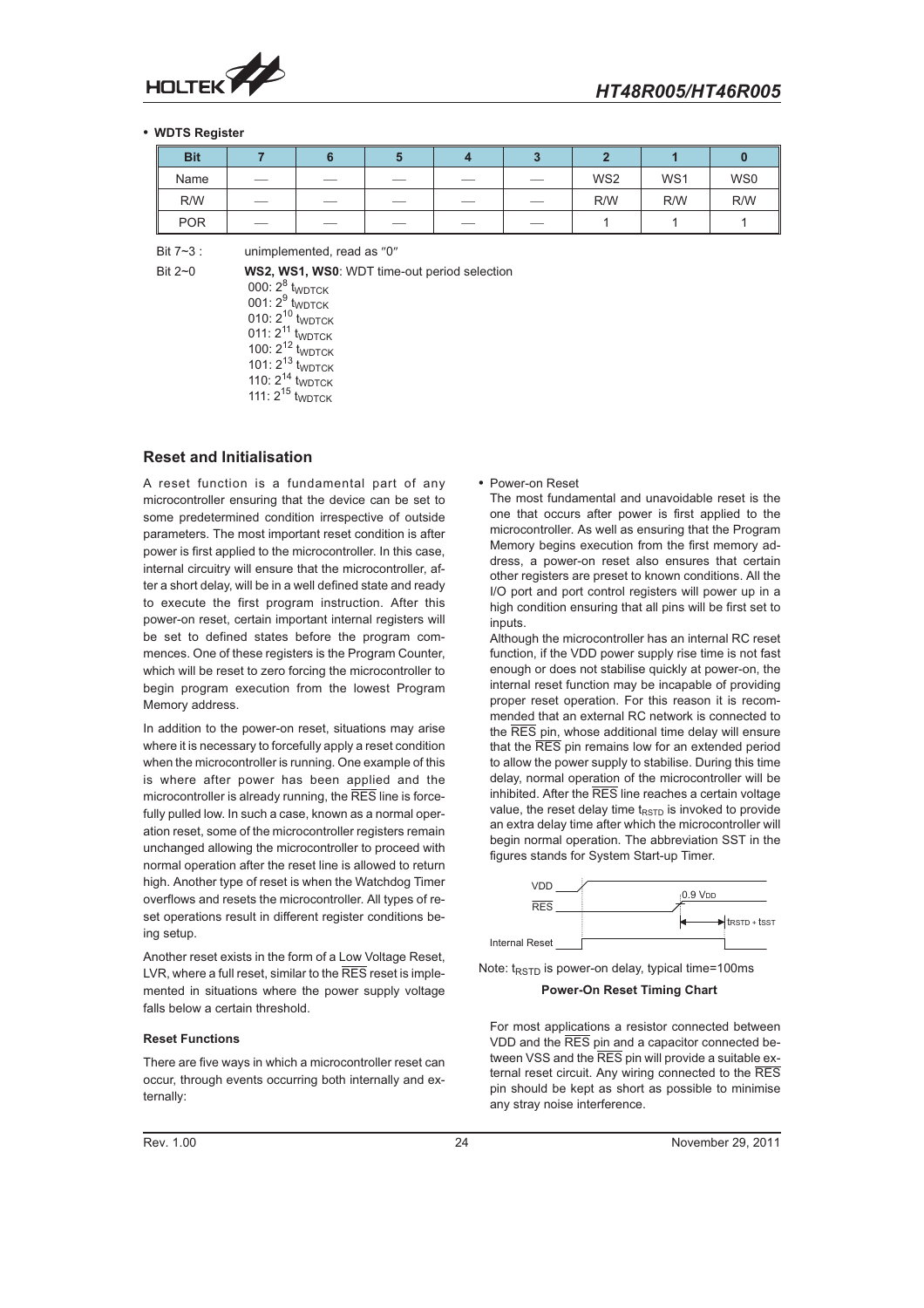

For applications that operate within an environment where more noise is present the Enhanced Reset Circuit shown is recommended.



Note: "\*" It is recommended that this component is added for added ESD protection

> "\*\*" It is recommended that this component is added in environments where power line noise is significant

#### **External RES Circuit**

More information regarding external reset circuits is located in Application Note HA0075E on the Holtek website.

RES Pin Reset

This type of reset occurs when the microcontroller is already running and the RES pin is forcefully pulled low by external hardware such as an external switch. In this case as in the case of other reset, the Program Counter will reset to zero and program execution initiated from this point.



Note:  $t_{RSTD}$  is power-on delay, typical time=100ms

#### **RES Reset Timing Chart**

• Low Voltage Reset - LVR

The microcontroller contains a low voltage reset circuit in order to monitor the supply voltage of the device. The LVR function is selected via a configuration option. If the supply voltage of the device drops to within a range of  $0.9V \sim V_{LVR}$  such as might occur when changing the battery, the LVR will automatically reset the device internally. For a valid LVR signal, a low supply voltage, i.e., a voltage in the range between  $0.9V$ <sup> $-V_{LVR}$ </sup> must exist for a time greater than that specified by  $t_{LVR}$  in the A.C. characteristics. If the low supply voltage state does not exceed this value, the LVR



Note:  $t_{RSTD}$  is power-on delay, typical time=100ms

**Low Voltage Reset Timing Chart**

will ignore the low supply voltage and will not perform a reset function. The actual  $V_{LVR}$  value can be selected via configuration options.

 Watchdog Time-out Reset during Normal Operation The Watchdog time-out Reset during normal operation is the same as a hardware RES pin reset except that the Watchdog time-out flag TO will be set to "1".



Note:  $t_{RSTD}$  is power-on delay, typical time=100ms

#### **WDT Time-out Reset during Normal Operation Timing Chart**

 Watchdog Time-out Reset during Sleep mode The Watchdog time-out Reset during Sleep mode is a little different from other kinds of reset. Most of the conditions remain unchanged except that the Program Counter and the Stack Pointer will be cleared to "0" and the TO flag will be set to "1". Refer to the A.C. Characteristics for  $t_{SST}$  details.



#### **WDT Time-out Reset during Sleep Timing Chart**

Note: If the system clock source is provided by ERC or HIRC, the  $t_{SST}$  is 2 clock cycles. If the system clock source is provided by HXT, the  $t_{SST}$  is 128 clock cycles.

#### **Reset Initial Conditions**

The different types of reset described affect the reset flags in different ways. These flags, known as PDF and TO are located in the status register and are controlled by various microcontroller operations, such as the Sleep function or Watchdog Timer. The reset flags are shown in the table:

| TO | <b>PDF</b> | <b>RESET Conditions</b>                            |
|----|------------|----------------------------------------------------|
| 0  | 0          | Power-on reset                                     |
| u  | u          | RES or LVR reset during Normal Mode<br>operation   |
| 1  | u          | WDT time-out reset during Normal Mode<br>operation |
| 1  |            | WDT time-out reset during Sleep Mode<br>operation  |

Note: "u" stands for unchanged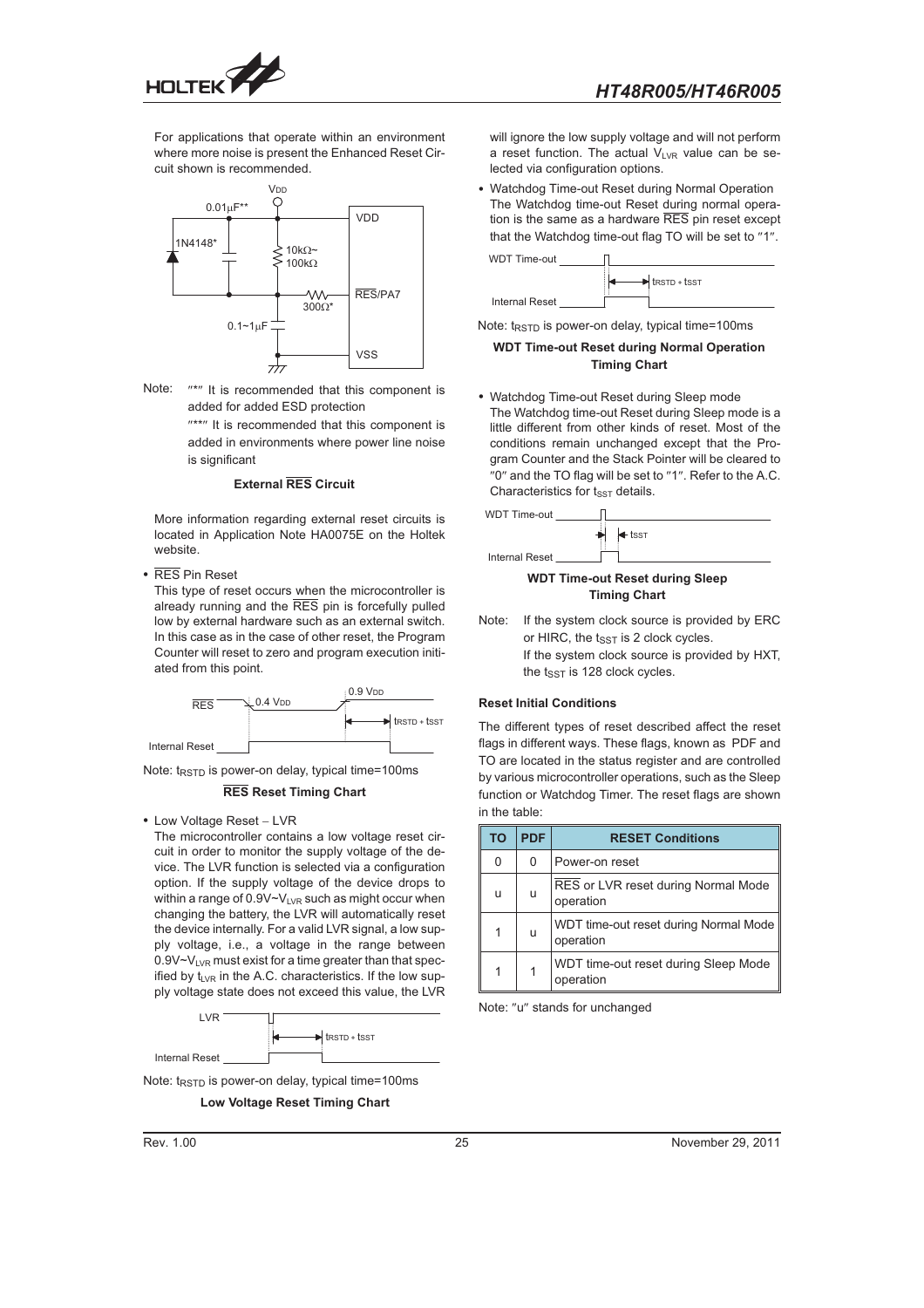

The following table indicates the way in which the various components of the microcontroller are affected after a power-on reset occurs.

| <b>Item</b>                | <b>Condition After RESET</b>                     |  |  |  |
|----------------------------|--------------------------------------------------|--|--|--|
| <b>Program Counter</b>     | Reset to zero                                    |  |  |  |
| Interrupts                 | All interrupts will be disabled                  |  |  |  |
| <b>WDT</b>                 | Clear after reset, WDT begins counting           |  |  |  |
| <b>Timer/Event Counter</b> | Timer Counter will be turned off                 |  |  |  |
| Prescaler                  | The Timer Counter Prescaler will be cleared      |  |  |  |
| Input/Output Ports         | I/O ports will be setup as inputs                |  |  |  |
| <b>Stack Pointer</b>       | Stack Pointer will point to the top of the stack |  |  |  |

The different kinds of resets all affect the internal registers of the microcontroller in different ways. To ensure reliable continuation of normal program execution after a reset occurs, it is important to know what condition the microcontroller is in after a particular reset occurs. The following table describes how each type of reset affects each of the microcontroller internal registers.

#### **HT48R005**

| <b>Register</b>   | Power-on<br><b>Reset</b> | <b>RES or LVR</b><br><b>Reset</b>              | <b>WDT Time-out</b><br>(Normal Operation) | <b>WDT Time-out</b><br>(HALT Mode) |
|-------------------|--------------------------|------------------------------------------------|-------------------------------------------|------------------------------------|
| <b>PCL</b>        | 00000000                 | 00000000                                       | 00000000                                  | 00000000                           |
| MP <sub>0</sub>   | 1xxx xxxx                | 1 u u u u u u u                                | 1 u u u u u u u                           | 1 u u u u u u u                    |
| MP <sub>1</sub>   | 1xxx xxxx                | 1 uuu uuuu                                     | 1 u u u u u u u                           | 1 u u u u u u u                    |
| <b>ACC</b>        | <b>XXXX XXXX</b>         | uuuu uuuu                                      | uuuu uuuu                                 | uuuu uuuu                          |
| <b>TBLP</b>       | <b>XXXX XXXX</b>         | uuuu uuuu                                      | uuuu uuuu                                 | uuuu uuuu                          |
| <b>TBLH</b>       | $--$ XX XXXX             | $-$ -uu uuuu                                   | $-$ -uu uuuu                              | $-$ -uu uuuu                       |
| <b>WDTS</b>       | $--- - 111$              | $----111$                                      | $--- 111$                                 |                                    |
| <b>STATUS</b>     | $--00$ x x x x           | $  \bf{u}$ $\bf{u}$ $\bf{u}$ $\bf{u}$ $\bf{u}$ | $-$ -1 $u$ uuuu                           | $--11$ uuuu                        |
| <b>INTCO</b>      | $-0.0 - 0.00$            | $-0.0 - 0.00$                                  | $--00 -000$                               | $-$ -uu-uuu                        |
| TMR <sub>0</sub>  | <b>XXXX XXXX</b>         | <b>XXXX XXXX</b>                               | XXXX XXXX                                 | uuuu uuuu                          |
| <b>TMR0C</b>      | $00 - 01000$             | $00 - 01000$                                   | $00 - 01000$                              | $u - u$ uuuu                       |
| <b>PA</b>         | $111 - - 111$            | $111 - - 111$                                  | $111 - -111$                              | $u u u - - u u u$                  |
| <b>PAC</b>        | $111 - - 111$            | $111 - -111$                                   | $111 - -111$                              | $UUU - - UUU$                      |
| <b>PAWK</b>       | $000 - 000$              | $000 - 000$                                    | $000 - 000$                               | $u u u - - u u u$                  |
| <b>PAPU</b>       | $-00 - -000$             | $-00 - -000$                                   | $-00 - -000$                              | $-$ uu $ -$ uuu                    |
| CTRL <sub>0</sub> | $--- 00---$              | $--- 00---$                                    | $--- 00---$                               | $---$ u u $---$                    |
| CTRL1             | $10 - - 1010$            | $10 - - 1010$                                  | $10 - - 1010$                             | $UU = -UUUU$                       |

Note: "-" not implemented

"u" means "unchanged"

"x" means "unknown"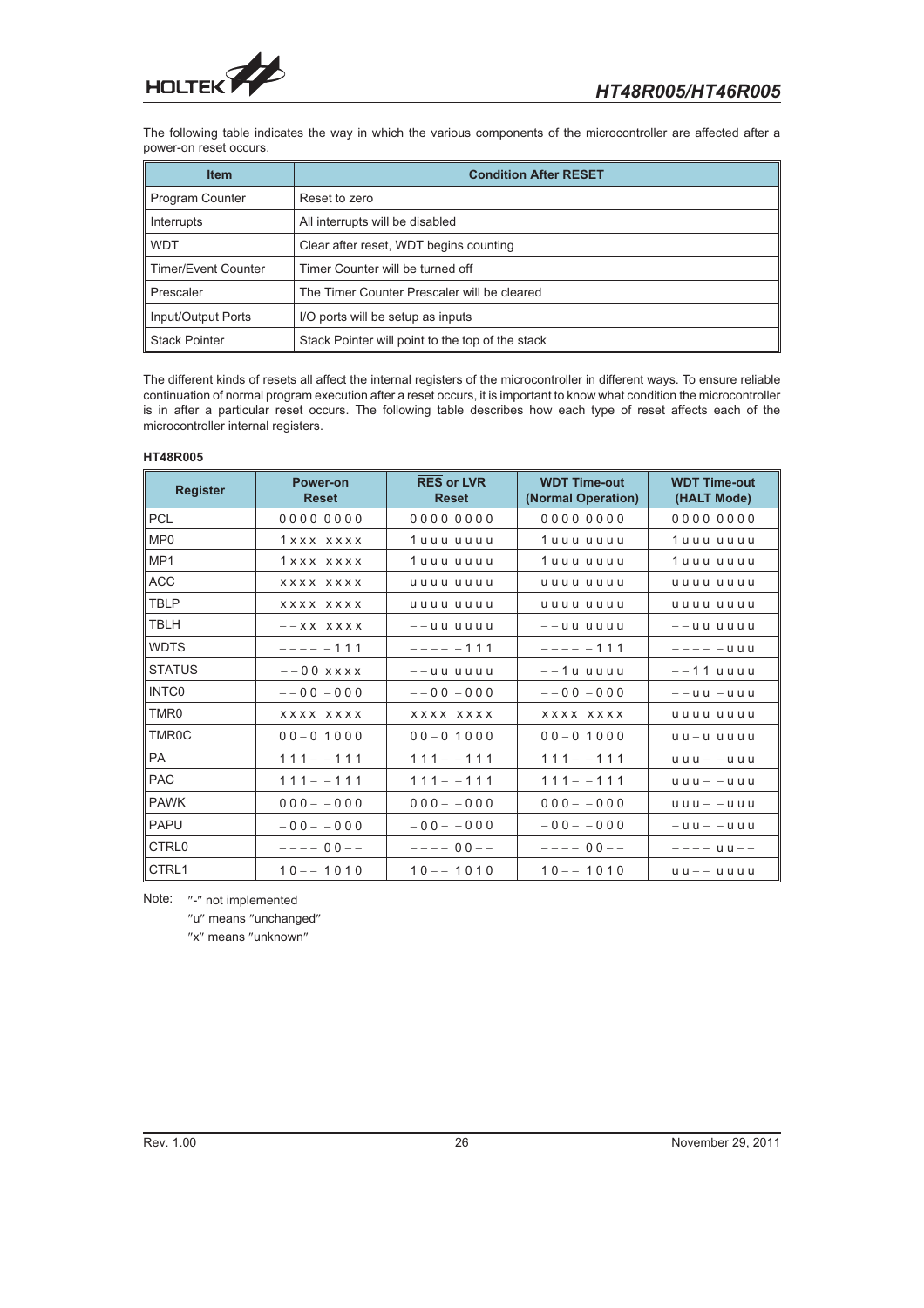

#### **HT46R005**

| <b>Register</b>   | Power-on<br><b>Reset</b> | <b>RES or LVR</b><br><b>Reset</b> | <b>WDT Time-out</b><br>(Normal Operation)                            | <b>WDT Time-out</b><br>(HALT Mode) |
|-------------------|--------------------------|-----------------------------------|----------------------------------------------------------------------|------------------------------------|
| <b>PCL</b>        | 00000000                 | 00000000                          | 00000000                                                             | 00000000                           |
| MP <sub>0</sub>   | 1xxx xxxx                | 1 u u u u u u u                   | 1 u u u u u u u                                                      | 1 uuu uuuu                         |
| MP <sub>1</sub>   | 1xxx xxxx                | 1 uuu uuuu                        | 1 u u u u u u u                                                      | 1 uuu uuuu                         |
| <b>ACC</b>        | XXXX XXXX                | uuuu uuuu                         | uuuu uuuu                                                            | uuuu uuuu                          |
| <b>TBLP</b>       | <b>XXXX XXXX</b>         | uuuu uuuu                         | uuuu uuuu                                                            | uuuu uuuu                          |
| <b>TBLH</b>       | $--$ X X X X X X         | $-$ -uu uuuu                      | $-$ -uu uuuu                                                         | $-$ -uu uuuu                       |
| <b>WDTS</b>       | $--- - 111$              | $--- - 111$                       | $--- - 111$                                                          | $--    u$ $u$ $u$                  |
| <b>STATUS</b>     | $--00$ x x x x           | $-$ -uu uuuu                      | $-$ -1 $u$ uuuu                                                      | $--11$ uuuu                        |
| <b>INTCO</b>      | $-0000000$               | $-0000000$                        | $-0000000$                                                           | $-$ uuu uuuu                       |
| TMR <sub>0</sub>  | xxxx xxxx                | XXXX XXXX                         | XXXX XXXX                                                            | uuuu uuuu                          |
| <b>TMR0C</b>      | $00 - 01000$             | $00 - 01000$                      | $00 - 01000$                                                         | $u - u$ uuuu                       |
| <b>PA</b>         | $111 - -111$             | $111 - -111$                      | $111 - -111$                                                         | $u u u - - u u u$                  |
| <b>PAC</b>        | $111 - -111$             | $111 - -111$                      | $111 - -111$                                                         | $u u u - - u u u$                  |
| <b>PAWK</b>       | $000 - -000$             | $000 - -000$                      | $000 - -000$                                                         | $u u u - - u u u$                  |
| <b>PAPU</b>       | $-00 - -000$             | $-00 - -000$                      | $-00 - -000$                                                         | $-$ uu $-$ -uuu                    |
| CTRL <sub>0</sub> | $--- 00---$              | $--- 00---$                       | $--- 00---$                                                          | $---$ u u $---$                    |
| CTRL1             | $10 - - 1010$            | $10 - - 1010$                     | $10 - - 1010$                                                        | $uu--uuuu$                         |
| <b>ADRL</b>       | $X$ X X X $-$ - - -      | $XXX$ $---$                       | $\begin{array}{ccc} \times \times \times \times & - & - \end{array}$ | $u$ uuu ----                       |
| <b>ADRH</b>       | XXXX XXXX                | XXXX XXXX                         | XXXX XXXX                                                            | uuuu uuuu                          |
| <b>ADCR</b>       | $01 - 00000$             | $01 - 00000$                      | $01 - 00000$                                                         | $u - u$ uuuu                       |
| <b>ACSR</b>       | $11 - - 000$             | $11 - - 000$                      | $11 - - 000$                                                         | $u u - - - u u u$                  |

Note: "-" not implemented

"u" means "unchanged"

"x" means "unknown"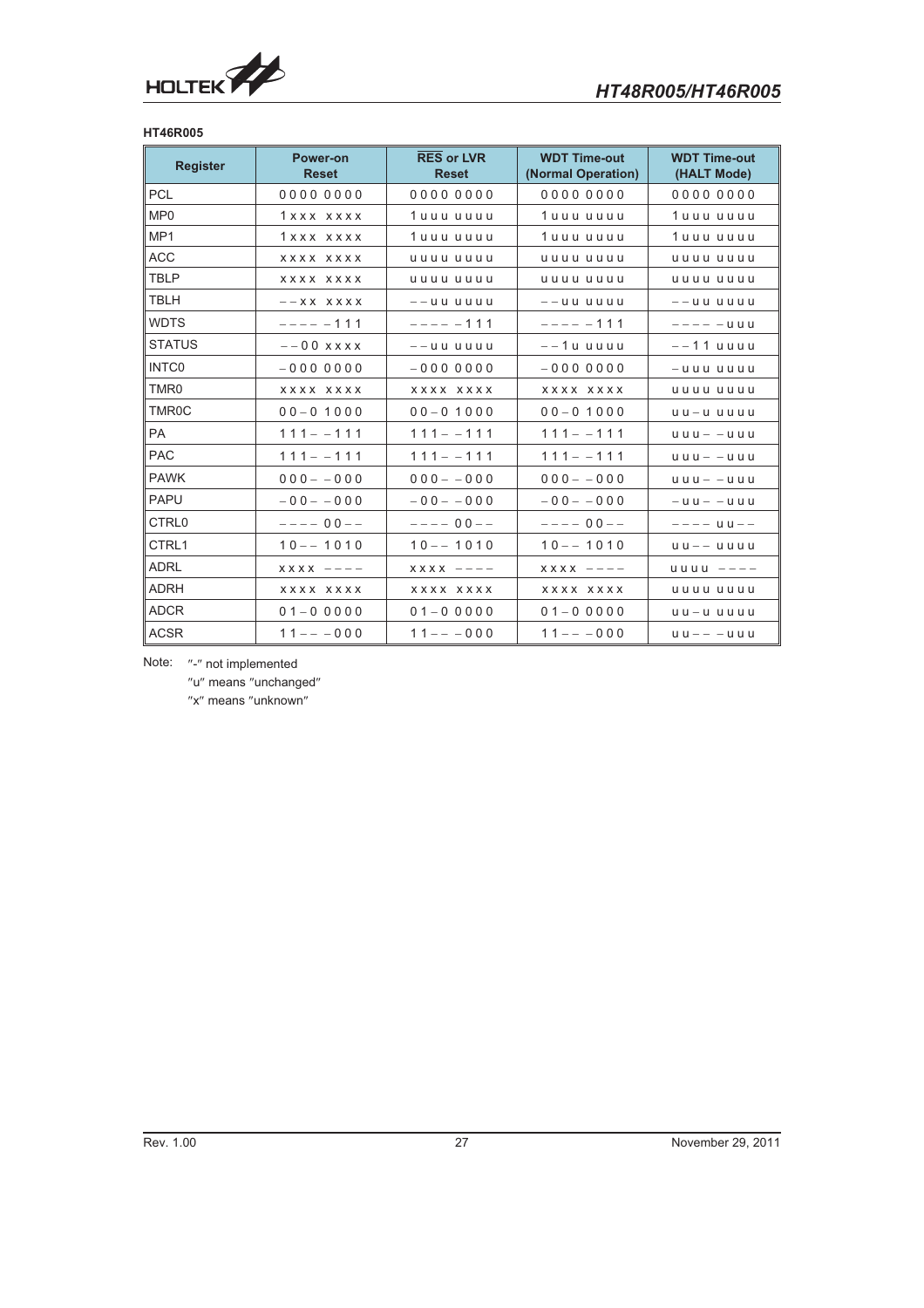<span id="page-27-0"></span>

#### **Input/Output Ports**

Holtek microcontrollers offer considerable flexibility on their I/O ports. Most pins can have either an input or output designation under user program control. Additionally, as there are pull-high resistors and wake-up software configurations, the user is provided with an I/O structure to meet the needs of a wide range of application possibilities.

For input operation, these ports are non-latching, which means the inputs must be ready at the T2 rising edge of instruction "MOV A,[m]", where m denotes the port address. For output operation, all the data is latched and remains unchanged until the output latch is rewritten.

#### **Pull-high Resistors**

Many product applications require pull-high resistors for their switch inputs usually requiring the use of an external resistor. To eliminate the need for these external resistors, when configured as an input have the capability of being connected to an internal pull-high resistor. These pull-high resistors are selectable via a register known as PAPU located in the Data Memory. The pull-high resistors are implemented using weak PMOS transistors. Note that pin PA7 does not have a pull-high resistor selection.

#### **Port A Wake-up**

If the HALT instruction is executed, the device will enter the Sleep Mode, where the system clock will stop resulting in power being conserved, a feature that is important for battery and other low-power applications. Various methods exist to wake-up the microcontroller, one of which is to change the logic condition on one of the PA0~PA2, PA5~PA7 pins from high to low. After a HALT instruction forces the microcontroller into entering the Sleep Mode, the processor will remain in a low-power state until the logic condition of the selected wake-up pin on Port A changes from high to low. This function is especially suitable for applications that can be woken up via external switches. Note that pins PA0~PA2, PA5~PA7 can be selected individually to have this wake-up feature using an internal register known as PAWK, located in the Data Memory.

#### **PAWK, PAC, PAPU Register**

| <b>Register</b> |            | <b>Bit</b>               |                   |                   |  |                          |                   |                  |                  |
|-----------------|------------|--------------------------|-------------------|-------------------|--|--------------------------|-------------------|------------------|------------------|
| <b>Name</b>     | <b>POR</b> |                          | 6                 | 5                 |  |                          | $\mathbf{2}$      |                  |                  |
| <b>PAWK</b>     | 00H        | PAWK7                    | PAWK <sub>6</sub> | PAWK <sub>5</sub> |  |                          | PAWK2             | PAWK1            | PAWK0            |
| <b>PAC</b>      | <b>FFH</b> | PAC7                     | PAC <sub>6</sub>  | PAC <sub>5</sub>  |  |                          | PAC <sub>2</sub>  | PAC <sub>1</sub> | PAC <sub>0</sub> |
| <b>PAPU</b>     | 00H        | $\overline{\phantom{0}}$ | PAPU <sub>6</sub> | PAPU <sub>5</sub> |  | $\overline{\phantom{a}}$ | PAPU <sub>2</sub> | PAPU1            | PAPU0            |

"-" Unimplemented, read as "0"

**PAWKn: PA wake-up function enable** 

0: disable

1: enable

**PACn**: I/O type selection

0: output

1: input

**PAPUn**: Pull-high function enable

0: disable

1: enable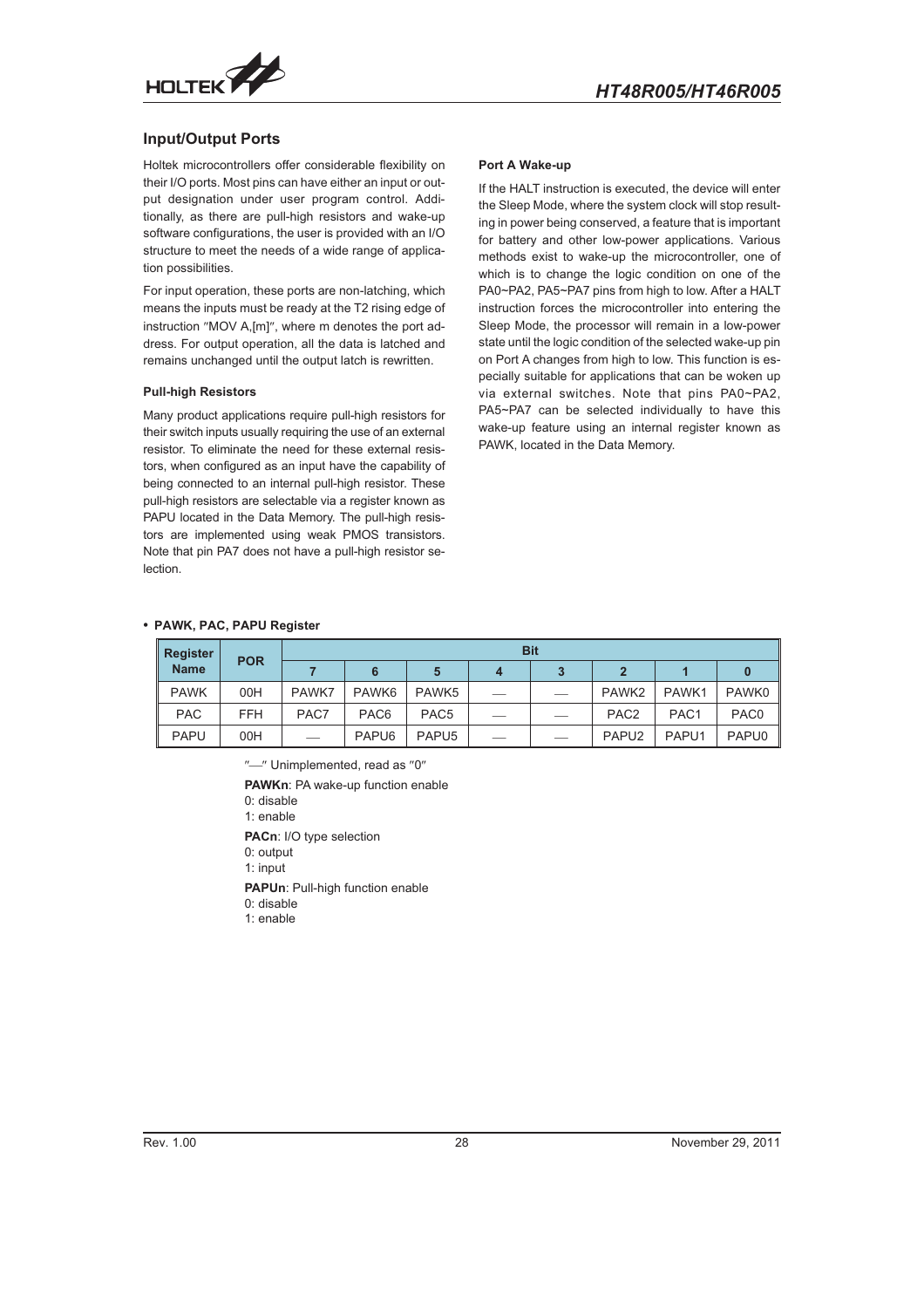

#### **I/O Port Control Registers**

Each Port has its own control register, known as PAC which controls the input/output configuration. With this control register, each I/O pin with or without pull-high resistors can be reconfigured dynamically under software control. For the I/O pin to function as an input, the corresponding bit of the control register must be written as a "1". This will then allow the logic state of the input pin to be directly read by instructions. When the corresponding bit of the control register is written as a  $"0"$ , the I/O pin will be setup as a CMOS output. If the pin is currently setup as an output, instructions can still be used to read the output register. However, it should be noted that the program will in fact only read the status of the output data latch and not the actual logic status of the output pin.

#### **Pin-shared Functions**

The flexibility of the microcontroller range is greatly enhanced by the use of pins that have more than one function. Limited numbers of pins can force serious design constraints on designers but by supplying pins with multi-functions, many of these difficulties can be overcome. For some pins, the chosen function of the multi-function I/O pins is set by configuration options while for others the function is set by application program control.

External Interrupt Input

The external interrupt pin, INT, is pin-shared with an I/O pin. To use the pin as an external interrupt input the correct bits in the INTC0 register must be programmed. The pin must also be setup as an input by setting PAC2 bit in the Port Control Register. A pull-high resistor can also be selected via the appropriate port pull-high resistor register. Note that even if the pin is setup as an external interrupt input the I/O function still remains.

External Timer/Event Counter Input

The Timer/Event Counter pin, TMR is pin-shared with I/O pin. For this shared pin to be used as Timer/Event Counter input, the Timer/Event Counter must be configured to be in the Event Counter or Pulse Width Capture Mode. This is achieved by setting the appropriate bits in the Timer/Event Counter Control Register. The pins must also be setup as inputs by setting the appropriate bit in the Port Control Register. Pull-high resistor options can also be selected using the port pull-high resistor registers. Note that even if the pin is setup as an external timer input the I/O function still remains.

Buzzer Output

The device contains a Buzzer function whose single or dual outputs are pin-shared with I/O pins. The output function of these pin are chosen using the CTRL0 register. Note that the corresponding bit of the port control register, must setup the pin as an output to enable the BZ,  $\overline{BZ}$  output. If the port control register has setup these pins as input, then these pins will function

as normal logic input with the usual pull-high selection, even if the Buzzer function has been selected.

#### A/D Inputs

Each device in this series has either four or eight inputs to the A/D converter. All of these analog inputs are pin-shared with I/O pins on Port A. If these pins are to be used as A/D inputs and not as I/O pins then the corresponding PCRn bits in the A/D converter control register, ADCR, must be properly setup. There are no configuration options associated with the A/D converter. If chosen as I/O pins, then full pull-high resistor configuration options remain, however if used as A/D inputs then any pull-high resistor configuration options associated with these pins will be automatically disconnected.

#### **I/O Pin Structures**

The diagrams illustrate the I/O pin internal structures. As the exact logical construction of the I/O pin may differ from these drawings, they are supplied as a guide only to assist with the functional understanding of the I/O pins.

#### **Programming Considerations**

Within the user program, one of the first things to consider is port initialisation. After a reset, the I/O data register and I/O port control register will be set high. This means that all I/O pins will default to an input state, the level of which depends on the other connected circuitry and whether pull-high options have been selected. If the port control registers, are then programmed to setup some pins as outputs, these output pins will have an initial high output value unless the associated port data register is first programmed. Selecting which pins are inputs and which are outputs can be achieved byte-wide by loading the correct value into the port control register or by programming individual bits in the port control register using the "SET [m].i" and "CLR [m].i" instructions. Note that when using these bit control instructions, a read-modify-write operation takes place. The microcontroller must first read in the data on the entire port, modify it to the required new bit values and then rewrite this data back to the output ports.



Pins PA0 to PA7 each have a wake-up functions, selected via the PAWK register. When the device is in the Sleep Mode, various methods are available to wake the device up. One of these is a high to low transition of any of the these pins. Single or multiple pins on Port A can be setup to have this function.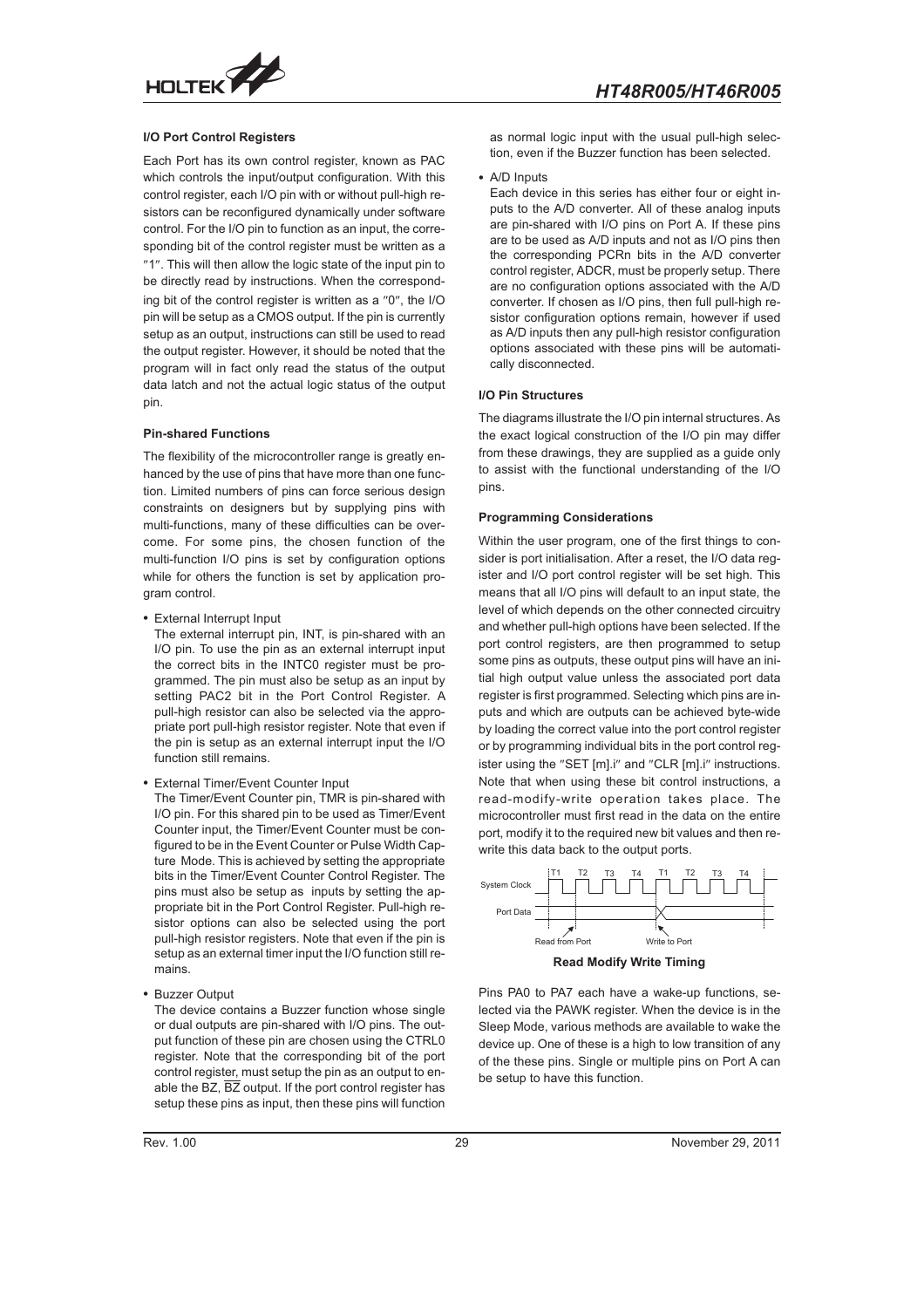



**Generic Input/Output Ports**



**PA7 NMOS Input/Output Port**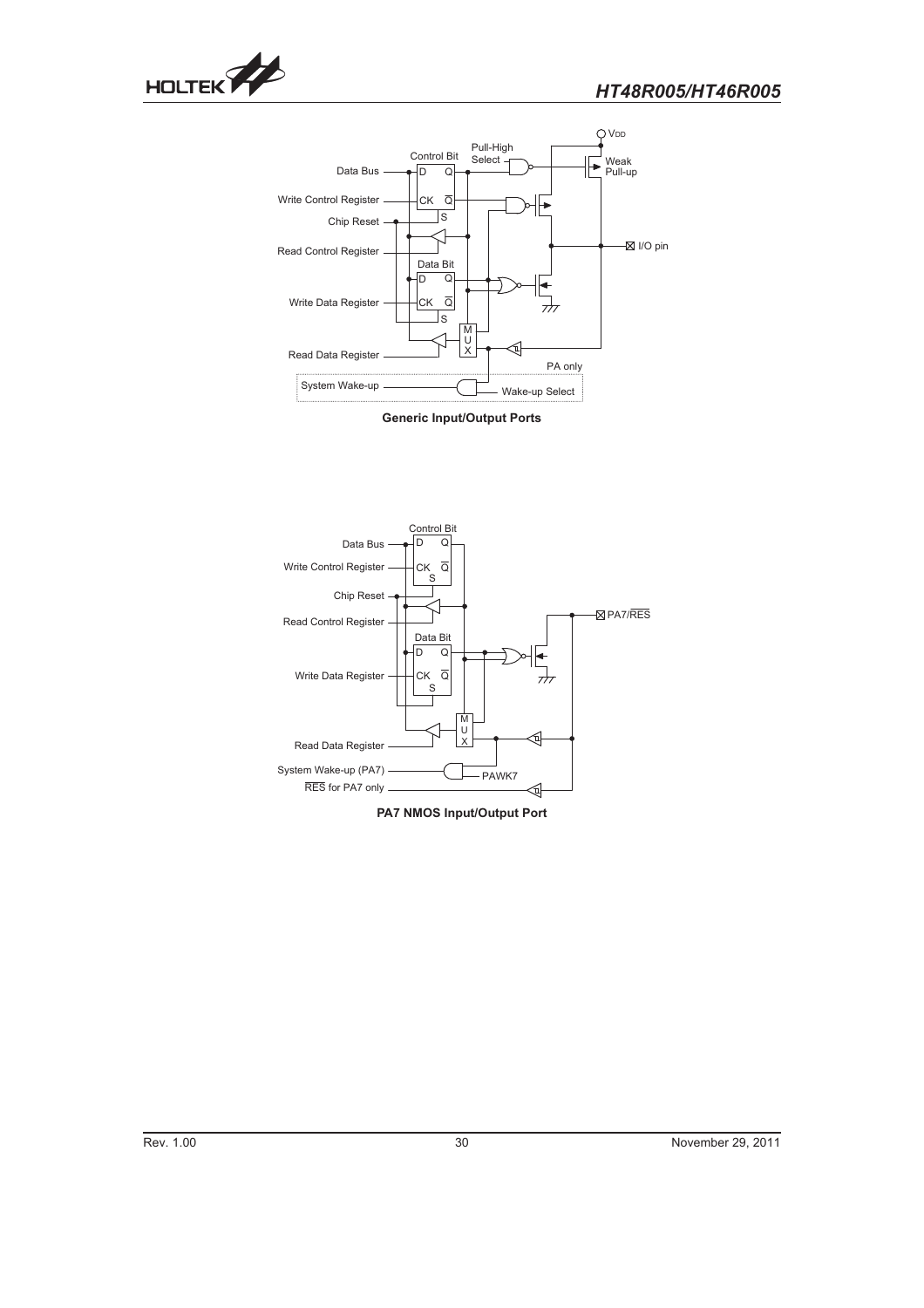<span id="page-30-0"></span>

#### **Timer/Event Counters**

The provision of timers form an important part of any microcontroller, giving the designer a means of carrying out time related functions. The devices contain from one count-up timer of 8-bit capacity. As the timer has three different operating modes, it can be configured to operate as a general timer, an external event counter or as a pulse width capture device. The provision of an internal prescaler to the clock circuitry on gives added range to the timer.

There are two types of registers related to the Timer/Event Counters. The first is the register that contains the actual value of the timer and into which an initial value can be preloaded. Reading from this register retrieves the contents of the Timer/Event Counter. The second type of associated register is the Timer Control Register which defines the timer options and determines how the timer is to be used. The device can have the timer clock configured to come from the internal clock source. In addition, the timer clock source can also be configured to come from an external timer pin.

#### **Configuring the Timer/Event Counter Input Clock Source**

The Timer/Event Counter clock source can originate from various sources, an internal clock or an external pin. The internal clock source source is used when the timer is in the timer mode or in the pulse width capture mode. For some Timer/Event Counters, this internal clock source is first divided by a prescaler, the division ratio of which is conditioned by the Timer Control Register bits T0PSC0~T0PSC2. For Timer/Event Counter, the internal clock source is fro the  $f_{SYS}$ .

An external clock source is used when the timer is in the event counting mode, the clock source being provided on an external timer pin TMR. Depending upon the condition of the T0EG bit, each high to low, or low to high transition on the external timer pin will increment the **Timer Registers** counter by one.

#### **Timer Registers - TMR**

The timer register is special function register located in the Special Purpose Data Memory and is the place

where the actual timer value is stored. This register is known as TMR0. The value in the timer registers increases by one each time an internal clock pulse is received or an external transition occurs on the external timer pin. The timer will count from the initial value loaded by the preload register to the full count of FFH at which point the timer overflows and an internal interrupt signal is generated. The timer value will then be reset with the initial preload register value and continue counting.

Note that to achieve a maximum full range count of FFH, the preload register must first be cleared to all zeros. It should be noted that after power-on, the preload registers will be in an unknown condition. Note that if the Timer/Event Counter is in an OFF condition and data is written to its preload register, this data will be immediately written into the actual counter. However, if the counter is enabled and counting, any new data written into the preload data register during this period will remio the preload data register during this period will re-<br>
main in the preload register and will only be written into<br>
the actual counter the next time an overflow occurs.<br> **Timer Control Registers – TMR0C** the actual counter the next time an overflow occurs.

#### **Timer Control Registers - TMR0C**

The flexible features of the Holtek microcontroller Timer/Event Counters enable them to operate in three different modes, the options of which are determined by the contents of their respective control register.

The Timer Control Register is known as TMR0C. It is the Timer Control Register together with its corresponding timer register that control the full operation of the Timer/Event Counter. Before the timer can be used, it is essential that the Timer Control Register is fully programmed with the right data to ensure its correct operation, a process that is normally carried out during program initialisation.

To choose which of the three modes the timer is to operate in, either in the timer mode, the event counting mode or the pulse width capture mode, bits 7 and 6 of the Timer Control Register, which are known as the bit pair T0M1/T0M0, must be set to the required logic levels. The timer-on bit, which is bit 4 of the Timer Control Register and known as T0ON, provides the basic on/off con-



**8-bit Timer/Event Counter Structure**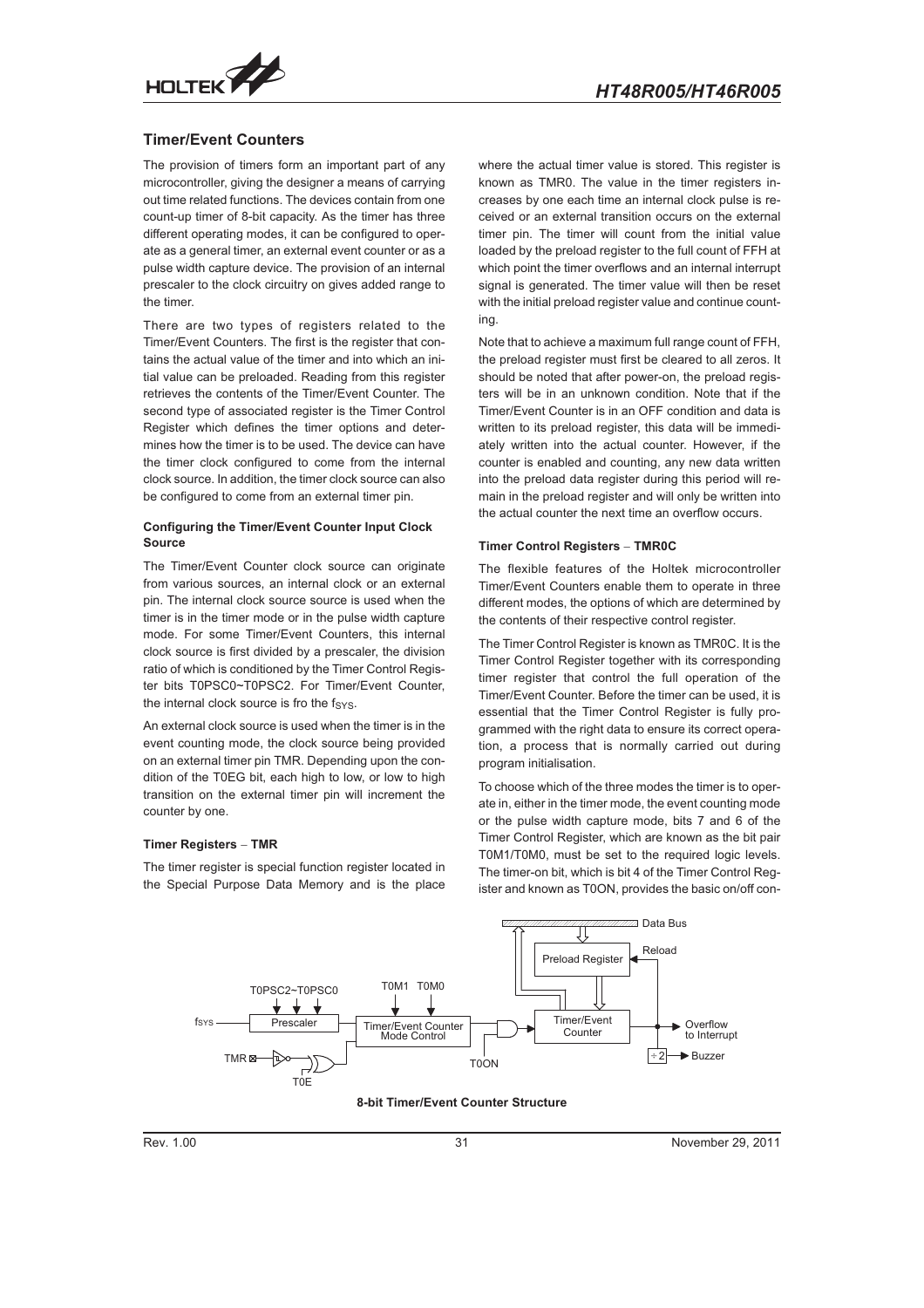

#### **TMR0C Register**

| <b>Bit</b>     | $\overline{7}$                                                                                                                                                                                                                                                         | $6\phantom{1}$                                   | 5 | $\overline{4}$    | $\overline{3}$ | $\overline{2}$ | $\overline{1}$ | $\mathbf{0}$ |  |
|----------------|------------------------------------------------------------------------------------------------------------------------------------------------------------------------------------------------------------------------------------------------------------------------|--------------------------------------------------|---|-------------------|----------------|----------------|----------------|--------------|--|
| Name           | T0M1                                                                                                                                                                                                                                                                   | T0M0                                             |   | T <sub>0</sub> ON | T0EG           | T0PSC2         | T0PSC1         | T0PSC0       |  |
| R/W            | R/W                                                                                                                                                                                                                                                                    | R/W                                              |   | R/W               | R/W            | R/W            | R/W            | R/W          |  |
| <b>POR</b>     | 0                                                                                                                                                                                                                                                                      | $\mathbf 0$                                      |   | $\mathbf 0$       | 1              | $\mathbf 0$    | $\mathbf 0$    | $\mathbf 0$  |  |
| <b>Bit 7.6</b> | TOM1, TOM0: Timer operation mode selection<br>00: no mode available<br>01: event counter mode<br>10: timer mode<br>11: pulse width capture mode                                                                                                                        |                                                  |   |                   |                |                |                |              |  |
| Bit 5          |                                                                                                                                                                                                                                                                        | Unimplemented, read as "0"                       |   |                   |                |                |                |              |  |
| Bit 4          | $0:$ disable<br>1: enable                                                                                                                                                                                                                                              | <b>T0ON:</b> Timer/event counter counting enable |   |                   |                |                |                |              |  |
| Bit 3          | T0EG:<br>Event counter active edge selection<br>0: count on raising edge<br>1: count on falling edge<br>Pulse Width Capture active edge selection<br>0: start counting on falling edge, stop on rasing edge<br>1: start counting on raising edge, stop on falling edge |                                                  |   |                   |                |                |                |              |  |
| Bit $2\neg$ 0  | T0PSC2, T0PSC1, T0PSC0: Timer prescaler rate selection<br>Timer internal clock=<br>$000: f_{TP}$<br>$001: f_{TP}/2$<br>010: $f_{TP}/4$<br>$011: f_{TP}/8$<br>100: $f_{TP}/16$<br>101: $f_{TP}/32$<br>110: $f_{TP}/64$<br>111: $f_{TP}/128$                             |                                                  |   |                   |                |                |                |              |  |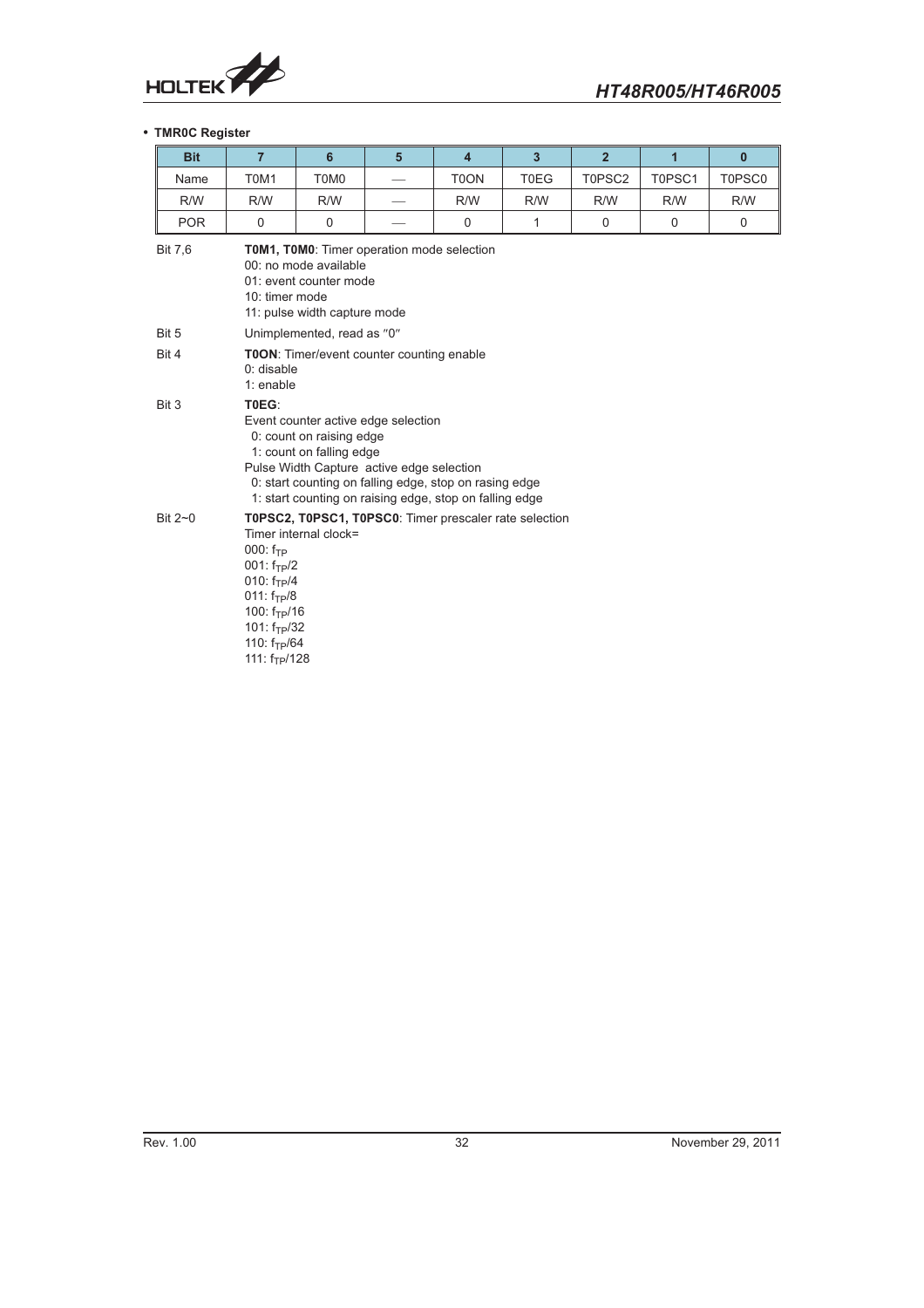

trol of the respective timer. Setting the bit high allows the counter to run, clearing the bit stops the counter. Bits 0~2 of the Timer Control Register determine the division ratio of the input clock prescaler. The prescaler bit settings have no effect if an external clock source is used. If the timer is in the event count or pulse width capture mode, the active transition edge level type is selected by the logic level of bit 3 of the Timer Control Register which is known as T0EG.

#### **Timer Mode**

In this mode, the Timer/Event Counter can be utilised to measure fixed time intervals, providing an internal interrupt signal each time the Timer/Event Counter overflows. To operate in this mode, the Operating Mode Select bit pair, T0M1/T0M0, in the Timer Control Register must be set to the correct value as shown.

Control Register Operating Mode Select Bits for the Timer Mode



In this mode the internal clock is used as the timer clock. The timer input clock source is either  $f_{\text{SYS}}$  or  $f_{\text{SYS}}/4$ . However, this timer clock source is further divided by a prescaler, the value of which is determined by the bits T0PSC2~T0PSC0 in the Timer Control Register. The timer-on bit, T0ON must be set high to enable the timer to run. Each time an internal clock high to low transition occurs, the timer increments by one; when the timer is full and overflows, an interrupt signal is generated and the timer will reload the value already loaded into the preload register and continue counting. A timer overflow condition and corresponding internal interrupt is one of the wake-up sources, however, the internal interrupts can be disabled by ensuring that the T0EG bits of the INTC0 register are reset to zero.

#### **Event Counter Mode**

In this mode, a number of externally changing logic events, occurring on the external timer TMR pin, can be recorded by the Timer/Event Counter. To operate in this mode, the Operating Mode Select bit pair, T0M1/T0M0, in the Timer Control Register must be set to the correct value as shown.

Control Register Operating Mode Select Bits for the Event Counter Mode



In this mode, the external timer TMR pin, is used as the Timer/Event Counter clock source, however it is not divided by the internal prescaler. After the other bits in the Timer Control Register have been setup, the enable bit T0ON, which is bit 4 of the Timer Control Register, can be set high to enable the Timer/Event Counter to run. If the Active Edge Select bit, T0EG, which is bit 3 of the Timer Control Register, is low, the Timer/Event Counter will increment each time the external timer pin receives a low to high transition. If the T0EG is high, the counter will increment each time the external timer pin receives a high to low transition. When it is full and overflows, an interrupt signal is generated and the Timer/Event Counter will reload the value already loaded into the preload register and continue counting. The interrupt can be disabled by ensuring that the Timer/Event Counter Interrupt Enable bit in the corresponding Interrupt Control Register, is reset to zero.

As the external timer pin is shared with an I/O pin, to ensure that the pin is configured to operate as an event counter input pin, two things have to happen. The first is to ensure that the Operating Mode Select bits in the Timer Control Register place the Timer/Event Counter in the Event Counting Mode, the second is to ensure that the port control register configures the pin as an input. It should be noted that in the event counting mode, even if the microcontroller is in the Sleep Mode, the Timer/Event Counter will continue to record externally changing logic events on the timer input TMR pin. As a result when the timer overflows it will generate a timer interrupt and corresponding wake-up source.

#### **Pulse Width Capture Mode**

In this mode, the Timer/Event Counter can be utilised to measure the width of external pulses applied to the external timer pin. To operate in this mode, the Operating Mode Select bit pair, T0M1/T0M0, in the Timer Control Register must be set to the correct value as shown.

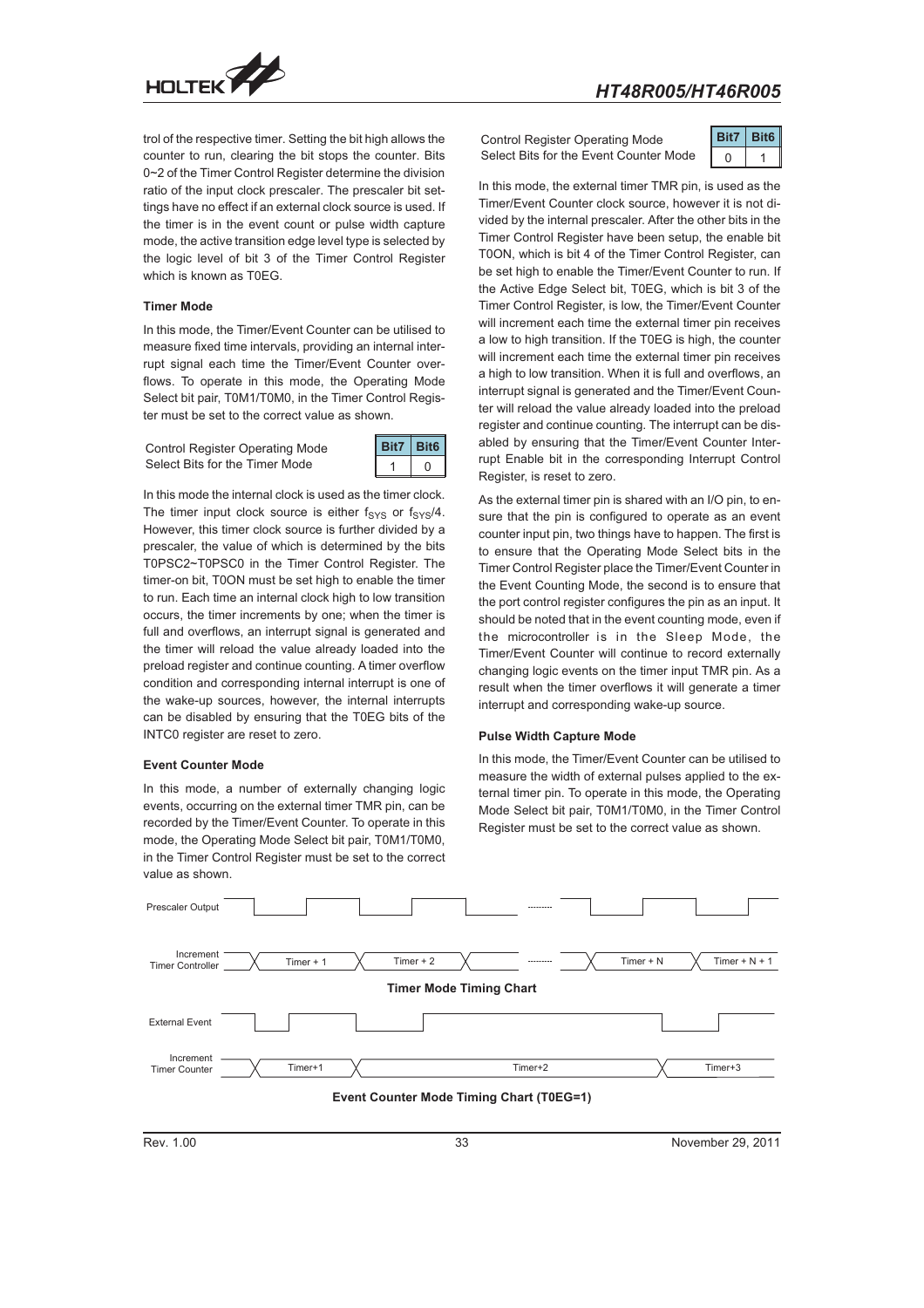

Control Register Operating Mode Select Bits for the Pulse Width Capture Mode



In this mode the internal clock,  $f_{SYS}$  or  $f_{SYS}/4$ , is used as the internal clock for the 8-bit Timer/Event Counter. However, the clock source, fsys, for the 8-bit timer is further divided by a prescaler, the value of which is determined by the Prescaler Rate Select bits T0PSC2~T0PSC0, which are bits 2~0 in the Timer Control Register. After the other bits in the Timer Control Register have been setup, the enable bit T0ON, which is bit 4 of the Timer Control Register, can be set high to enable the Timer/Event Counter, however it will not actually start counting until an active edge is received on the external timer pin.

If the Active Edge Select bit T0EG, which is bit 3 of the Timer Control Register, is low, once a high to low transition has been received on the external timer pin, the Timer/Event Counter will start counting until the external timer pin returns to its original high level. At this point the enable bit will be automatically reset to zero and the Timer/Event Counter will stop counting. If the Active Edge Select bit is high, the Timer/Event Counter will begin counting once a low to high transition has been received on the external timer pin and stop counting when the external timer pin returns to its original low level. As before, the enable bit will be automatically reset to zero and the Timer/Event Counter will stop counting. It is important to note that in the pulse width capture Mode, the enable bit is automatically reset to zero when the external control signal on the external timer pin returns to its original level, whereas in the other two modes the enable bit can only be reset to zero under program control.

The residual value in the Timer/Event Counter, which can now be read by the program, therefore represents the length of the pulse received on the TMR pin. As the enable bit has now been reset, any further transitions on the external timer pin will be ignored. The timer cannot begin further pulse width capture until the enable bit is set high again by the program. In this way, single shot pulse measurements can be easily made.

It should be noted that in this mode the Timer/Event Counter is controlled by logical transitions on the external timer pin and not by the logic level. When the Timer/Event Counter is full and overflows, an interrupt signal is gener-

ated and the Timer/Event Counter will reload the value already loaded into the preload register and continue counting. The interrupt can be disabled by ensuring that the Timer/Event Counter Interrupt Enable bit in the corresponding Interrupt Control Register, is reset to zero.

As the TMR pin is shared with an I/O pin, to ensure that the pin is configured to operate as a pulse width capture pin, two things have to happen. The first is to ensure that the Operating Mode Select bits in the Timer Control Register place the Timer/Event Counter in the pulse width capture Mode, the second is to ensure that the port control register configures the pin as an input.

#### **Prescaler**

Bits T0PSC0~T0PSC2 of the TMRC register can be used to define a division ratio for the internal clock source of the Timer/Event Counter enabling longer time out periods to be setup.

#### **PFD Function**

Operating similar to a programmable frequency divider, the buzzer function within the microcontroller provides a means of producing a variable frequency output suitable for applications, such as piezo-buzzer driving or other interfaces requiring a precise frequency generator.

BZ and  $\overline{BZ}$  pins are a complimentary pair and pin-shared with I/O pins, PA0 and PA1. The function is selected via the CTRL0 register, however, if not selected, the pins can operate as normal I/O pins. Note that the BZ pin is the inverse of the  $\overline{BZ}$  pin generating a kind of differential output and supplying more power to connected interfaces such as buzzers. The CTRL0 register can select a single BZ pin or the complimentary pair BZ and  $\overline{BZ}$ . The accompanying table illustrates the truth table of PA0/BZ and PA1/BZ.

The timer overflow signal is the clock source for the buzzer circuit. The output frequency is controlled by loading the required values into the timer prescaler and timer registers to give the required division ratio. The counter will begin to count-up from this preload register value until full, at which point an overflow signal is generated, causing both the BZ and  $\overline{BZ}$  outputs to change state. The counter will then be automatically reloaded with the preload register value and continue counting-up.

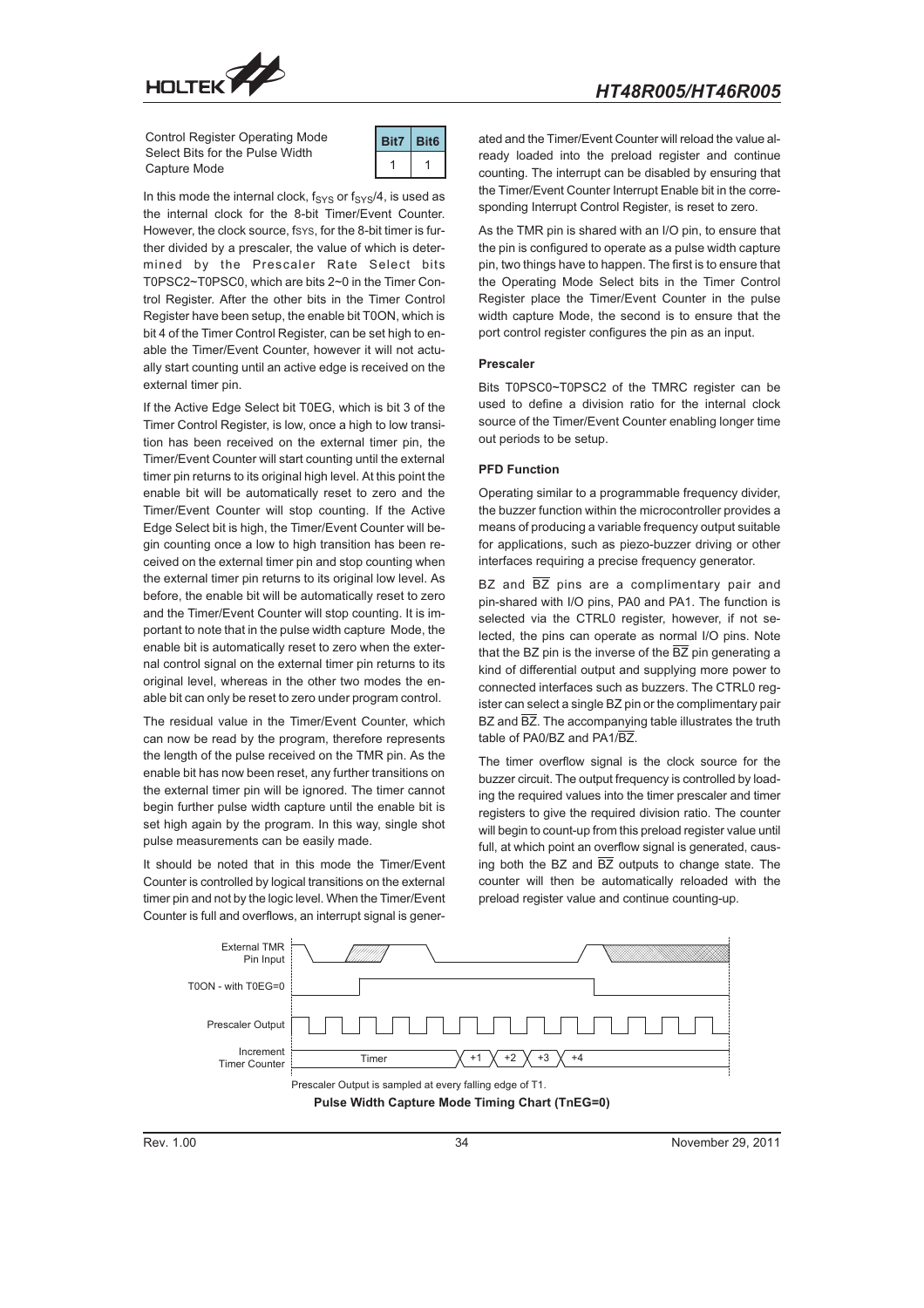

If the CTRL0 register has selected the buzzer function, then for both buzzer outputs to operate, it is essential that the Port A control register PAC bit 0 and PAC bit 1 are setup as outputs. If only one pin is setup as an output, the other pin can still be used as a normal data input pin. However, if both pins are setup as inputs then the buzzer will not function. The buzzer outputs will only be activated if bit PA0 is set to "1". This output data bit is used as the on/off control bit for the buzzer outputs.

Note that the BZ and  $\overline{BZ}$  outputs will both be low if the PA0 output data bit is cleared to "0". The condition of data bit PA1 has no effect on the overall control of the BZ and  $\overline{BZ}$  pins.

Using this method of frequency generation, and if a crystal oscillator is used for the system clock, very precise values of frequency can be generated.

#### **I/O Interfacing**

The Timer/Event Counter, when configured to run in the event counter or pulse width measurement mode, requires the use of an external timer pin for its operation. As this pin is a shared pin it must be configured correctly to ensure that it is setup for use as a Timer/Event Counter input pin. This is achieved by ensuring that the mode select bits in the Timer/Event Counter control register, select either the event counter or pulse width measure-

ment mode. Additionally the corresponding PAC Port Control Register bit must be set high to ensure that the pin is setup as an input. Any pull-high resistor connected to this pin will remain valid even if the pin is used as a Timer/Event Counter input.

#### **Programming Considerations**

When configured to run in the timer mode, the internal system clock is used as the timer clock source and is therefore synchronised with the overall operation of the microcontroller. In this mode when the appropriate timer register is full, the microcontroller will generate an internal interrupt signal directing the program flow to the respective internal interrupt vector. For the pulse width measurement mode, the internal system clock is also used as the timer clock source but the timer will only run when the correct logic condition appears on the external timer input pin. As this is an external event and not synchronized with the internal timer clock, the microcontroller will only see this external event when the next timer clock pulse arrives. As a result, there may be small differences in measured values requiring programmers to take this into account during programming. The same applies if the timer is configured to be in the event counting mode, which again is an external event and not synchronized with the internal system or timer clock.

| <b>BZEN1</b>              | <b>BZEN0</b> | <b>PAC Register</b><br>PAC <sub>0</sub> | <b>PAC Register</b><br>PAC <sub>1</sub> | <b>PA Register</b><br>PA <sub>0</sub> | <b>PA Register</b><br><b>PA1</b> | <b>Output Function</b> |
|---------------------------|--------------|-----------------------------------------|-----------------------------------------|---------------------------------------|----------------------------------|------------------------|
|                           |              | ∩                                       | O                                       |                                       | X                                | PA0=BZ, PA1=BZ         |
|                           |              |                                         | O                                       |                                       | X                                | $PA0=0, PA1=0$         |
|                           | O            |                                         |                                         |                                       | X                                | PA0=BZ, PA1=input      |
|                           | X            |                                         |                                         | $\Omega$                              | X                                | PA0=0, PA1=input       |
| $\boldsymbol{\mathsf{x}}$ | C            |                                         |                                         | x                                     | D                                | PA0=input, PA1=D       |
| X                         | X            |                                         |                                         | x                                     | x                                | PA0=input, PA1=input   |

Note: The BZEN1 and BZEN0 bits are located in the CTRL0 register; "I": Input; "O": Output;

" $\Box$ " don't care; "D": data "0" or "1"; "C": CMOS output structure. **PA0/PA1 I/O Funcion Control**

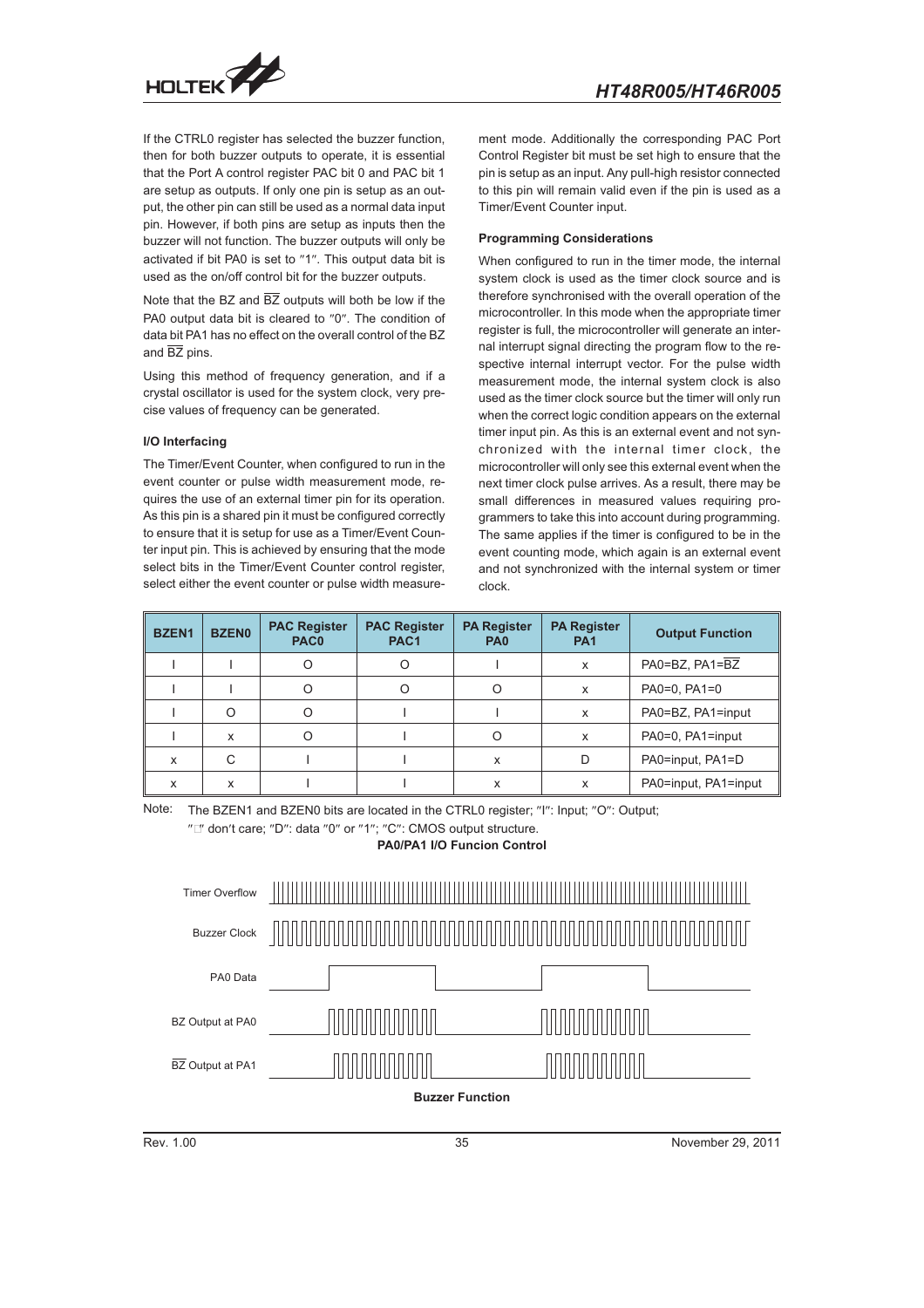

When the Timer/Event Counter is read, or if data is written to the preload register, the clock is inhibited to avoid errors, however as this may result in a counting error, this should be taken into account by the programmer. Care must be taken to ensure that the timers are properly initialised before using them for the first time. The associated timer enable bits in the interrupt control register must be properly set otherwise the internal interrupt associated with the timer will remain inactive. The edge select, timer mode and clock source control bits in timer control register must also be correctly set to ensure the timer is properly configured for the required application. It is also important to ensure that an initial value is first loaded into the timer registers before the timer is switched on; this is because after power-on the initial values of the timer registers are unknown. After the timer has been initialized the timer can be turned on and off by controlling the enable bit in the timer control register.

When the Timer/Event Counter overflows, its corresponding interrupt request flag in the interrupt control register will be set. If the Timer/Event Counter interrupt is enabled this will in turn generate an interrupt signal. However irrespective of whether the interrupts are enabled or not, a Timer/Event Counter overflow will also

generate a wake-up signal if the device is in a Power-down condition. This situation may occur if the

Timer/Event Counter is in the Event Counting Mode and if the external signal continues to change state. In such a case, the Timer/Event Counter will continue to count these external events and if an overflow occurs the device will be woken up from its Power-down condition. To prevent such a wake-up from occurring, the timer interrupt request flag should first be set high before issuing the "HALT" instruction to enter the Power Down Mode.

#### **Timer Program Example**

The program shows how the Timer/Event Counter registers are setup along with how the interrupts are enabled and managed. Note how the Timer/Event Counter is turned on, by setting bit 4 of the Timer Control Register. The Timer/Event Counter can be turned off in a similar way by clearing the same bit. This example program sets the Timer/Event Counters to be in the timer mode, which uses the internal system clock as their clock source.

#### **PFD Programming Example**

| org      | 04h                        | ; external interrupt vector                              |
|----------|----------------------------|----------------------------------------------------------|
|          | org 08h                    | ; Timer Counter interrupt vector                         |
|          | Jmp tmr0int                | ; jump here when Timer overflows                         |
|          |                            |                                                          |
|          | org 20h                    | ; main program                                           |
|          | $\ddot{\phantom{a}}$       |                                                          |
|          |                            | ; internal Timer interrupt routine                       |
| tmr0int: |                            |                                                          |
|          |                            |                                                          |
|          |                            | ; Timer main program placed here                         |
|          |                            |                                                          |
|          |                            |                                                          |
|          |                            |                                                          |
| begin:   |                            |                                                          |
|          | ; setup Timer registers    |                                                          |
|          |                            | mov a,09bh ; setup Timer preload value                   |
|          | mov tmr0, a                |                                                          |
|          |                            | mov a,081h ; setup Timer control register                |
|          |                            | $mov$ tmr0c, a ; timer mode and prescaler set to $/2$    |
|          | ; setup interrupt register |                                                          |
|          |                            | mov a,005h ; enable master interrupt and timer interrupt |
|          | $mov$ intc0,a              |                                                          |
|          |                            |                                                          |
|          |                            | set tmr0c.4 ; start Timer                                |
|          | ÷                          |                                                          |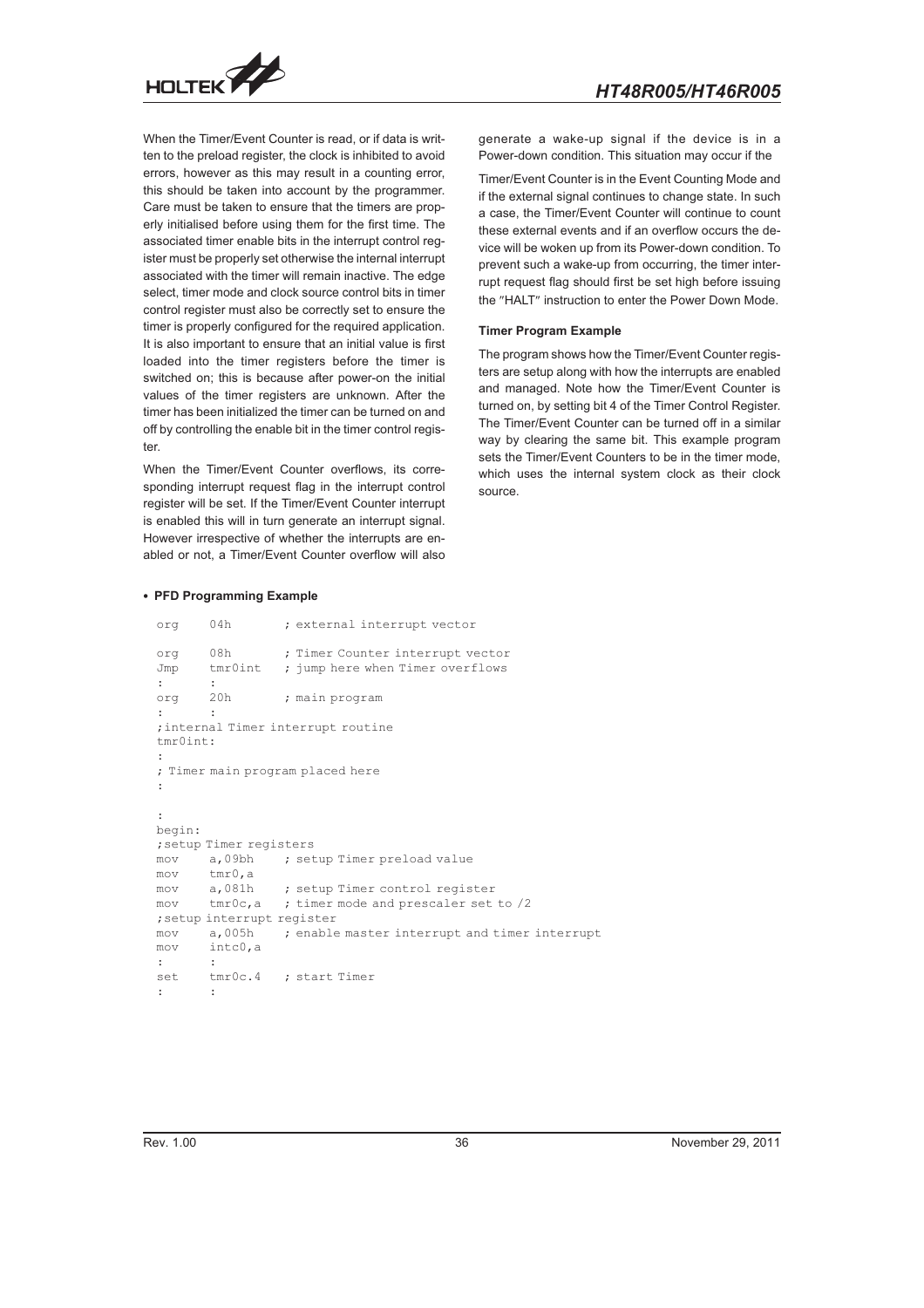<span id="page-36-0"></span>

#### **Analog to Digital Converter**

The need to interface to real world analog signals is a common requirement for many electronic systems. However, to properly process these signals by a microcontroller, they must first be converted into digital signals by A/D converters. By integrating the A/D conversion electronic circuitry into the microcontroller, the need for external components is reduced significantly with the corresponding follow-on benefits of lower costs and reduced component space requirements.

#### **A/D Overview**

The HT46R005 contains a 3-channel analog to digital converter which can directly interface to external analog signals, such as that from sensors or other control signals and convert these signals directly into either a 12-bit digital value.

The accompanying block diagram shows the overall internal structure of the A/D converter, together with its associated registers.

#### **A/D Converter Register Description**

Overall operation of the A/D converter is controlled using four registers. A read only register pair exists to store the ADC data 12-bit value. The remaining two registers are control registers which setup the operating and control function of the A/D converter. are control registers which setup the operating are control registers which setup the operating are trol function of the A/D converter.<br> **A/D Converter Data Registers – ADRL, ADRH** 

As the devices contain an internal 12-bit A/D converter, they require two data registers to store the converted value. These are a high byte register, known as ADRH, and a low byte register, known as ADRL. After the conversion process takes place, these registers can be directly read by the microcontroller to obtain the digitised conversion value. Only the high byte register, ADRH, utilises its full 8-bit contents. The low byte register utilises only 4 bit of its 8-bit contents as it contains only the lowest bits of the 12-bit converted value. In the following table, D0~D11 is the A/D conversion data result bits.

In the following table, D0~D11 is the A/D conversion data result bits.

| Register    | Bit7            | Bit <sub>6</sub> | Bit <sub>5</sub> | Bit4             | Bit <sub>3</sub> | Bit <sub>2</sub>  | Bit1              | <b>Bit0</b>      |
|-------------|-----------------|------------------|------------------|------------------|------------------|-------------------|-------------------|------------------|
| <b>ADRL</b> | D <sub>3</sub>  | D <sub>2</sub>   | D1               | D <sub>0</sub>   | ___              |                   |                   |                  |
| <b>ADRH</b> | D <sub>11</sub> | D <sub>10</sub>  | D <sub>9</sub>   | D <sub>8</sub>   | D7               | D <sub>6</sub>    | D <sub>5</sub>    | D4               |
| <b>ADCR</b> | <b>START</b>    | <b>EOCB</b>      | __               | PCR <sub>2</sub> | PCR <sub>1</sub> | PCR <sub>0</sub>  | ACS <sub>1</sub>  | ACS <sub>0</sub> |
| <b>ACSR</b> | TEST            | <b>ADONB</b>     |                  |                  |                  | ADCS <sub>2</sub> | ADCS <sub>1</sub> | ADCS0            |



**A/D Data Registers**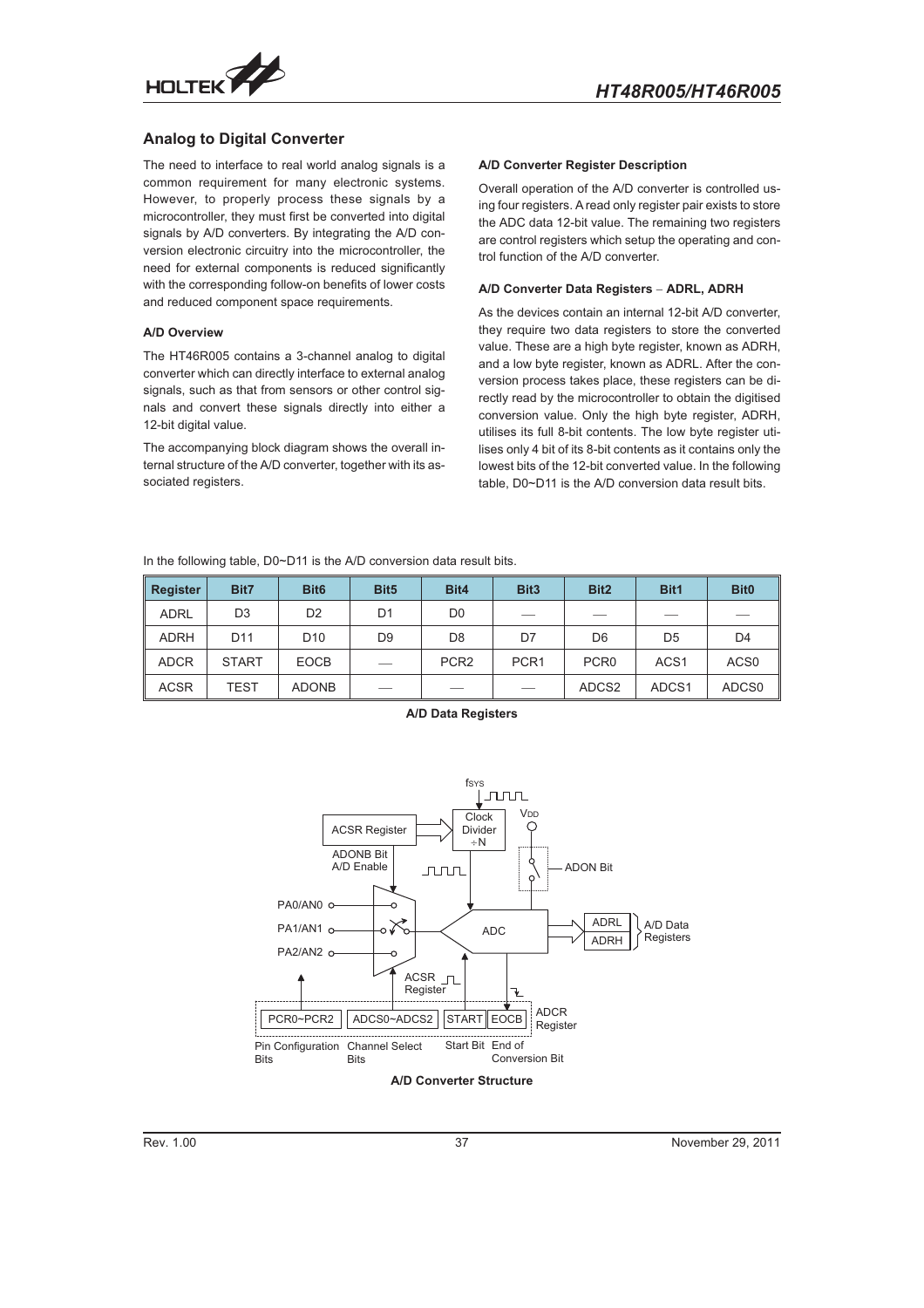

To control the function and operation of the A/D converter, two control registers known as ADCR and ACSR are provided. These 8-bit registers define functions such as the selection of which analog channel is connected to the internal A/D converter, which pins are used as analog inputs and which are used as normal I/Os, the A/D clock source as well as controlling the start function and monitoring the A/D converter end of conversion status.

The PCR2~PCR0 bits in the ADCR register define the channel number. As the device contains only one actual analog to digital converter circuit, each of the individual 3 analog inputs must be routed to the converter. It is the function of the ACS1~ACS0 bits in the ADCR register to determine which analog channel is actually connected to the internal A/D converter.

#### **ADRH, ADRL Register**

|            | <b>ADRH</b>     |                 |                |                |    |                |                | <b>ADRL</b>    |                |                |                |                |   |   |   |
|------------|-----------------|-----------------|----------------|----------------|----|----------------|----------------|----------------|----------------|----------------|----------------|----------------|---|---|---|
| <b>Bit</b> |                 | 6               | 5              | 4              | 3  | $\mathbf{2}$   |                | $\bf{0}$       |                | 6              | 5              | 4              | 3 | 2 | 0 |
| Name       | D <sub>11</sub> | D <sub>10</sub> | D <sub>9</sub> | D <sub>8</sub> | D7 | D <sub>6</sub> | D <sub>5</sub> | D <sub>4</sub> | D <sub>3</sub> | D <sub>2</sub> | D <sub>1</sub> | D <sub>0</sub> |   |   |   |
| R/W        | R               | R               | R              | R              | R  | R              | R              | R              | R              | R              | R              | R              |   |   |   |
| <b>POR</b> | x               | X               | X              | X              | x  | X              | X              | X              | X              | x              | X              | x              |   |   |   |

"x" unknown

#### unimplemented, read as "0" **D11~D0**: ADC conversion data

#### **ADCR Register**

| <b>Bit</b>    | $\overline{7}$                                                                                                                                                                                                                                                                                                                                                                                               | 6                          | 5                                           | $\overline{\mathbf{4}}$ | $\overline{3}$   | $\overline{2}$   | $\mathbf{1}$     | $\bf{0}$         |  |  |  |
|---------------|--------------------------------------------------------------------------------------------------------------------------------------------------------------------------------------------------------------------------------------------------------------------------------------------------------------------------------------------------------------------------------------------------------------|----------------------------|---------------------------------------------|-------------------------|------------------|------------------|------------------|------------------|--|--|--|
| Name          | <b>START</b>                                                                                                                                                                                                                                                                                                                                                                                                 | <b>EOCB</b>                |                                             | PCR <sub>2</sub>        | PCR <sub>1</sub> | PCR <sub>0</sub> | ACS <sub>1</sub> | ACS <sub>0</sub> |  |  |  |
| R/W           | R/W                                                                                                                                                                                                                                                                                                                                                                                                          | R                          |                                             | R/W                     | R/W              | R/W              | R/W              | R/W              |  |  |  |
| <b>POR</b>    | $\mathbf 0$                                                                                                                                                                                                                                                                                                                                                                                                  | 1                          |                                             | $\mathbf 0$             | $\mathbf 0$      | $\mathbf 0$      | $\mathbf 0$      | 0                |  |  |  |
| Bit 7         | <b>START:</b> Start the A/D conversion<br>$0 \rightarrow 1 \rightarrow 0$ : start<br>$0 \rightarrow 1$<br>: reset the A/D converter and set EOCB to "1"<br>This bit is used to initiate an A/D conversion process. The bit is normally low but if set high and<br>then cleared low again, the A/D converter will initiate a conversion process. When the bit is set<br>high the A/D converter will be reset. |                            |                                             |                         |                  |                  |                  |                  |  |  |  |
| Bit 6         | <b>EOCB:</b> End of A/D conversion flag<br>0: A/D conversion ended<br>1: A/D conversion in progress<br>This read only flag is used to indicate when an A/D conversion process has completed. When the<br>conversion process is running the bit will be high.                                                                                                                                                 |                            |                                             |                         |                  |                  |                  |                  |  |  |  |
| Bit 5         |                                                                                                                                                                                                                                                                                                                                                                                                              | unimplemented, read as "0" |                                             |                         |                  |                  |                  |                  |  |  |  |
| Bit 4         | 0: not A/D input                                                                                                                                                                                                                                                                                                                                                                                             | 1: A/D input, AN2          | <b>PCR2:</b> Define PA2 is A/D input or not |                         |                  |                  |                  |                  |  |  |  |
| Bit 3         | 0: not A/D input                                                                                                                                                                                                                                                                                                                                                                                             | 1: A/D input, AN1          | <b>PCR1:</b> Define PA1 is A/D input or not |                         |                  |                  |                  |                  |  |  |  |
| Bit 2         | <b>PCR0:</b> Define PA0 is A/D input or not<br>0: not A/D input<br>1: A/D input, AN0<br>Note that if the PCR2~PCR0 bits are all cleared to "0", then the ADC module will enter power<br>down mode to reduce the power consumption.                                                                                                                                                                           |                            |                                             |                         |                  |                  |                  |                  |  |  |  |
| Bit $2\neg$ 0 | 00: ANO<br>01: AN1<br>10: AN2<br>11: Reserved                                                                                                                                                                                                                                                                                                                                                                |                            | ACS1, ACS0: Select A/D channel              |                         |                  |                  |                  |                  |  |  |  |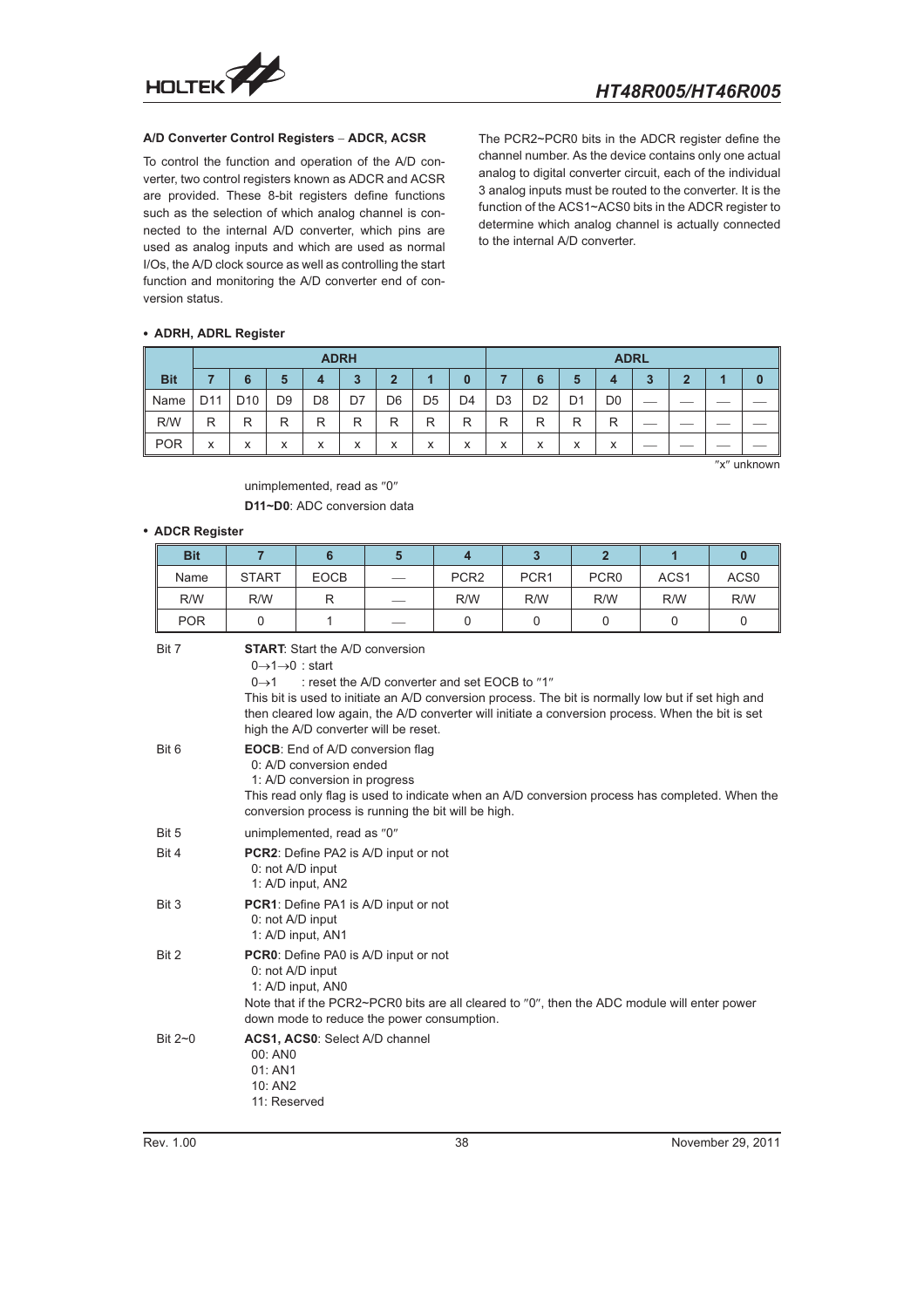

#### **ACSR Register**

| <b>Bit</b>     | $\overline{7}$                                                                                                                                     | 6                                                                                                                                                                                                                                                                                | $5\overline{5}$    | $\overline{\mathbf{4}}$ | 3 | $\overline{2}$ | $\overline{\mathbf{1}}$ | $\mathbf{0}$ |  |
|----------------|----------------------------------------------------------------------------------------------------------------------------------------------------|----------------------------------------------------------------------------------------------------------------------------------------------------------------------------------------------------------------------------------------------------------------------------------|--------------------|-------------------------|---|----------------|-------------------------|--------------|--|
| Name           | <b>TEST</b>                                                                                                                                        | <b>ADONB</b>                                                                                                                                                                                                                                                                     |                    |                         |   | ADCS2          | ADCS1                   | ADCS0        |  |
| R/W            | R/W                                                                                                                                                | R/W                                                                                                                                                                                                                                                                              |                    |                         |   | R/W            | R/W                     | R/W          |  |
| <b>POR</b>     | 1                                                                                                                                                  | $\Omega$                                                                                                                                                                                                                                                                         | $\Omega$<br>0<br>0 |                         |   |                |                         |              |  |
| Bit 7<br>Bit 6 |                                                                                                                                                    | <b>TEST:</b> for test mode use only<br><b>ADONB:</b> ADC module power on/off control bit<br>0: ADC module power on<br>1: ADC module power off<br>Note: 1. it is recommended to set ADONB=1 before entering sleep for saving power.<br>2. ADONB=1 will power down the ADC module. |                    |                         |   |                |                         |              |  |
| Bit $5-3$      |                                                                                                                                                    | unimplemented, read as "0"                                                                                                                                                                                                                                                       |                    |                         |   |                |                         |              |  |
| Bit $2\neg$ 0  | 000: $f_{\rm{SYS}}/2$<br>$001: f_{\rm{SYS}}/8$<br>010: $f_{\rm{SYS}}/32$<br>100: $f_{\rm{SYS}}$<br>101: $f_{\rm{SYS}}/4$<br>110: $f_{\rm{SYS}}/16$ | ADCS2~ADCS0: Select A/D converter clock source<br>011: undefined, can't be used.<br>111: undefined, can't be used.<br>These three bits are used to select the clock source for the A/D converter.                                                                                |                    |                         |   |                |                         |              |  |

#### **A/D Operation**

The START bit in the ADCR register is used to start and reset the A/D converter. When the microcontroller sets this bit from low to high and then low again, an analog to digital conversion cycle will be initiated. When the START bit is brought from low to high but not low again, the EOCB bit in the ADCR register will be set high and the analog to digital converter will be reset. It is the START bit that is used to control the overall start operation of the internal analog to digital converter.

The EOCB bit in the ADCR register is used to indicate when the analog to digital conversion process is complete. This bit will be automatically set to "0" by the microcontroller after a conversion cycle has ended. In addition, the corresponding A/D interrupt request flag will be set in the interrupt control register, and if the interrupts are enabled, an appropriate internal interrupt signal will be generated. This A/D internal interrupt signal will direct the program flow to the associated A/D internal interrupt address for processing. If the A/D internal interrupt is disabled, the microcontroller can be used to poll the EOCB bit in the ADCR register to check whether it has been cleared as an alternative method of detecting the end of an A/D conversion cycle.

The ADC module power is managed by the ADONB in the ACSR register and the PCRn bits in the ADCR register. The accompanying table illustrates the power control for the ADC module. As we can see from this table, the ADC module can be disabled by setting the PCRn bits to "0" or the ADONB bit to "0". It's recommended to disable the ADC module to reduce power consumption

when the A/D converter function is not being used. Note that the ADC module ON or OFF will not be affected by entering the HALT mode.

| <b>PCRn</b><br><b>Bits</b> | <b>HALT</b><br><b>Instruction</b> | <b>ADONB</b><br><b>Bit</b> | <b>ADC</b><br>On/Off |
|----------------------------|-----------------------------------|----------------------------|----------------------|
| $= 0$                      |                                   |                            | Off                  |
| > 0                        |                                   |                            | On                   |
| > 0                        |                                   |                            | ∩ff                  |

Note: X: Don t care

#### **A/D Converter On/Off Control**

The clock source for the A/D converter, which originates from the system clock  $f_{\text{SYS}}$ , can be chosen to be either  $f_{\text{SYS}}$  or a subdivided version of  $f_{\text{SYS}}$  . The division ratio value is determined by the ADCS2~ADCS0 bits in the ACSR register.

Although the A/D clock source is determined by the system clock f<sub>SYS</sub>, and by bits ADCS2~ADCS0, there are some limitations on the maximum A/D clock source speed that can be selected. As the minimum value of permissible A/D clock period,  $t_{ADCK}$ , is 0.5 $\mu$ s, care must be taken for system clock frequencies equal to or greater than 4MHz. For example, if the system clock operates at a frequency of 4MHz, the ADCS2~ADCS0 bits should not be set to "100". Doing so will give A/D clock periods that are less than the minimum A/D clock period which may result in inaccurate A/D conversion values. Refer to the following table for examples, where values marked with an asterisk \* show where, depending upon the device, special care must be taken, as the values may be less than the specified minimum A/D Clock Period.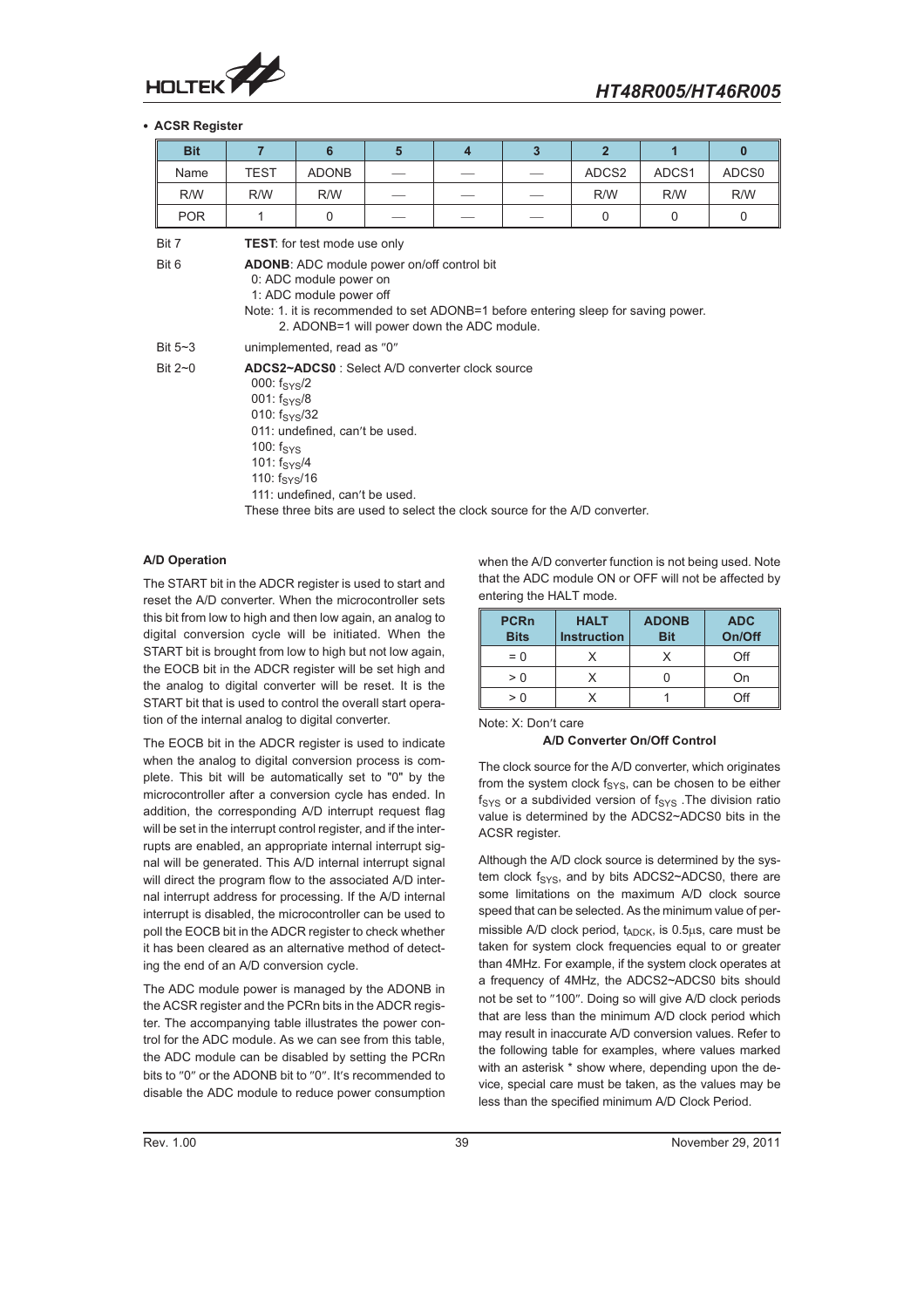

|       | A/D Clock Period (tADCK)                                                                                                       |                  |                                                         |                                                            |                                                               |                                                                |                                       |  |  |  |
|-------|--------------------------------------------------------------------------------------------------------------------------------|------------------|---------------------------------------------------------|------------------------------------------------------------|---------------------------------------------------------------|----------------------------------------------------------------|---------------------------------------|--|--|--|
| fsys  | ADCS2,<br>ADCS2,<br>ADCS1,<br>ADCS1,<br><b>ADCS0=000</b><br><b>ADCS0=001</b><br>(f <sub>SYS</sub> /2)<br>(f <sub>SYS</sub> /8) |                  | ADCS2.<br>ADCS1,<br>ADCS0=010<br>(f <sub>SYS</sub> /32) | ADCS2.<br>ADCS1,<br><b>ADCS0=100</b><br>$(f_{\text{SYS}})$ | ADCS2.<br>ADCS1,<br><b>ADCS0=101</b><br>(f <sub>SYS</sub> /4) | ADCS2.<br>ADCS1,<br><b>ADCS0=110</b><br>(f <sub>SYS</sub> /16) | ADCS2,<br>ADCS1,<br>ADCS0=011.<br>111 |  |  |  |
| 1MHz  | 2 <sub>µ</sub> s                                                                                                               | $8µ$ s           | 32 <sub>µ</sub> s                                       | 1µs                                                        | $4µ$ s                                                        | $16\mu s$                                                      | Undefined                             |  |  |  |
| 2MHz  | 1 <sub>u</sub> s                                                                                                               | 4 <sub>µ</sub> s | 16 <sub>µ</sub>                                         | 500 <sub>ns</sub>                                          | 2 <sub>µ</sub> s                                              | $8µ$ s                                                         | Undefined                             |  |  |  |
| 4MHz  | 500 <sub>ns</sub>                                                                                                              | 2 <sub>µ</sub> s | $8µ$ s                                                  | $250ns*$                                                   | 1us                                                           | $4µ$ s                                                         | Undefined                             |  |  |  |
| 8MHz  | $250ns*$                                                                                                                       | 1us              | $4µ$ s                                                  | $125ns*$                                                   | 500 <sub>ns</sub>                                             | $2\mu s$                                                       | Undefined                             |  |  |  |
| 12MHz | $167$ ns*                                                                                                                      | 667ns            | 2.67 <sub>µ</sub>                                       | $83ns*$                                                    | $333ns*$                                                      | $1\mus$                                                        | Undefined                             |  |  |  |

**A/D Clock Period Examples**

#### **A/D Input Pins**

All of the A/D analog input pins are pin-shared with the I/O pins on Port A as well as other functions. The PCR2~ PCR0 bits in the ADCR register, determine whether the input pins are setup as A/D converter analog inputs or whether they have other functions. If the PCR2~PCR0 bits for its corresponding pin is set high then the pin will be setup to be an A/D converter input and the original pin functions disabled. In this way, pins can be changed under program control to change their function between A/D inputs and other functions. All pull-high resistors, which are setup through register programming, will be automatically disconnected if the pins are setup as A/D inputs. Note that it is not necessary to first setup the A/D pin as an input in the PAC port control register to enable the A/D input as when the PCR2~PCR0 bits enable an A/D input, the status of the port control register will be overridden.

#### **Summary of A/D Conversion Steps**

The following summarises the individual steps that should be executed in order to implement an A/D conversion process.

• Step 1

Select the required A/D conversion clock by correctly programming bits ADCS2~ADCS0 in the ACSR register.

- Step 2 Select which pins are to be used as A/D inputs and configure them by correctly programming the
- PCR2~PCR0 bits in the ADCR register. • Step 3 Enable the A/D by clearing the ADONB bit in the
- ACSR register to zero.
- Step 4

Select which channel is to be connected to the internal A/D converter by correctly programming the ACS1~ACS0 bits which are also contained in the ADCR register.

 $\cdot$  Step 5 If the interrupts are to be used, the interrupt control registers must be correctly configured to ensure the

A/D converter interrupt function is active. The master interrupt control bit. EMI, and the A/D converter interrupt bit, EADI, must both be set high to do this.

#### • Step 6

The analog to digital conversion process can now be initialised by setting the START bit in the ADCR register from low to high and then low again. Note that this bit should have been originally cleared to zero.

- Step 7
- To check when the analog to digital conversion process is complete, the EOCB bit in the ADCR register can be polled. The conversion process is complete when this bit goes low. When this occurs the A/D data registers ADRL and ADRH can be read to obtain the conversion value. As an alternative method, if the interrupts are enabled and the stack is not full, the program can wait for an A/D interrupt to occur.
- Note: When checking for the end of the conversion process, if the method of polling the EOCB bit in the ADCR register is used, the interrupt enable step above can be omitted.

The accompanying diagram shows graphically the various stages involved in an analog to digital conversion process and its associated timing. After an A/D conversion process has been initiated by the application program, the microcontroller internal hardware will begin to carry out the conversion, during which time the program can continue with other functions. The time taken for the A/D conversion is  $16t_{ADC}$  where  $t_{ADC}$  is equal to the A/D clock period.

#### **Programming Considerations**

When programming, special attention must be given to the PCR[2:0] bits in the register. If these bits are all cleared to zero no external pins will be selected for use as A/D input pins allowing the pins to be used as normal I/O pins. When this happens the internal A/D circuitry will be power down. Setting the ADONB bit high has the ability to power down the internal A/D circuitry, which may be an important consideration in power sensitive applications.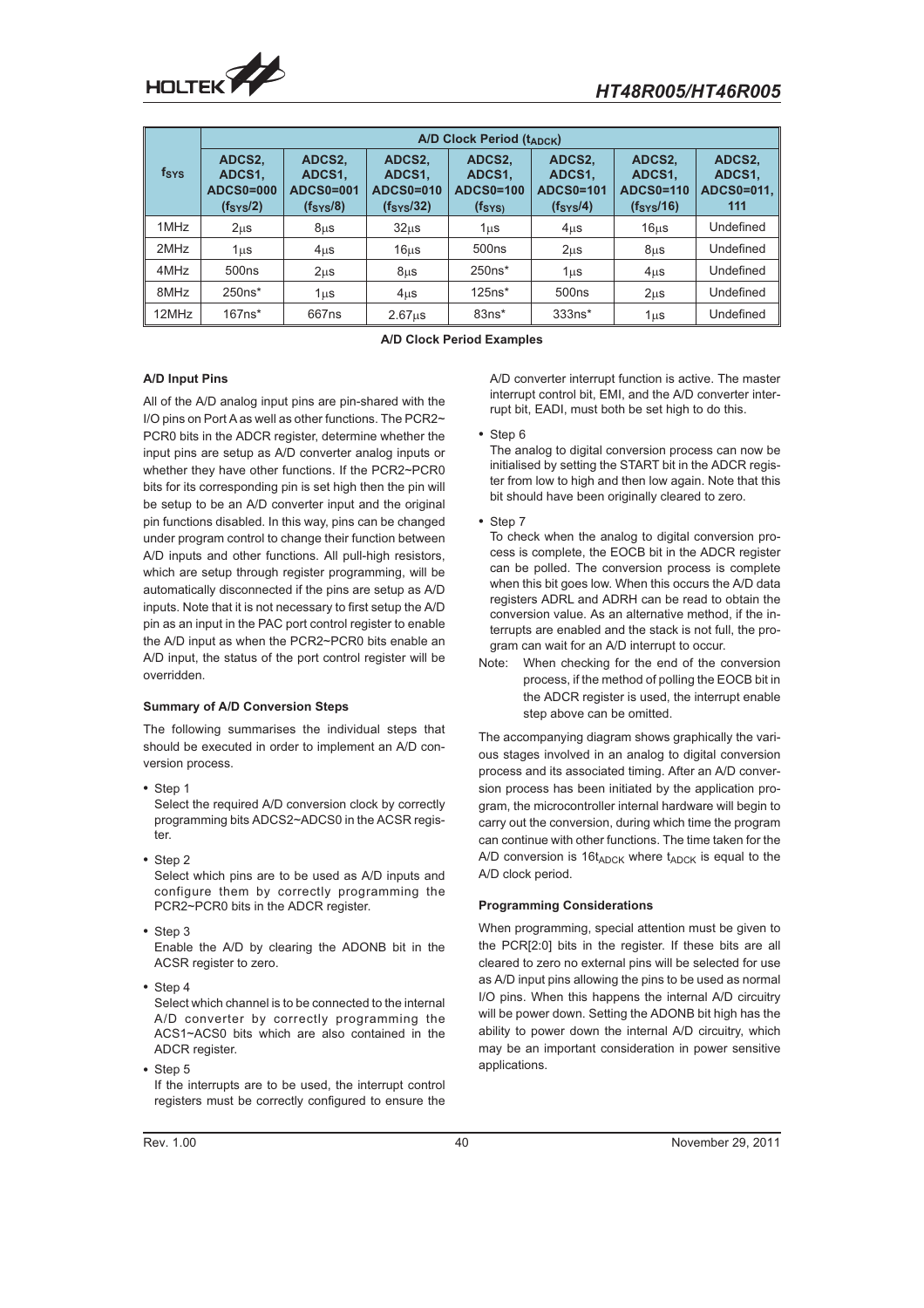

#### **A/D Transfer Function**

As the devices contain a 12-bit A/D converter, its full-scale converted digitised value is equal to FFFH. Since the full-scale analog input value is equal to the V<sub>DD</sub> voltage, this gives a single bit analog input value of  $V_{DD}$  divided by 4096.

$$
1 \text{ LSB} = (V_{DD}) \div 4096
$$

The A/D Converter input voltage value can be calculated using the following equation:

A/D input voltage =

A/D output digital value  $\times$  (V<sub>DD</sub>) ÷ 4096

The diagram shows the ideal transfer function between the analog input value and the digitised output value for the A/D converter. Except for the digitised zero value, the subsequent digitised values will change at a point 0.5 LSB below where they would change without the offset, and the last full scale digitised value will change at a point 1.5 LSB below the VDD level.

#### **A/D Programming Example**

The following two programming examples illustrate how to setup and implement an A/D conversion. In the first example, the method of polling the EOCB bit in the ADCR register is used to detect when the conversion cycle is complete, whereas in the second example, the A/D interrupt is used to determine when the conversion is complete.

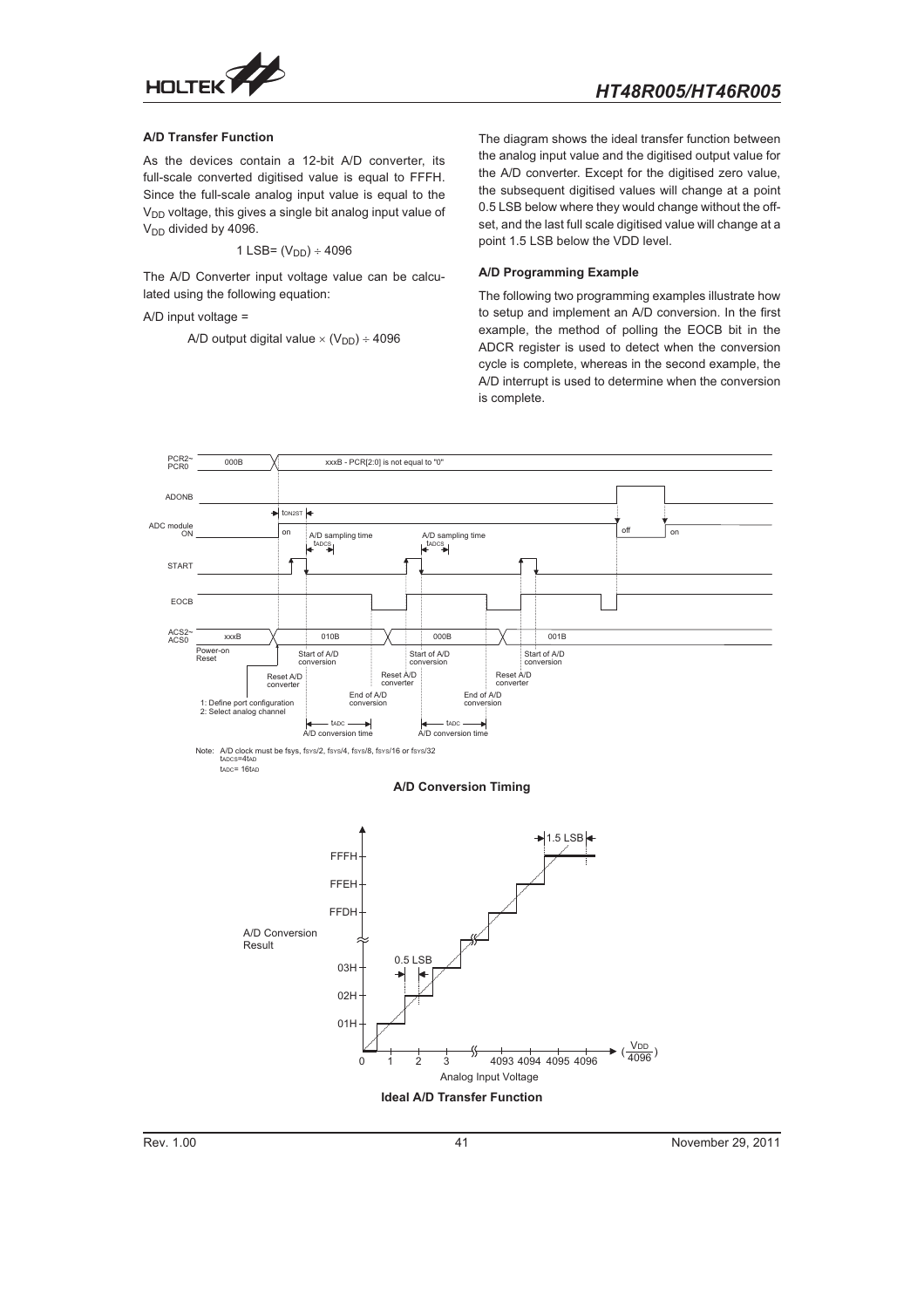

Example: using an EOCB polling method to detect the end of conversion

```
clr ADI ; disable ADC interrupt
   mov a,00000001B<br>mov ACSR,a
    mov ACSR, a \longrightarrow ; select f_{SYS}/8 as A/D clock and ADONB=0mov a,00100000B ; setup ADCR register to configure Port as A/D inputs
    mov ADCR, a \qquad \qquad ; and select AN0 to be connected to the A/D converter
        :
        :
Start_conversion:
   clr START<br>set START
                            ; reset A/D
   clr START ; start A/D
Polling_EOC:
   sz<sup>-</sup>EOCB ; poll the ADCR register EOCB bit to detect end
                            ; of A/D conversion
   jmp polling_EOC ; continue polling
    mov a, ADRL inclube in the set of the conversion result value
    mov adrl buffer,a \qquad \qquad ; save result to user defined register
    mov a,ADRH ; read high byte conversion result value
                           ; save result to user defined register
   mov adrh_buffer, a
   jmp start_conversion ; start next A/D conversion
```
Note: To power off ADC module, it is necessary to set ADONB as "1".

Example: using the interrupt method to detect the end of conversion

|       | clr ADI   |                                      | ; disable ADC interrupt                               |
|-------|-----------|--------------------------------------|-------------------------------------------------------|
|       |           | mov a, 00000001B<br>mov ACSR, a      | ; select $f_{\text{sys}}/8$ as A/D clock and ADONB=0  |
|       |           | mov a, 00100000B                     | ; setup ADCR register to configure Port as A/D inputs |
|       |           | mov ADCR, a                          | ; and select ANO to be connected to the A/D           |
|       |           |                                      |                                                       |
|       |           | Start conversion:                    |                                                       |
|       |           | clr START                            |                                                       |
|       |           | set START                            | ; reset $A/D$                                         |
|       |           | clr START                            | ; start A/D                                           |
|       | clr ADF   |                                      | ; clear ADC interrupt request flag                    |
|       |           | set ADI                              | ; enable ADC interrupt                                |
|       |           | set EMI                              | ; enable global interrupt                             |
|       |           |                                      |                                                       |
|       |           |                                      |                                                       |
|       |           |                                      |                                                       |
|       |           | ; ADC interrupt service routine      |                                                       |
| ADC : |           | mov acc stack, a                     | ; save ACC to user defined memory                     |
|       |           | mov a, STATUS                        |                                                       |
|       |           | mov status stack, a                  | ; save STATUS to user defined memory                  |
|       |           |                                      |                                                       |
|       |           |                                      |                                                       |
|       |           | mov a, ADRL                          | ; read low byte conversion result value               |
|       |           | mov adrl buffer, a                   | ; save result to user defined register                |
|       | mov       | a, ADRH                              | ; read high byte conversion result value              |
|       | mov       | adrh buffer, a                       | ; save result to user defined register                |
|       |           |                                      |                                                       |
|       |           |                                      |                                                       |
|       | EXIT ISR: |                                      |                                                       |
|       |           | mov a, status stack<br>mov STATUS, a | ; restore STATUS from user defined memory             |
|       |           | mov a, acc stack                     | ; restore ACC from user defined memory                |
|       | clr ADF   |                                      | ; clear ADC interrupt flag                            |
|       | reti      |                                      |                                                       |
|       |           |                                      |                                                       |

Note: To power off ADC module, it is necessary to set ADONB as "1".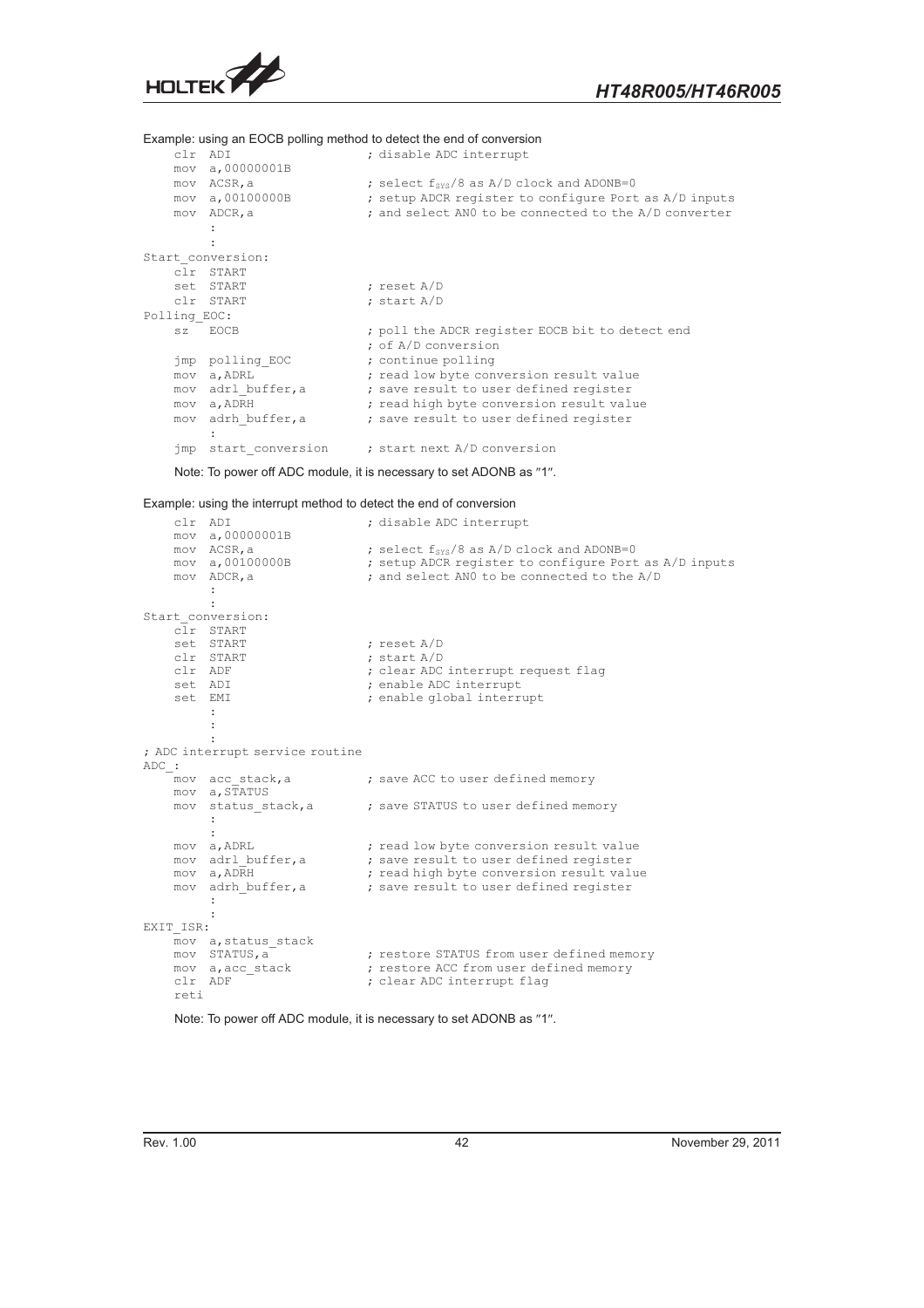<span id="page-42-0"></span>

#### **Interrupts**

Interrupts are an important part of any microcontroller system. When an external event or an internal function such as a Timer/Event Counter require microcontroller attention, their corresponding interrupt will enforce a temporary suspension of the main program allowing the microcontroller to direct attention to their respective needs.

The devices contain a single external interrupt and multiple internal interrupts. The external interrupt is controlled by the action of the external interrupt pin, while the internal interrupt is controlled by the Timer/Event Counters overflow.

#### **Interrupt Register**

Overall interrupt control, which means interrupt enabling and request flag setting, is controlled by using the register, INTC0. By controlling the appropriate enable bits in this registers each individual interrupt can be enabled or disabled. Also when an interrupt occurs, the corresponding request flag will be set by the microcontroller. The global enable flag if cleared to zero will disable all interrupts.

#### **Interrupt Operation**

A Timer/Event Counter overflow or an active edge on the external interrupt pin will all generate an interrupt request by setting their corresponding request flag, if their appropriate interrupt enable bit is set. When this happens, the Program Counter, which stores the address of the next instruction to be executed, will be transferred onto the stack. The Program Counter will then be loaded

with a new address which will be the value of the corresponding interrupt vector. The microcontroller will then fetch its next instruction from this interrupt vector. The instruction at this vector will usually be a JMP statement which will jump to another section of program which is known as the interrupt service routine. Here is located the code to control the appropriate interrupt. The interrupt service routine must be terminated with a RETI instruction, which retrieves the original Program Counter address from the stack and allows the microcontroller to continue with normal execution at the point where the interrupt occurred.

The various interrupt enable bits, together with their associated request flags, are shown in the following diagram with their order of priority.

Once an interrupt subroutine is serviced, all the other interrupts will be blocked, as the EMI bit will be cleared automatically. This will prevent any further interrupt nesting from occurring. However, if other interrupt requests occur during this interval, although the interrupt will not be immediately serviced, the request flag will still be recorded. If an interrupt requires immediate servicing while the program is already in another interrupt service routine, the EMI bit should be set after entering the routine, to allow interrupt nesting. If the stack is full, the interrupt request will not be acknowledged, even if the related interrupt is enabled, until the Stack Pointer is decremented. If immediate service is desired, the stack must be prevented from becoming full.





**Interrupt Scheme**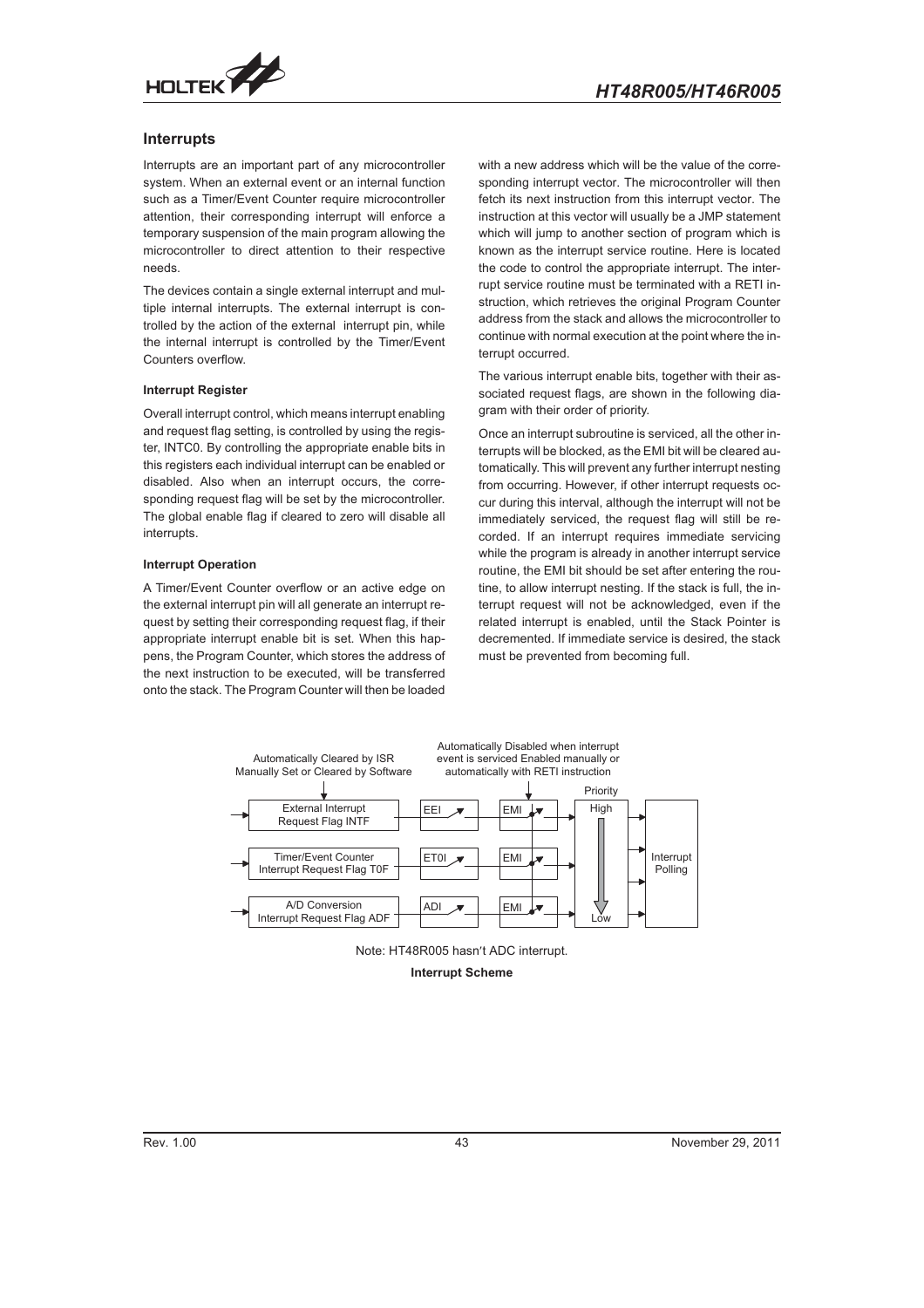

When an interrupt request is generated it takes 2 or 3 instruction cycle before the program jumps to the interrupt vector. If the device is in the Sleep Mode and is woken up by an interrupt request then it will take 3 cycles before the program jumps to the interrupt vector.



**Interrupt Flow**

#### **Interrupt Priority**

Interrupts, occurring in the interval between the rising edges of two consecutive T2 pulses, will be serviced on the latter of the two T2 pulses, if the corresponding interrupts are enabled. In case of simultaneous requests, the following table shows the priority that is applied. These can be masked by resetting the EMI bit.

#### • HT46R005

| <b>Interrupt Source</b>      |   | <b>Priority Vector</b> |
|------------------------------|---|------------------------|
| <b>External Interrupt</b>    |   | 04H                    |
| Timer/Event Counter Overflow | 2 | 08H                    |
| A/D Conversion Complete      |   | 10H                    |

#### • HT48R005

| <b>Interrupt Source</b>      | <b>Priority Vector</b> |
|------------------------------|------------------------|
| External Interrupt           | 04H                    |
| Timer/Event Counter Overflow | 08H                    |

In cases where both external and internal interrupts are enabled and where an external and internal interrupt occurs simultaneously, the external interrupt will always have priority and will therefore be serviced first. Suitable masking of the individual interrupts using the interrupt registers can prevent simultaneous occurrences.

#### **External Interrupt**

For an external interrupt to occur, the global interrupt enable bit, EMI, and external interrupt enable bit, INTE, must first be set. An actual external interrupt will take place when the external interrupt request flag, INTF, is set, a situation that will occur when an edge transition appears on the external INT line. The type of transition that will trigger an external interrupt, whether high to low, low to high or both is determined by the INTEG0 and INTEG1 bits, which are bits 6 and 7 respectively, in the CTRL1 control register. These two bits can also disable the external interrupt function.

| <b>INTEG1</b> | <b>Edge Trigger Type</b><br><b>INTEG0</b> |                            |  |  |  |
|---------------|-------------------------------------------|----------------------------|--|--|--|
|               | Ω                                         | External interrupt disable |  |  |  |
|               |                                           | Rising edge Trigger        |  |  |  |
|               | ი                                         | Falling edge Trigger       |  |  |  |
|               |                                           | Both edge Trigger          |  |  |  |

The external interrupt pin is pin-shared with the I/O pin and can only be configured as an external interrupt pin if the corresponding external interrupt enable bit in the INTC0 register has been set and the edge trigger type has been selected using the CTRL1 register. The pin must also be setup as an input by setting the corresponding bit in the port control register. When the interrupt is enabled, the stack is not full and a transition appears on the external interrupt pin, a subroutine call to the external interrupt vector at location 04H, will take place. When the interrupt is serviced, the external interrupt request flag, INTF, will be automatically reset and the EMI bit will be automatically cleared to disable other interrupts. Note that any pull-high resistor connections on this pin will remain valid even if the pin is used as an external interrupt input.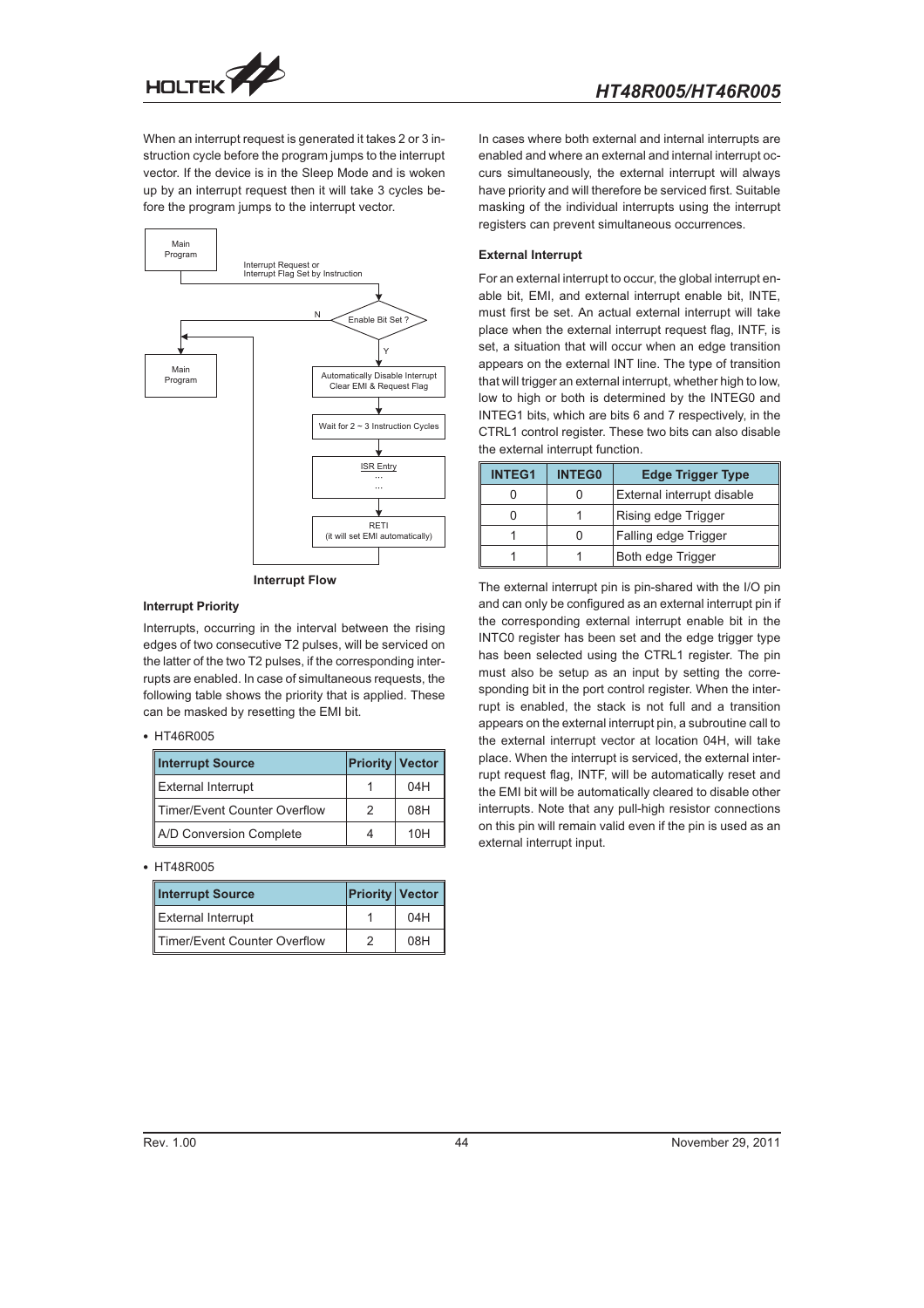

#### - **INTC0 Register**

# + HT48R005

| <b>Bit</b> | $\overline{7}$             | 6                                                                             | $5\phantom{1}$                             | $\overline{\mathbf{4}}$ | $\overline{3}$ | 2 <sup>1</sup> | $\overline{1}$ | $\mathbf{0}$ |  |  |
|------------|----------------------------|-------------------------------------------------------------------------------|--------------------------------------------|-------------------------|----------------|----------------|----------------|--------------|--|--|
| Name       |                            |                                                                               | T0F                                        | <b>INTF</b>             |                | T0E            | <b>INTE</b>    | <b>EMI</b>   |  |  |
| R/W        |                            |                                                                               | R/W                                        | R/W                     |                | R/W            | R/W            | R/W          |  |  |
| <b>POR</b> |                            |                                                                               | $\Omega$                                   | $\mathbf 0$             |                | $\mathbf 0$    | $\mathbf 0$    | $\mathbf 0$  |  |  |
| Bit $7-6$  | unimplemented, read as "0" |                                                                               |                                            |                         |                |                |                |              |  |  |
| Bit 5      |                            | TOF: Timer/Event Counter interrupt request flag<br>$0:$ inactive<br>1: active |                                            |                         |                |                |                |              |  |  |
| Bit 4      |                            | <b>INTF:</b> External interrupt request flag<br>$0:$ inactive<br>1: active    |                                            |                         |                |                |                |              |  |  |
| Bit 3      |                            | unimplemented, read as "0"                                                    |                                            |                         |                |                |                |              |  |  |
| Bit 2      |                            | TOE: Timer/Event Counter interrupt enable<br>$0:$ disable<br>1: enable        |                                            |                         |                |                |                |              |  |  |
| Bit 1      | 0: disable<br>1: enable    | <b>INTE:</b> External interrupt enable                                        |                                            |                         |                |                |                |              |  |  |
| Bit 0      | 0: disable<br>1: enable    |                                                                               | <b>EMI:</b> Master interrupt global enable |                         |                |                |                |              |  |  |
| + HT46R005 |                            |                                                                               |                                            |                         |                |                |                |              |  |  |
| <b>Bit</b> | $\overline{7}$             | $6\phantom{1}$                                                                | $5\phantom{1}$                             | $\overline{\mathbf{4}}$ | $\overline{3}$ | 2 <sup>2</sup> | $\overline{1}$ | $\mathbf{0}$ |  |  |
| Name       |                            | <b>ADF</b>                                                                    | T0F                                        | <b>INTF</b>             | <b>ADE</b>     | <b>T0EG</b>    | <b>INTE</b>    | EMI          |  |  |
| R/W        |                            | R/W                                                                           | R/W                                        | R/W                     | R/W            | R/W            | R/W            | R/W          |  |  |
| <b>POR</b> |                            | 0                                                                             | $\mathbf 0$                                | 0                       | 0              | 0              | 0              | $\mathbf 0$  |  |  |
| Bit 7      | unimplemented, read as "0" |                                                                               |                                            |                         |                |                |                |              |  |  |
|            |                            |                                                                               |                                            |                         |                |                |                |              |  |  |

| <b>Bit 6</b> | <b>ADF:</b> A/D Conversion interrupt request flag<br>$0:$ inactive<br>$1:$ active      |
|--------------|----------------------------------------------------------------------------------------|
| Bit 5        | <b>T0F:</b> Timer/Event Counter interrupt request flag<br>$0:$ inactive<br>1: $active$ |
| Rit 4        | <b>INTF:</b> External interrupt request flag<br>$0:$ inactive<br>$1:$ active           |
| Bit 3        | <b>ADE:</b> A/D Conversion interrupt enable<br>$0:$ disable<br>$1:$ enable             |
| Rit 2        | <b>T0EG:</b> Timer/Event Counter interrupt enable<br>$0:$ disable<br>1: enable         |
| Bit 1        | <b>INTE:</b> External interrupt enable<br>$0:$ disable<br>$1:$ enable                  |
| Bit 0        | <b>EMI:</b> Master interrupt global enable<br>$0:$ disable<br>1: enable                |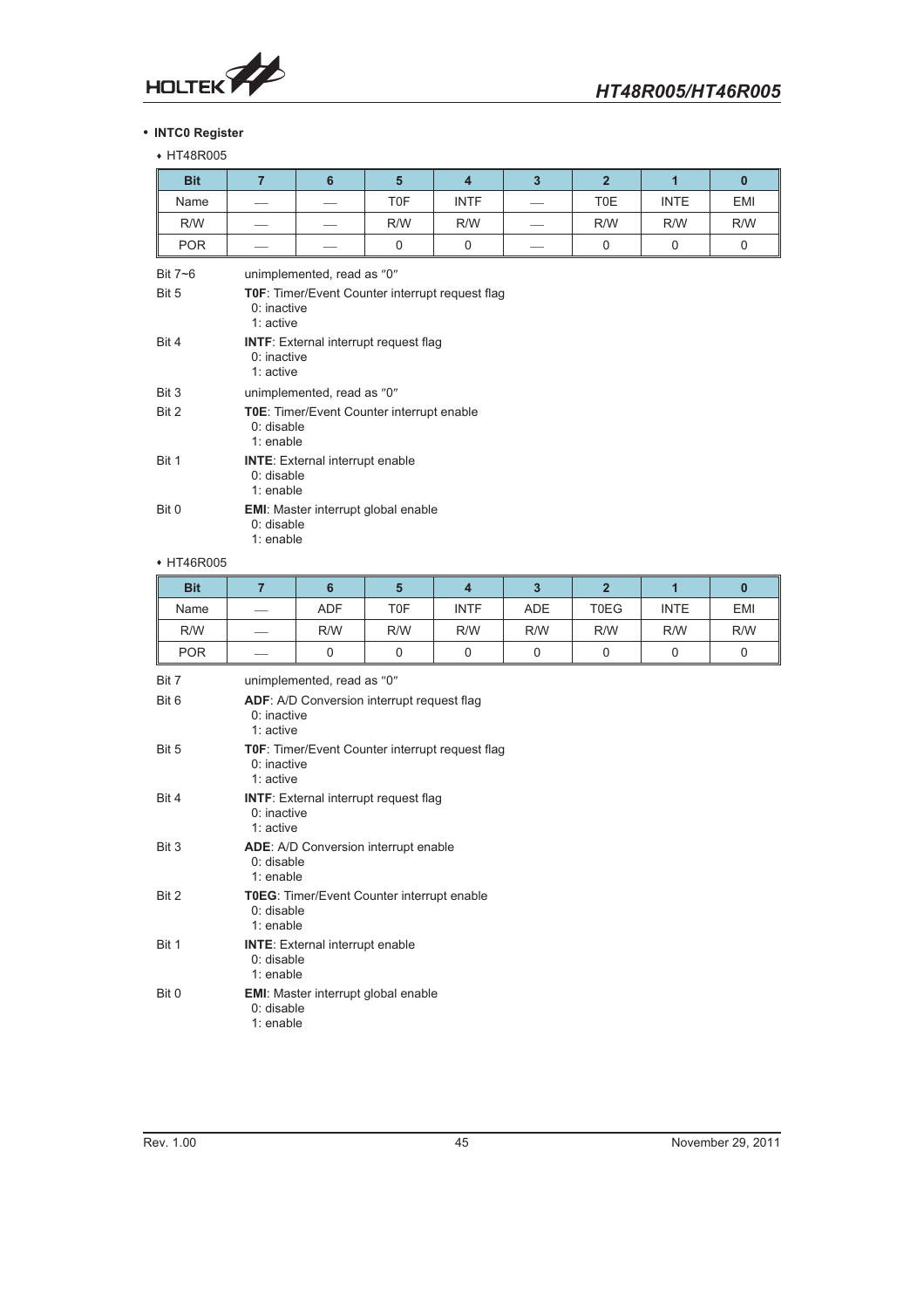<span id="page-45-0"></span>

#### **Timer/Event Counter Interrupt**

For a Timer/Event Counter interrupt to occur, the global interrupt enable bit, EMI, and the corresponding timer interrupt enable bit, T0EG, must first be set. An actual Timer/Event Counter interrupt will take place when the Timer/Event Counter request flag, T0F, is set, a situation that will occur when the relevant Timer/Event Counter overflows. When the interrupt is enabled, the stack is not full and a Timer/Event Counter overflow occurs, a subroutine call to the relevant timer interrupt vector, will take place. When the interrupt is serviced, the timer interrupt request flag, T0F, will be automatically reset and the EMI bit will be automatically cleared to disable other interrupts.

#### **Programming Considerations**

By disabling the interrupt enable bits, a requested interrupt can be prevented from being serviced, however, once an interrupt request flag is set, it will remain in this condition in the interrupt register until the corresponding interrupt is serviced or until the request flag is cleared by a software instruction.

It is recommended that programs do not use the "CALL subroutine" instruction within the interrupt subroutine. Interrupts often occur in an unpredictable manner or need to be serviced immediately in some applications. If only one stack is left and the interrupt is not well controlled, the original control sequence will be damaged once a "CALL subroutine" is executed in the interrupt subroutine.

All of these interrupts have the capability of waking up the processor when in the Sleep Mode.

Only the Program Counter is pushed onto the stack. If the contents of the register or status register are altered by the interrupt service program, which may corrupt the desired control sequence, then the contents should be saved in advance.

#### **Configuration Options**

Configuration options refer to certain options within the MCU that are programmed into the OTP Program Memory device during the programming process. During the development process, these options are selected using the HT-IDE software development tools. As these options are programmed into the device using the hardware programming tools, once they are selected they cannot be changed later by the application software. All options must be defined for proper system function, the details of which are shown in the table.

| No. | <b>Options</b>                                        |
|-----|-------------------------------------------------------|
| 1   | Watchdog Timer: enable or disable                     |
| 2   | Watchdog Timer clock source: LIRC or $f_{\rm{SYS}}/4$ |
| 3   | CLRWDT instructions: 1 or 2 instructions              |
| 4   | System oscillator configuration: HXT, HIRC, ERC       |
| 5   | LVR function: enable or disable                       |
| 6   | LVR voltage: 2.1V, 3.15V or 4.2V                      |
| 7   | RES or PA7 pin function                               |
| 8   | Internal RC: 4MHz, 8MHz or 12MHz                      |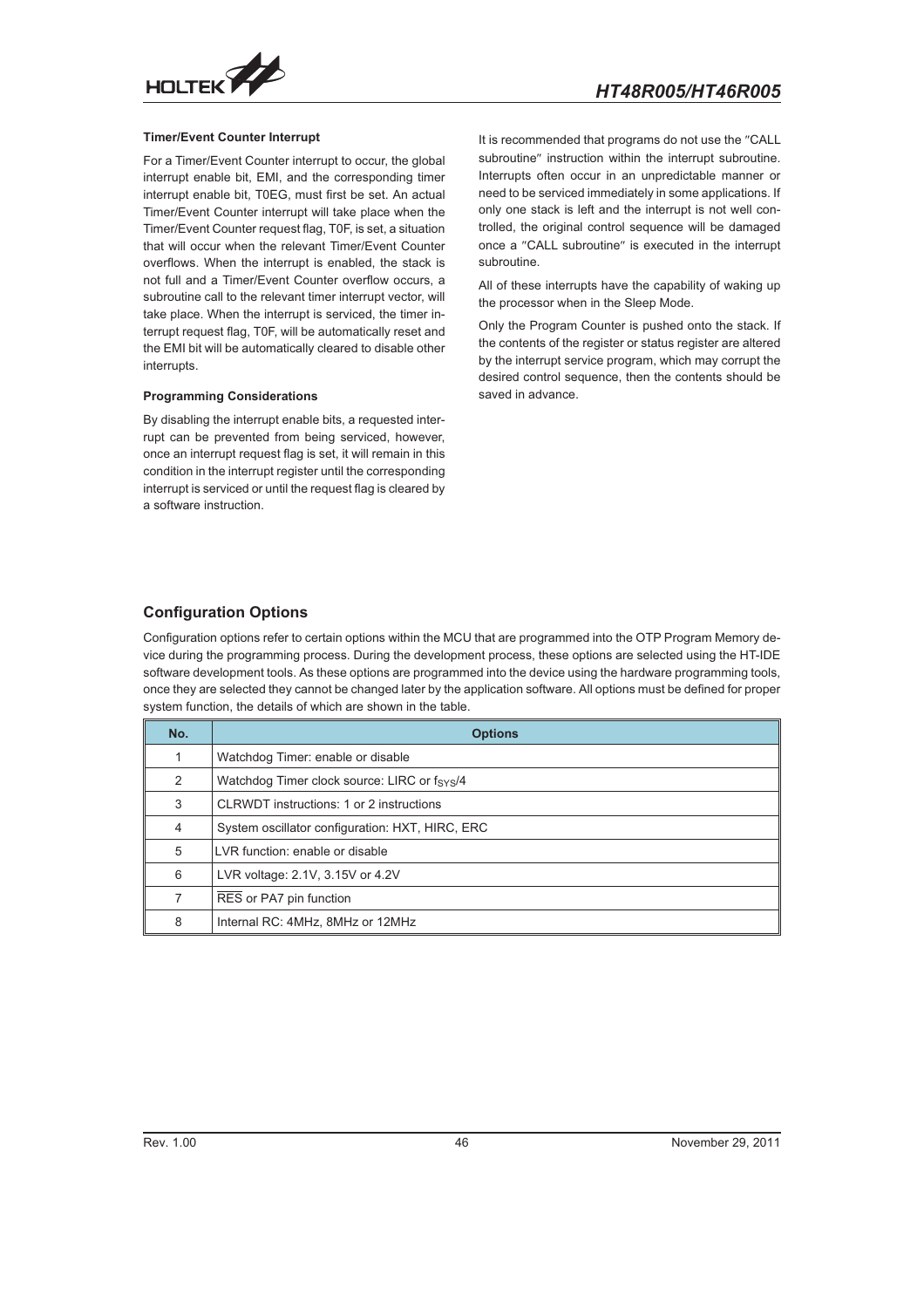

<span id="page-46-0"></span>

## **Application Circuits**



Note: "\*" The components in "Reset Circuit" The HT48R005 hasn't the AN0~AN2 pins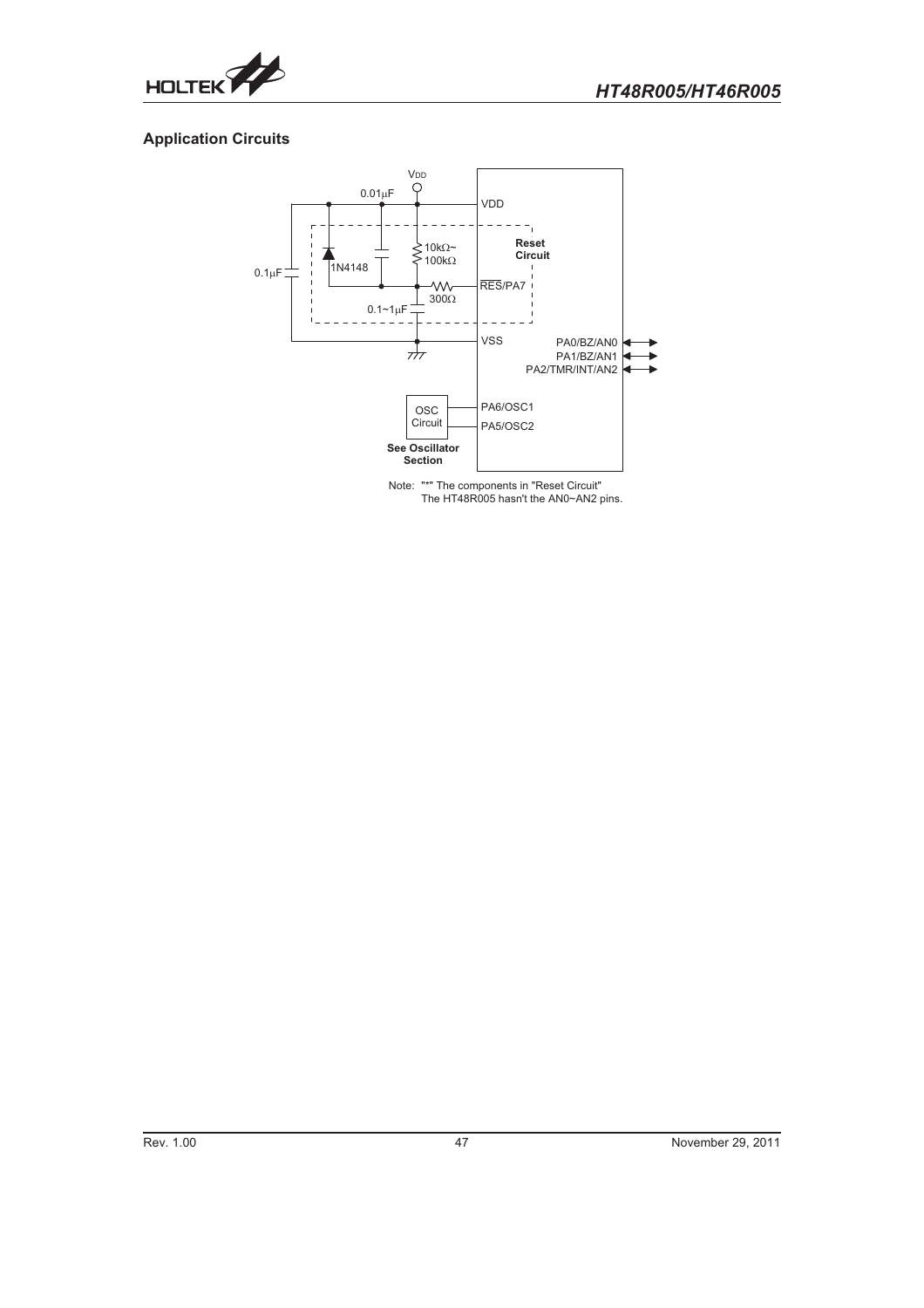<span id="page-47-0"></span>

#### **Instruction Set**

#### **Introduction**

Central to the successful operation of any microcontroller is its instruction set, which is a set of program instruction codes that directs the microcontroller to perform certain operations. In the case of Holtek microcontrollers, a comprehensive and flexible set of over 60 instructions is provided to enable programmers to implement their application with the minimum of programming overheads.

For easier understanding of the various instruction codes, they have been subdivided into several functional groupings.

#### **Instruction Timing**

Most instructions are implemented within one instruction cycle. The exceptions to this are branch, call, or table read instructions where two instruction cycles are required. One instruction cycle is equal to 4 system clock cycles, therefore in the case of an 8MHz system oscillator, most instructions would be implemented within 0.5 $\mu$ s and branch or call instructions would be implemented within  $1\mu s$ . Although instructions which require one more cycle to implement are generally limited to the JMP, CALL, RET, RETI and table read instructions, it is important to realize that any other instructions which involve manipulation of the Program Counter Low register or PCL will also take one more cycle to implement. As instructions which change the contents of the PCL will imply a direct jump to that new address, one more cycle will be required. Examples of such instructions would be "CLR PCL" or "MOV PCL, A". For the case of skip instructions, it must be noted that if the result of the comparison involves a skip operation then this will also take one more cycle, if no skip is involved then only one cycle is required.

#### **Moving and Transferring Data**

The transfer of data within the microcontroller program is one of the most frequently used operations. Making use of three kinds of MOV instructions, data can be transferred from registers to the Accumulator and vice-versa as well as being able to move specific immediate data directly into the Accumulator. One of the most important data transfer applications is to receive data from the input ports and transfer data to the output ports.

#### **Arithmetic Operations**

The ability to perform certain arithmetic operations and data manipulation is a necessary feature of most microcontroller applications. Within the Holtek microcontroller instruction set are a range of add and

subtract instruction mnemonics to enable the necessary arithmetic to be carried out. Care must be taken to ensure correct handling of carry and borrow data when results exceed 255 for addition and less than 0 for subtraction. The increment and decrement instructions INC, INCA, DEC and DECA provide a simple means of increasing or decreasing by a value of one of the values in the destination specified.

#### **Logical and Rotate Operations**

The standard logical operations such as AND, OR, XOR and CPL all have their own instruction within the Holtek microcontroller instruction set. As with the case of most instructions involving data manipulation, data must pass through the Accumulator which may involve additional programming steps. In all logical data operations, the zero flag may be set if the result of the operation is zero. Another form of logical data manipulation comes from the rotate instructions such as RR, RL, RRC and RLC which provide a simple means of rotating one bit right or left. Different rotate instructions exist depending on program requirements. Rotate instructions are useful for serial port programming applications where data can be rotated from an internal register into the Carry bit from where it can be examined and the necessary serial bit set high or low. Another application where rotate data operations are used is to implement multiplication and division calculations.

#### **Branches and Control Transfer**

Program branching takes the form of either jumps to specified locations using the JMP instruction or to a subroutine using the CALL instruction. They differ in the sense that in the case of a subroutine call, the program must return to the instruction immediately when the subroutine has been carried out. This is done by placing a return instruction RET in the subroutine which will cause the program to jump back to the address right after the CALL instruction. In the case of a JMP instruction, the program simply jumps to the desired location. There is no requirement to jump back to the original jumping off point as in the case of the CALL instruction. One special and extremely useful set of branch instructions are the conditional branches. Here a decision is first made regarding the condition of a certain data memory or individual bits. Depending upon the conditions, the program will continue with the next instruction or skip over it and jump to the following instruction. These instructions are the key to decision making and branching within the program perhaps determined by the condition of certain input switches or by the condition of internal data bits.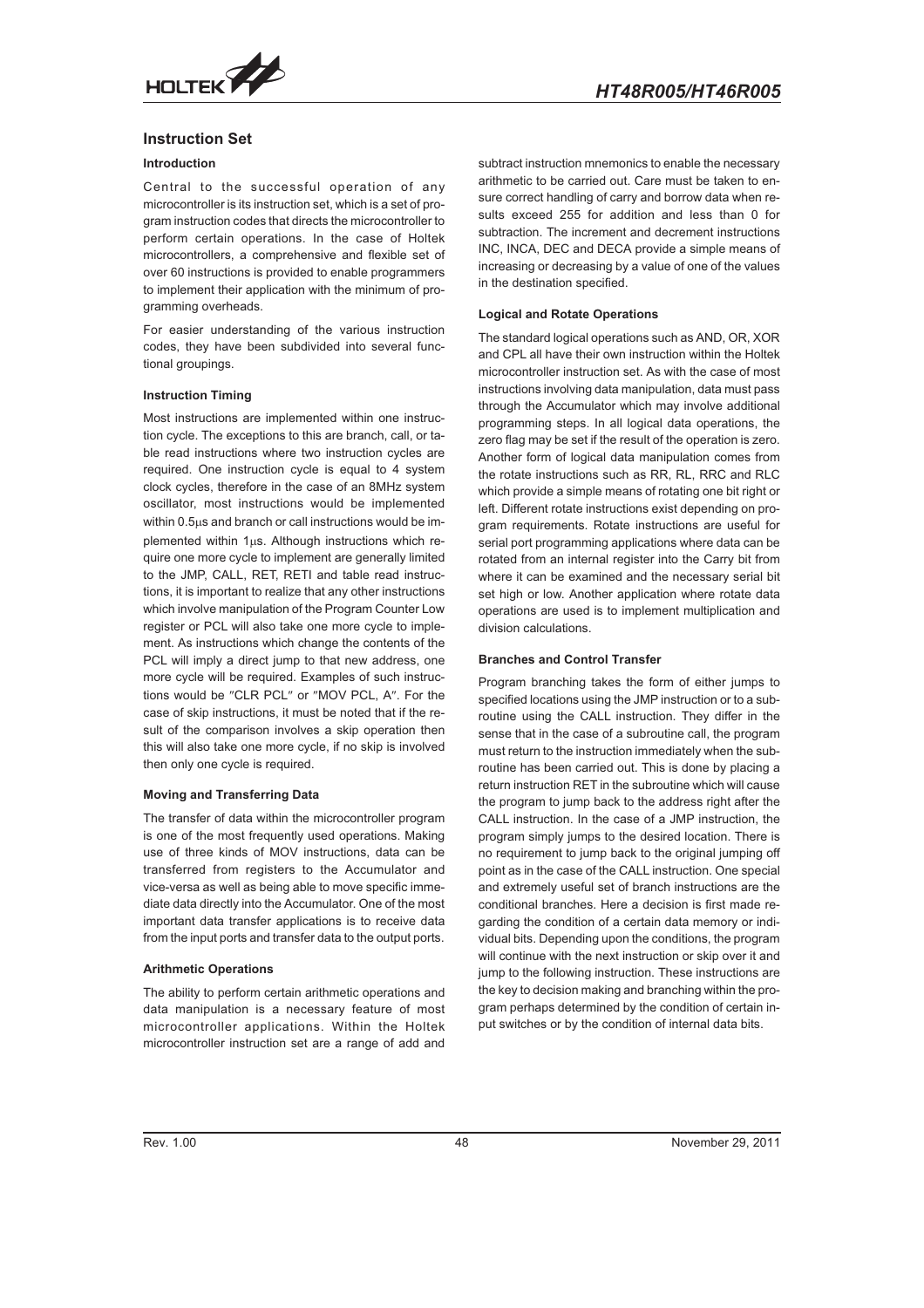

#### **Bit Operations**

The ability to provide single bit operations on Data Memory is an extremely flexible feature of all Holtek microcontrollers. This feature is especially useful for output port bit programming where individual bits or port pins can be directly set high or low using either the "SET [m].i" or "CLR [m].i" instructions respectively. The feature removes the need for programmers to first read the 8-bit output port, manipulate the input data to ensure that other bits are not changed and then output the port with the correct new data. This read-modify-write process is taken care of automatically when these bit operation instructions are used.

#### **Table Read Operations**

Data storage is normally implemented by using registers. However, when working with large amounts of fixed data, the volume involved often makes it inconvenient to store the fixed data in the Data Memory. To overcome this problem, Holtek microcontrollers allow an area of Program Memory to be setup as a table where data can be directly stored. A set of easy to use instructions provides the means by which this fixed data can be referenced and retrieved from the Program Memory.

#### **Other Operations**

In addition to the above functional instructions, a range of other instructions also exist such as the "HALT" instruction for Power-down operations and instructions to control the operation of the Watchdog Timer for reliable program operations under extreme electric or electromagnetic environments. For their relevant operations, refer to the functional related sections.

#### **Instruction Set Summary**

The following table depicts a summary of the instruction set categorised according to function and can be consulted as a basic instruction reference using the following listed conventions.

Table conventions:

- x: Bits immediate data
- m: Data Memory address
- A: Accumulator
- i: 0~7 number of bits
- addr: Program memory address

| <b>Mnemonic</b>                  | <b>Description</b>                                              | <b>Cycles</b> | <b>Flag Affected</b> |
|----------------------------------|-----------------------------------------------------------------|---------------|----------------------|
| <b>Arithmetic</b>                |                                                                 |               |                      |
| ADD A, [m]                       | Add Data Memory to ACC                                          | $\mathbf{1}$  | Z, C, AC, OV         |
| ADDM A,[m]                       | Add ACC to Data Memory                                          | 1 Note        | Z. C. AC. OV         |
| ADD A.x                          | Add immediate data to ACC                                       | 1             | Z. C. AC. OV         |
| ADC A,[m]                        | Add Data Memory to ACC with Carry                               | 1             | Z. C. AC. OV         |
| ADCM A,[m]                       | Add ACC to Data memory with Carry                               | 1 Note        | Z. C. AC. OV         |
| SUB A,x                          | Subtract immediate data from the ACC                            | 1             | Z, C, AC, OV         |
| SUB A,[m]                        | Subtract Data Memory from ACC                                   |               | Z, C, AC, OV         |
| SUBM A,[m]                       | Subtract Data Memory from ACC with result in Data Memory        | 1 Note        | Z, C, AC, OV         |
| SBC A,[m]                        | Subtract Data Memory from ACC with Carry                        | 1             | Z, C, AC, OV         |
| SBCM A,[m]                       | Subtract Data Memory from ACC with Carry, result in Data Memory | 1 Note        | Z, C, AC, OV         |
| DAA [m]                          | Decimal adjust ACC for Addition with result in Data Memory      | 1 Note        | C                    |
| <b>Logic Operation</b>           |                                                                 |               |                      |
| AND A, [m]                       | Logical AND Data Memory to ACC                                  | 1             | Ζ                    |
| OR A, [m]                        | Logical OR Data Memory to ACC                                   | 1             | Z                    |
| XOR A,[m]                        | Logical XOR Data Memory to ACC                                  |               | Ζ                    |
| ANDM A,[m]                       | Logical AND ACC to Data Memory                                  | 1 Note        | Ζ                    |
| ORM A.[m]                        | Logical OR ACC to Data Memory                                   | 1 Note        | Z                    |
| XORM A,[m]                       | Logical XOR ACC to Data Memory                                  | 1 Note        | Z                    |
| AND A.x                          | Logical AND immediate Data to ACC                               | 1             | Z                    |
| OR A.x                           | Logical OR immediate Data to ACC                                |               | Z                    |
| XOR A.x                          | Logical XOR immediate Data to ACC                               |               | Z                    |
| CPL [m]                          | <b>Complement Data Memory</b>                                   | 1 Note        | Z                    |
| CPLA [m]                         | Complement Data Memory with result in ACC                       | 1             | Z                    |
| <b>Increment &amp; Decrement</b> |                                                                 |               |                      |
| $INCA$ $[m]$                     | Increment Data Memory with result in ACC                        | 1             | Z                    |
| INC[m]                           | <b>Increment Data Memory</b>                                    | 1 Note        | Ζ                    |
| DECA [m]                         | Decrement Data Memory with result in ACC                        |               | Z                    |
| DEC [m]                          | Decrement Data Memory                                           | 1 Note        | $\overline{z}$       |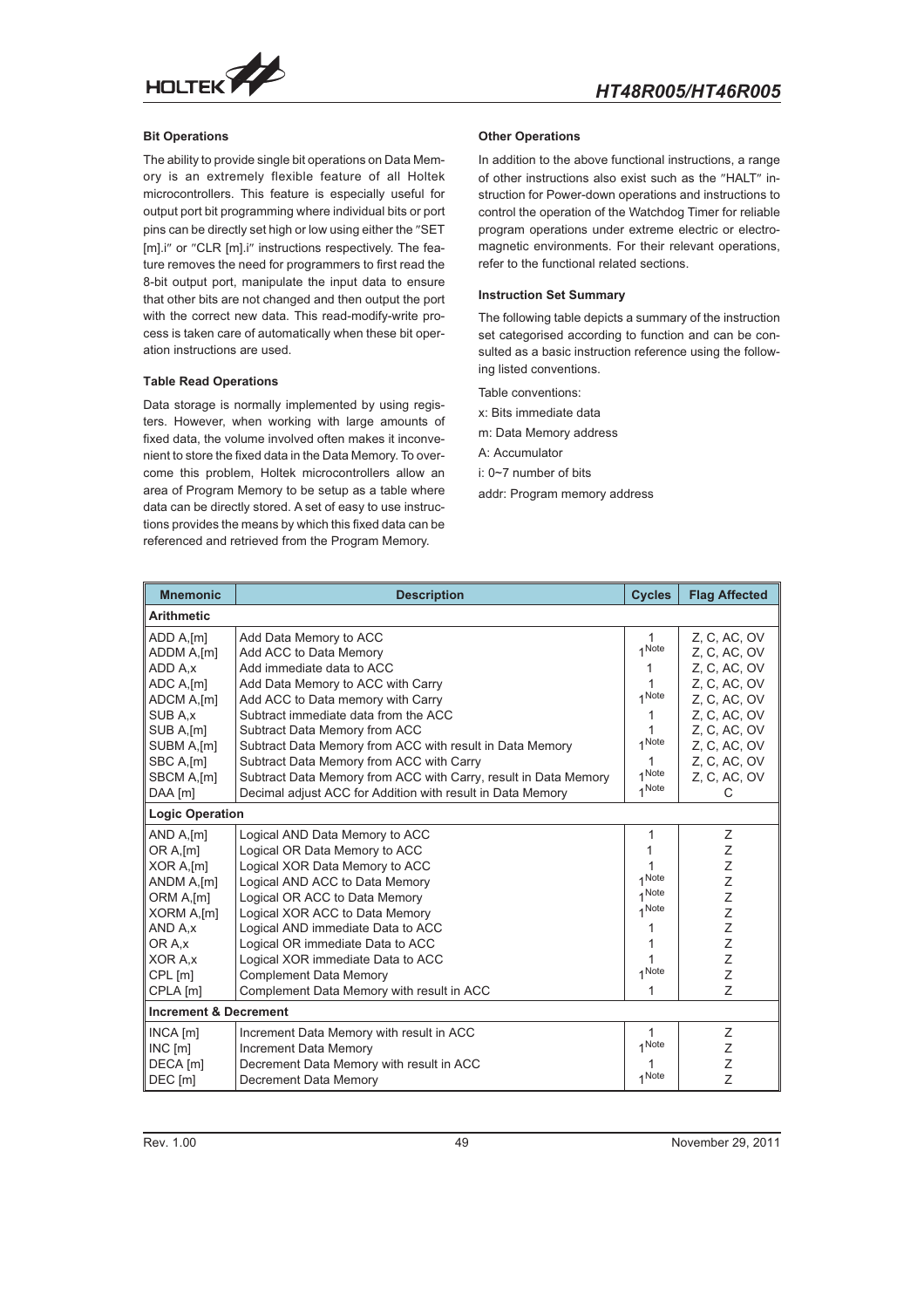

| <b>Mnemonic</b>                                                                                                                                                               | <b>Description</b>                                                                                                                                                                                                                                                                                                                                                                                                                                                                                                                        | <b>Cycles</b>                                                                                                                                           | <b>Flag Affected</b>                                                                                 |
|-------------------------------------------------------------------------------------------------------------------------------------------------------------------------------|-------------------------------------------------------------------------------------------------------------------------------------------------------------------------------------------------------------------------------------------------------------------------------------------------------------------------------------------------------------------------------------------------------------------------------------------------------------------------------------------------------------------------------------------|---------------------------------------------------------------------------------------------------------------------------------------------------------|------------------------------------------------------------------------------------------------------|
| <b>Rotate</b>                                                                                                                                                                 |                                                                                                                                                                                                                                                                                                                                                                                                                                                                                                                                           |                                                                                                                                                         |                                                                                                      |
| RRA [m]<br>$RR$ [m]<br>RRCA [m]<br>RRC [m]<br>$RLA$ [m]<br>$RL$ [m]<br>RLCA [m]<br>$RLC$ [m]                                                                                  | Rotate Data Memory right with result in ACC<br>Rotate Data Memory right<br>Rotate Data Memory right through Carry with result in ACC<br>Rotate Data Memory right through Carry<br>Rotate Data Memory left with result in ACC<br>Rotate Data Memory left<br>Rotate Data Memory left through Carry with result in ACC<br>Rotate Data Memory left through Carry                                                                                                                                                                              | 1<br>1 Note<br>1 Note<br>1Note<br>1 Note                                                                                                                | None<br>None<br>C<br>C<br>None<br>None<br>C<br>C                                                     |
| <b>Data Move</b>                                                                                                                                                              |                                                                                                                                                                                                                                                                                                                                                                                                                                                                                                                                           |                                                                                                                                                         |                                                                                                      |
| MOV A,[m]<br>MOV [m], A<br>MOV A, x                                                                                                                                           | Move Data Memory to ACC<br>Move ACC to Data Memory<br>Move immediate data to ACC                                                                                                                                                                                                                                                                                                                                                                                                                                                          | 1<br>1 Note<br>1                                                                                                                                        | None<br>None<br>None                                                                                 |
| <b>Bit Operation</b>                                                                                                                                                          |                                                                                                                                                                                                                                                                                                                                                                                                                                                                                                                                           |                                                                                                                                                         |                                                                                                      |
| $CLR$ [m].i<br>SET [m].i                                                                                                                                                      | Clear bit of Data Memory<br>Set bit of Data Memory                                                                                                                                                                                                                                                                                                                                                                                                                                                                                        | 1 Note<br>1 Note                                                                                                                                        | None<br>None                                                                                         |
| <b>Branch</b>                                                                                                                                                                 |                                                                                                                                                                                                                                                                                                                                                                                                                                                                                                                                           |                                                                                                                                                         |                                                                                                      |
| <b>JMP</b> addr<br>$SZ$ [m]<br>SZA [m]<br>$SZ$ [m].i<br>SNZ [m].i<br>$SIZ$ [m]<br>SDZ [m]<br>SIZA [m]<br>SDZA [m]<br>CALL addr<br><b>RET</b><br><b>RET A.x</b><br><b>RETI</b> | Jump unconditionally<br>Skip if Data Memory is zero<br>Skip if Data Memory is zero with data movement to ACC<br>Skip if bit i of Data Memory is zero<br>Skip if bit i of Data Memory is not zero<br>Skip if increment Data Memory is zero<br>Skip if decrement Data Memory is zero<br>Skip if increment Data Memory is zero with result in ACC<br>Skip if decrement Data Memory is zero with result in ACC<br>Subroutine call<br>Return from subroutine<br>Return from subroutine and load immediate data to ACC<br>Return from interrupt | 2<br>1 Note<br>1 <sup>note</sup><br>1 Note<br>1 Note<br>1 Note<br>1 Note<br>1 Note<br>1 Note<br>2<br>$\overline{2}$<br>$\overline{2}$<br>$\overline{2}$ | None<br>None<br>None<br>None<br>None<br>None<br>None<br>None<br>None<br>None<br>None<br>None<br>None |
| <b>Table Read</b>                                                                                                                                                             |                                                                                                                                                                                                                                                                                                                                                                                                                                                                                                                                           |                                                                                                                                                         |                                                                                                      |
| TABRDC [m]<br>TABRDL [m]                                                                                                                                                      | Read table (current page) to TBLH and Data Memory<br>Read table (last page) to TBLH and Data Memory                                                                                                                                                                                                                                                                                                                                                                                                                                       | 2Note<br>2Note                                                                                                                                          | None<br>None                                                                                         |
| <b>Miscellaneous</b>                                                                                                                                                          |                                                                                                                                                                                                                                                                                                                                                                                                                                                                                                                                           |                                                                                                                                                         |                                                                                                      |
| <b>NOP</b><br>$CLR$ [m]<br>SET [m]<br><b>CLR WDT</b><br><b>CLR WDT1</b><br><b>CLR WDT2</b><br>SWAP [m]<br>SWAPA [m]<br><b>HALT</b>                                            | No operation<br>Clear Data Memory<br>Set Data Memory<br>Clear Watchdog Timer<br>Pre-clear Watchdog Timer<br>Pre-clear Watchdog Timer<br>Swap nibbles of Data Memory<br>Swap nibbles of Data Memory with result in ACC<br>Enter power down mode                                                                                                                                                                                                                                                                                            | 1<br>1 Note<br>1Note<br>1<br>1<br>1<br>1 Note<br>1<br>1                                                                                                 | None<br>None<br>None<br>TO, PDF<br>TO, PDF<br>TO. PDF<br>None<br>None<br>TO, PDF                     |

Note: 1. For skip instructions, if the result of the comparison involves a skip then two cycles are required, if no skip takes place only one cycle is required.

2. Any instruction which changes the contents of the PCL will also require 2 cycles for execution.

3. For the "CLR WDT1" and "CLR WDT2" instructions the TO and PDF flags may be affected by the execution status. The TO and PDF flags are cleared after both "CLR WDT1" and

"CLR WDT2" instructions are consecutively executed. Otherwise the TO and PDF flags remain unchanged.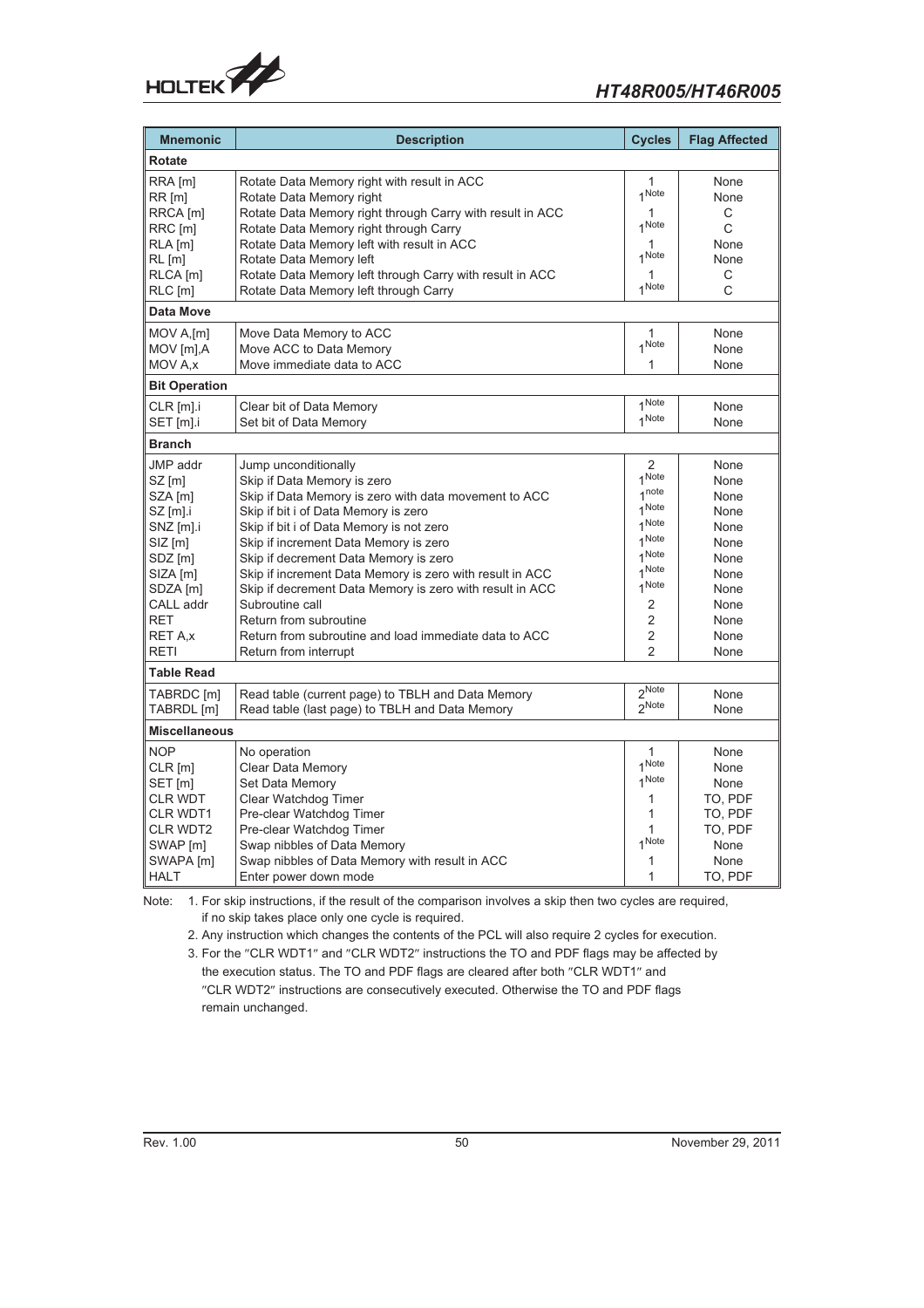<span id="page-50-0"></span>

## **Instruction Definition**

| ADC A,[m]         | Add Data Memory to ACC with Carry                                                                                                             |
|-------------------|-----------------------------------------------------------------------------------------------------------------------------------------------|
| Description       | The contents of the specified Data Memory, Accumulator and the carry flag are added. The<br>result is stored in the Accumulator.              |
| Operation         | $ACC \leftarrow ACC + [m] + C$                                                                                                                |
| Affected flag(s)  | OV, Z, AC, C                                                                                                                                  |
| <b>ADCM A,[m]</b> | Add ACC to Data Memory with Carry                                                                                                             |
| Description       | The contents of the specified Data Memory, Accumulator and the carry flag are added. The<br>result is stored in the specified Data Memory.    |
| Operation         | $[m] \leftarrow ACC + [m] + C$                                                                                                                |
| Affected flag(s)  | OV, Z, AC, C                                                                                                                                  |
| ADD A,[m]         | Add Data Memory to ACC                                                                                                                        |
| Description       | The contents of the specified Data Memory and the Accumulator are added. The result is<br>stored in the Accumulator.                          |
| Operation         | $ACC \leftarrow ACC + [m]$                                                                                                                    |
| Affected flag(s)  | OV, Z, AC, C                                                                                                                                  |
| ADD A,x           | Add immediate data to ACC                                                                                                                     |
| Description       | The contents of the Accumulator and the specified immediate data are added. The result is<br>stored in the Accumulator.                       |
| Operation         | $ACC \leftarrow ACC + x$                                                                                                                      |
| Affected flag(s)  | OV, Z, AC, C                                                                                                                                  |
| ADDM A,[m]        | Add ACC to Data Memory                                                                                                                        |
| Description       | The contents of the specified Data Memory and the Accumulator are added. The result is<br>stored in the specified Data Memory.                |
| Operation         | $[m] \leftarrow ACC + [m]$                                                                                                                    |
| Affected flag(s)  | OV, Z, AC, C                                                                                                                                  |
| AND A,[m]         | Logical AND Data Memory to ACC                                                                                                                |
| Description       | Data in the Accumulator and the specified Data Memory perform a bitwise logical AND op-<br>eration. The result is stored in the Accumulator.  |
| Operation         | $ACC \leftarrow ACC$ "AND" [m]                                                                                                                |
| Affected flag(s)  | Ζ                                                                                                                                             |
| AND A,x           | Logical AND immediate data to ACC                                                                                                             |
| Description       | Data in the Accumulator and the specified immediate data perform a bitwise logical AND<br>operation. The result is stored in the Accumulator. |
| Operation         | $ACC \leftarrow ACC$ "AND" x                                                                                                                  |
| Affected flag(s)  | Ζ                                                                                                                                             |
| ANDM A,[m]        | Logical AND ACC to Data Memory                                                                                                                |
| Description       | Data in the specified Data Memory and the Accumulator perform a bitwise logical AND op-<br>eration. The result is stored in the Data Memory.  |
| Operation         | $[m] \leftarrow ACC$ "AND" $[m]$                                                                                                              |
| Affected flag(s)  | Ζ                                                                                                                                             |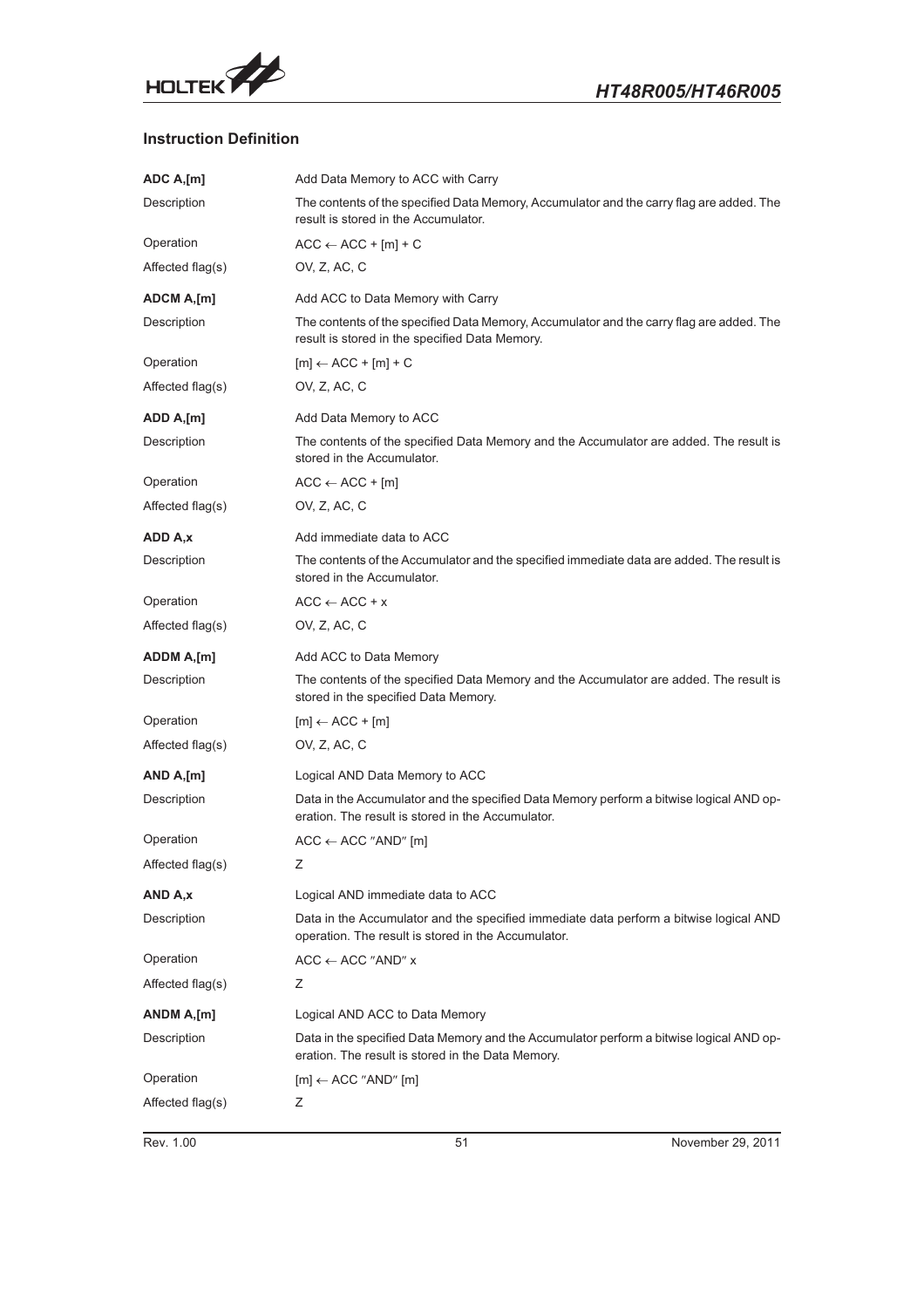

| <b>CALL addr</b> | Subroutine call                                                                                                                                                                                                                                                                                                                                                                               |
|------------------|-----------------------------------------------------------------------------------------------------------------------------------------------------------------------------------------------------------------------------------------------------------------------------------------------------------------------------------------------------------------------------------------------|
| Description      | Unconditionally calls a subroutine at the specified address. The Program Counter then in-<br>crements by 1 to obtain the address of the next instruction which is then pushed onto the<br>stack. The specified address is then loaded and the program continues execution from this<br>new address. As this instruction requires an additional operation, it is a two cycle instruc-<br>tion. |
| Operation        | Stack $\leftarrow$ Program Counter + 1<br>Program Counter $\leftarrow$ addr                                                                                                                                                                                                                                                                                                                   |
| Affected flag(s) | None                                                                                                                                                                                                                                                                                                                                                                                          |
| $CLR$ [m]        | Clear Data Memory                                                                                                                                                                                                                                                                                                                                                                             |
| Description      | Each bit of the specified Data Memory is cleared to 0.                                                                                                                                                                                                                                                                                                                                        |
| Operation        | $[m] \leftarrow 00H$                                                                                                                                                                                                                                                                                                                                                                          |
| Affected flag(s) | None                                                                                                                                                                                                                                                                                                                                                                                          |
| $CLR$ [m].i      | Clear bit of Data Memory                                                                                                                                                                                                                                                                                                                                                                      |
| Description      | Bit i of the specified Data Memory is cleared to 0.                                                                                                                                                                                                                                                                                                                                           |
| Operation        | $[m].i \leftarrow 0$                                                                                                                                                                                                                                                                                                                                                                          |
| Affected flag(s) | None                                                                                                                                                                                                                                                                                                                                                                                          |
| <b>CLR WDT</b>   | Clear Watchdog Timer                                                                                                                                                                                                                                                                                                                                                                          |
| Description      | The TO, PDF flags and the WDT are all cleared.                                                                                                                                                                                                                                                                                                                                                |
| Operation        | <b>WDT</b> cleared<br>$0 \rightarrow$ OT<br>$PDF \leftarrow 0$                                                                                                                                                                                                                                                                                                                                |
| Affected flag(s) | TO, PDF                                                                                                                                                                                                                                                                                                                                                                                       |
| <b>CLR WDT1</b>  | Pre-clear Watchdog Timer                                                                                                                                                                                                                                                                                                                                                                      |
| Description      | The TO, PDF flags and the WDT are all cleared. Note that this instruction works in conjunc-<br>tion with CLR WDT2 and must be executed alternately with CLR WDT2 to have effect. Re-<br>petitively executing this instruction without alternately executing CLR WDT2 will have no<br>effect.                                                                                                  |
| Operation        | <b>WDT</b> cleared<br>$TO \leftarrow 0$<br>$PDF \leftarrow 0$                                                                                                                                                                                                                                                                                                                                 |
| Affected flag(s) | TO, PDF                                                                                                                                                                                                                                                                                                                                                                                       |
| <b>CLR WDT2</b>  | Pre-clear Watchdog Timer                                                                                                                                                                                                                                                                                                                                                                      |
| Description      | The TO, PDF flags and the WDT are all cleared. Note that this instruction works in conjunc-<br>tion with CLR WDT1 and must be executed alternately with CLR WDT1 to have effect. Re-<br>petitively executing this instruction without alternately executing CLR WDT1 will have no<br>effect.                                                                                                  |
| Operation        | <b>WDT</b> cleared<br>$0 \rightarrow$ OT<br>$PDF \leftarrow 0$                                                                                                                                                                                                                                                                                                                                |
| Affected flag(s) | TO, PDF                                                                                                                                                                                                                                                                                                                                                                                       |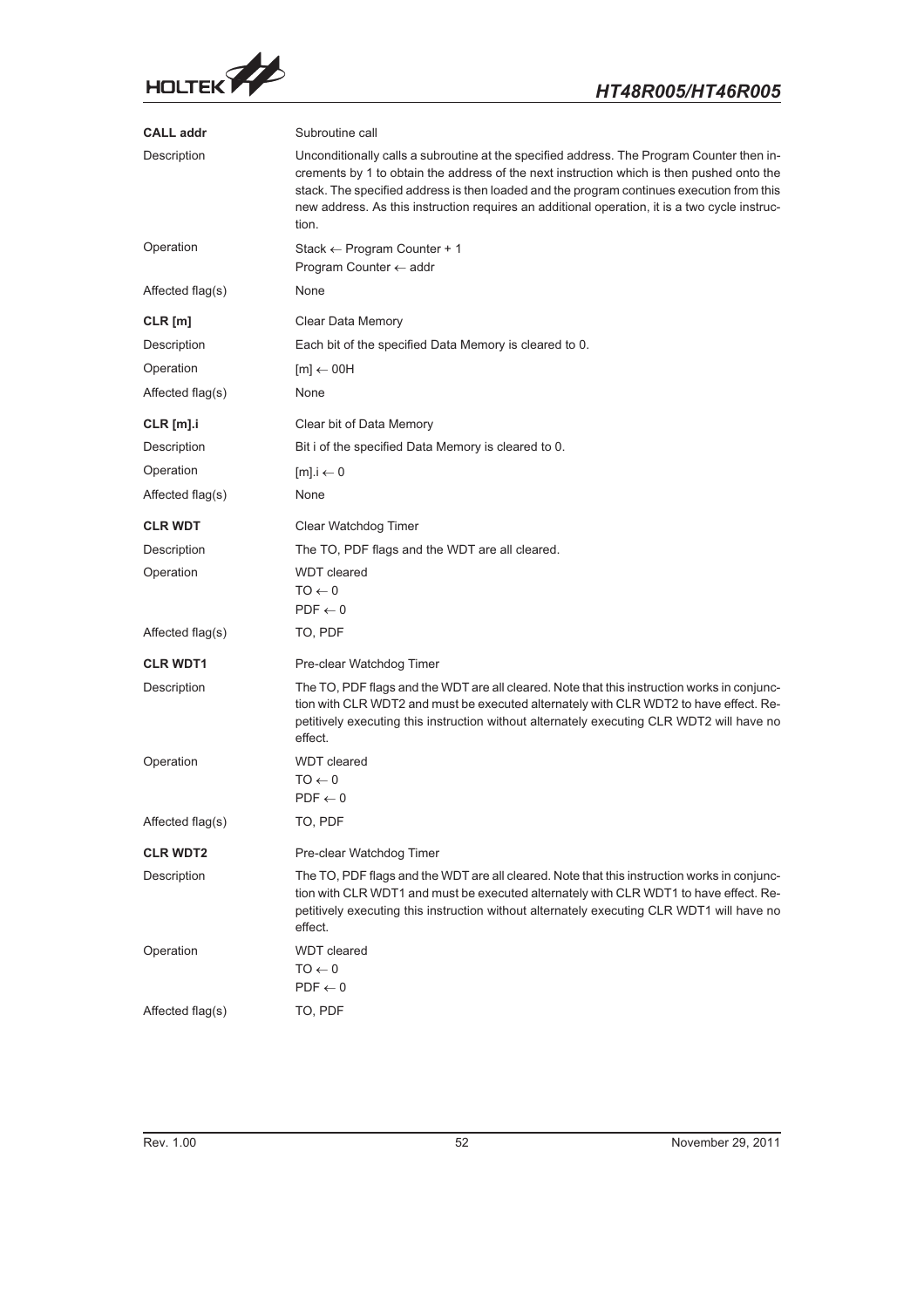

| CPL [m]          | <b>Complement Data Memory</b>                                                                                                                                                                                                                                                                                                                                                                                                                                                                                                                                                                                                                                                                                                                             |
|------------------|-----------------------------------------------------------------------------------------------------------------------------------------------------------------------------------------------------------------------------------------------------------------------------------------------------------------------------------------------------------------------------------------------------------------------------------------------------------------------------------------------------------------------------------------------------------------------------------------------------------------------------------------------------------------------------------------------------------------------------------------------------------|
| Description      | Each bit of the specified Data Memory is logically complemented (1's complement). Bits<br>which previously contained a 1 are changed to 0 and vice versa.                                                                                                                                                                                                                                                                                                                                                                                                                                                                                                                                                                                                 |
| Operation        | $[m] \leftarrow [m]$                                                                                                                                                                                                                                                                                                                                                                                                                                                                                                                                                                                                                                                                                                                                      |
| Affected flag(s) | Ζ                                                                                                                                                                                                                                                                                                                                                                                                                                                                                                                                                                                                                                                                                                                                                         |
| CPLA [m]         | Complement Data Memory with result in ACC                                                                                                                                                                                                                                                                                                                                                                                                                                                                                                                                                                                                                                                                                                                 |
| Description      | Each bit of the specified Data Memory is logically complemented (1's complement). Bits<br>which previously contained a 1 are changed to 0 and vice versa. The complemented result<br>is stored in the Accumulator and the contents of the Data Memory remain unchanged.                                                                                                                                                                                                                                                                                                                                                                                                                                                                                   |
| Operation        | $ACC \leftarrow \overline{[m]}$                                                                                                                                                                                                                                                                                                                                                                                                                                                                                                                                                                                                                                                                                                                           |
| Affected flag(s) | Ζ                                                                                                                                                                                                                                                                                                                                                                                                                                                                                                                                                                                                                                                                                                                                                         |
| DAA [m]          | Decimal-Adjust ACC for addition with result in Data Memory                                                                                                                                                                                                                                                                                                                                                                                                                                                                                                                                                                                                                                                                                                |
| Description      | Convert the contents of the Accumulator value to a BCD (Binary Coded Decimal) value re-<br>sulting from the previous addition of two BCD variables. If the low nibble is greater than 9 or<br>if AC flag is set, then a value of 6 will be added to the low nibble. Otherwise the low nibble<br>remains unchanged. If the high nibble is greater than 9 or if the C flag is set, then a value of<br>6 will be added to the high nibble. Essentially, the decimal conversion is performed by add-<br>ing 00H, 06H, 60H or 66H depending on the Accumulator and flag conditions. Only the C<br>flag may be affected by this instruction which indicates that if the original BCD sum is<br>greater than 100, it allows multiple precision decimal addition. |
| Operation        | $[m] \leftarrow ACC + 00H$ or<br>$[m] \leftarrow ACC + 06H$ or<br>$[m] \leftarrow ACC + 60H$ or<br>$[m] \leftarrow ACC + 66H$                                                                                                                                                                                                                                                                                                                                                                                                                                                                                                                                                                                                                             |
| Affected flag(s) | С                                                                                                                                                                                                                                                                                                                                                                                                                                                                                                                                                                                                                                                                                                                                                         |
| DEC [m]          | Decrement Data Memory                                                                                                                                                                                                                                                                                                                                                                                                                                                                                                                                                                                                                                                                                                                                     |
| Description      | Data in the specified Data Memory is decremented by 1.                                                                                                                                                                                                                                                                                                                                                                                                                                                                                                                                                                                                                                                                                                    |
| Operation        | $[m] \leftarrow [m] - 1$                                                                                                                                                                                                                                                                                                                                                                                                                                                                                                                                                                                                                                                                                                                                  |
| Affected flag(s) | Ζ                                                                                                                                                                                                                                                                                                                                                                                                                                                                                                                                                                                                                                                                                                                                                         |
| DECA [m]         | Decrement Data Memory with result in ACC                                                                                                                                                                                                                                                                                                                                                                                                                                                                                                                                                                                                                                                                                                                  |
| Description      | Data in the specified Data Memory is decremented by 1. The result is stored in the Accu-<br>mulator. The contents of the Data Memory remain unchanged.                                                                                                                                                                                                                                                                                                                                                                                                                                                                                                                                                                                                    |
| Operation        | $ACC \leftarrow [m] - 1$                                                                                                                                                                                                                                                                                                                                                                                                                                                                                                                                                                                                                                                                                                                                  |
| Affected flag(s) | Ζ                                                                                                                                                                                                                                                                                                                                                                                                                                                                                                                                                                                                                                                                                                                                                         |
| HALT             | Enter power down mode                                                                                                                                                                                                                                                                                                                                                                                                                                                                                                                                                                                                                                                                                                                                     |
| Description      | This instruction stops the program execution and turns off the system clock. The contents<br>of the Data Memory and registers are retained. The WDT and prescaler are cleared. The<br>power down flag PDF is set and the WDT time-out flag TO is cleared.                                                                                                                                                                                                                                                                                                                                                                                                                                                                                                 |
| Operation        | $0 \rightarrow$ OT<br>$PDF \leftarrow 1$                                                                                                                                                                                                                                                                                                                                                                                                                                                                                                                                                                                                                                                                                                                  |
| Affected flag(s) | TO, PDF                                                                                                                                                                                                                                                                                                                                                                                                                                                                                                                                                                                                                                                                                                                                                   |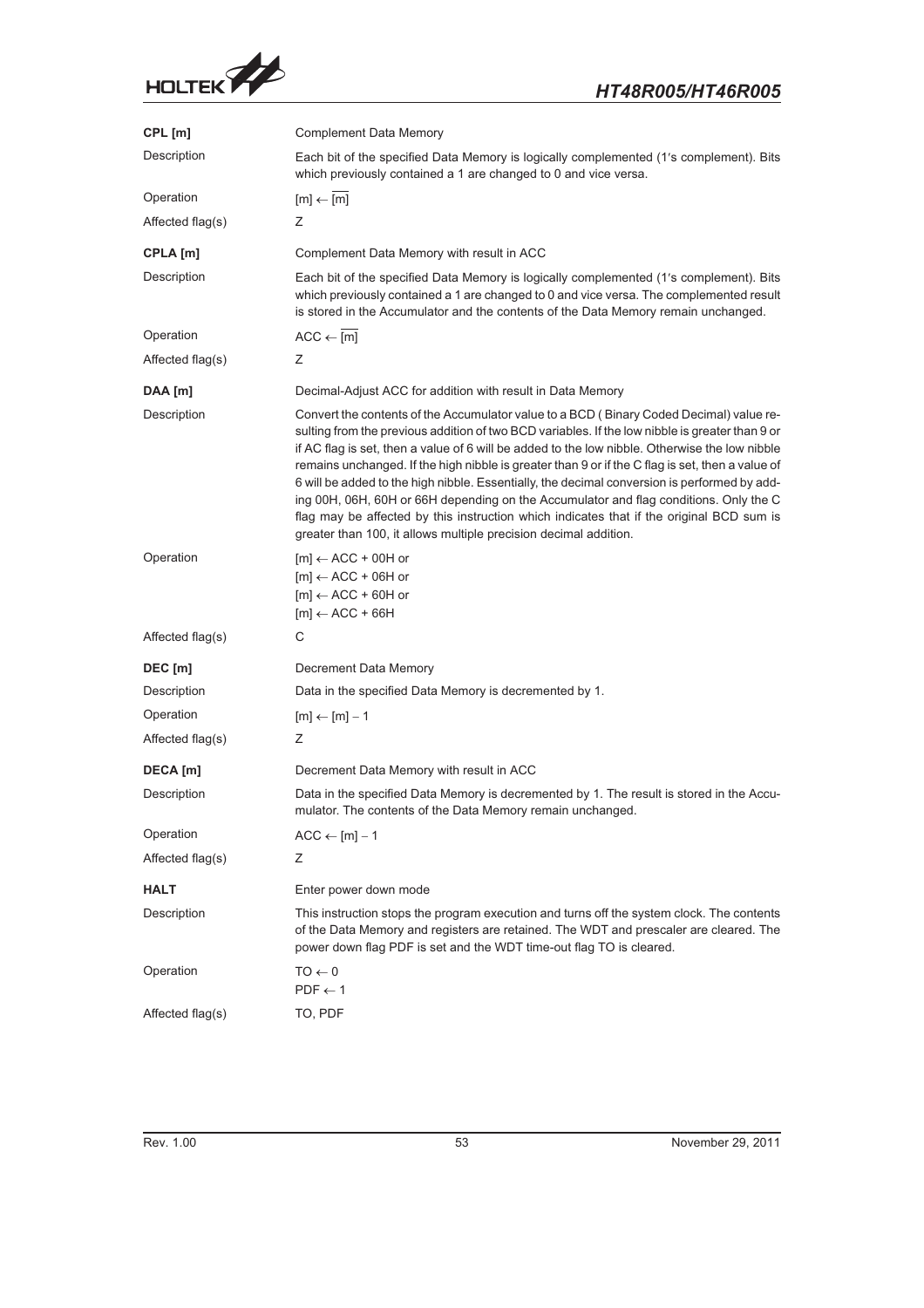

| INC[m]           | Increment Data Memory                                                                                                                                                                                                                                            |
|------------------|------------------------------------------------------------------------------------------------------------------------------------------------------------------------------------------------------------------------------------------------------------------|
| Description      | Data in the specified Data Memory is incremented by 1.                                                                                                                                                                                                           |
| Operation        | $[m] \leftarrow [m] + 1$                                                                                                                                                                                                                                         |
| Affected flag(s) | Ζ                                                                                                                                                                                                                                                                |
| INCA [m]         | Increment Data Memory with result in ACC                                                                                                                                                                                                                         |
| Description      | Data in the specified Data Memory is incremented by 1. The result is stored in the Accumu-<br>lator. The contents of the Data Memory remain unchanged.                                                                                                           |
| Operation        | $ACC \leftarrow [m] + 1$                                                                                                                                                                                                                                         |
| Affected flag(s) | Ζ                                                                                                                                                                                                                                                                |
| JMP addr         | Jump unconditionally                                                                                                                                                                                                                                             |
| Description      | The contents of the Program Counter are replaced with the specified address. Program<br>execution then continues from this new address. As this requires the insertion of a dummy<br>instruction while the new address is loaded, it is a two cycle instruction. |
| Operation        | Program Counter $\leftarrow$ addr                                                                                                                                                                                                                                |
| Affected flag(s) | None                                                                                                                                                                                                                                                             |
| MOV A,[m]        | Move Data Memory to ACC                                                                                                                                                                                                                                          |
| Description      | The contents of the specified Data Memory are copied to the Accumulator.                                                                                                                                                                                         |
| Operation        | $ACC \leftarrow [m]$                                                                                                                                                                                                                                             |
| Affected flag(s) | None                                                                                                                                                                                                                                                             |
| MOV A,x          | Move immediate data to ACC                                                                                                                                                                                                                                       |
| Description      | The immediate data specified is loaded into the Accumulator.                                                                                                                                                                                                     |
| Operation        | $ACC \leftarrow x$                                                                                                                                                                                                                                               |
| Affected flag(s) | None                                                                                                                                                                                                                                                             |
| MOV [m],A        | Move ACC to Data Memory                                                                                                                                                                                                                                          |
| Description      | The contents of the Accumulator are copied to the specified Data Memory.                                                                                                                                                                                         |
| Operation        | $[m] \leftarrow ACC$                                                                                                                                                                                                                                             |
| Affected flag(s) | None                                                                                                                                                                                                                                                             |
| <b>NOP</b>       | No operation                                                                                                                                                                                                                                                     |
| Description      | No operation is performed. Execution continues with the next instruction.                                                                                                                                                                                        |
| Operation        | No operation                                                                                                                                                                                                                                                     |
| Affected flag(s) | None                                                                                                                                                                                                                                                             |
| OR A,[m]         | Logical OR Data Memory to ACC                                                                                                                                                                                                                                    |
| Description      | Data in the Accumulator and the specified Data Memory perform a bitwise logical OR oper-<br>ation. The result is stored in the Accumulator.                                                                                                                      |
| Operation        | $ACC \leftarrow ACC$ "OR" [m]                                                                                                                                                                                                                                    |
| Affected flag(s) | Ζ                                                                                                                                                                                                                                                                |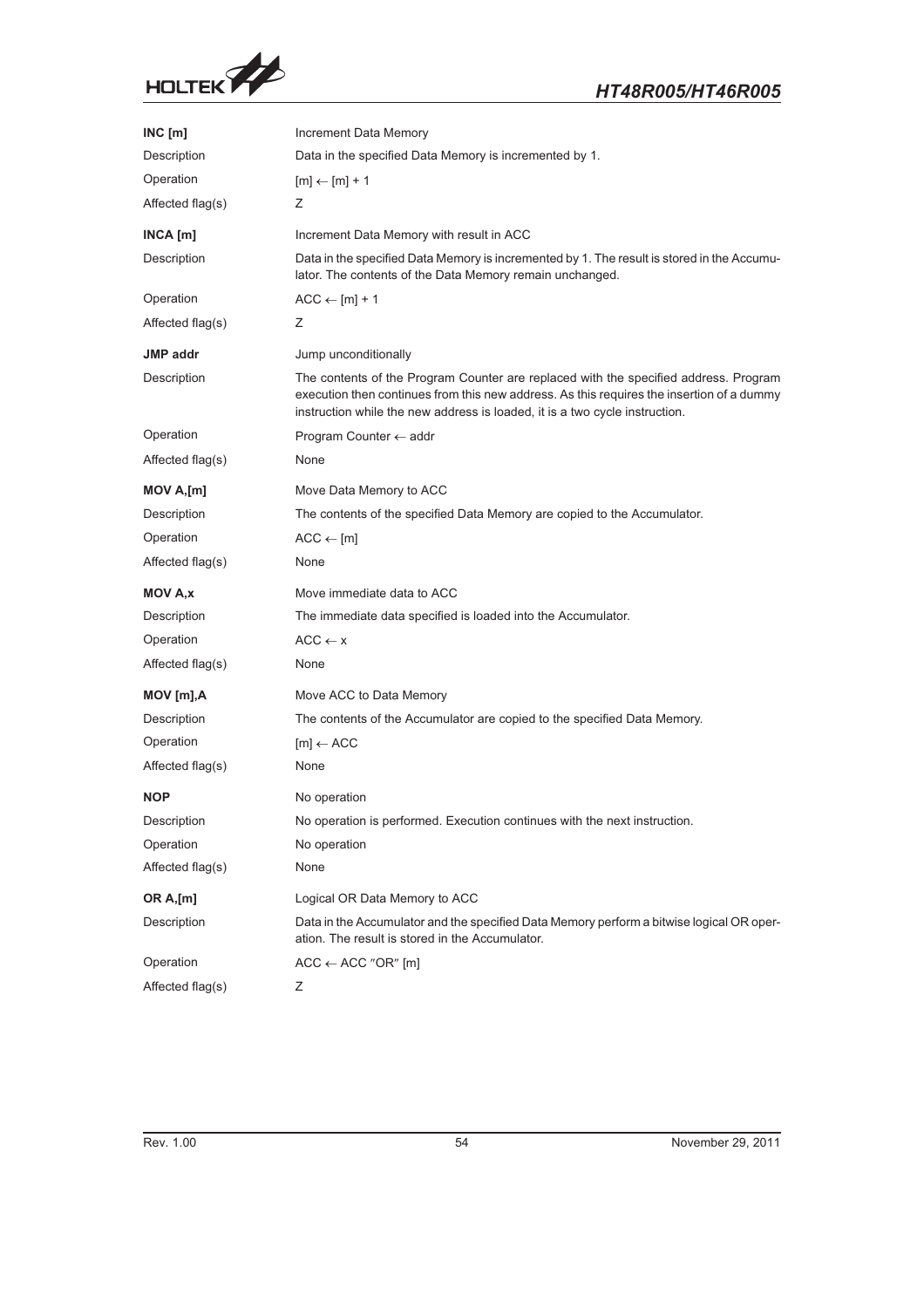

| OR A,x           | Logical OR immediate data to ACC                                                                                                                                                                                                                                                                                              |
|------------------|-------------------------------------------------------------------------------------------------------------------------------------------------------------------------------------------------------------------------------------------------------------------------------------------------------------------------------|
| Description      | Data in the Accumulator and the specified immediate data perform a bitwise logical OR op-<br>eration. The result is stored in the Accumulator.                                                                                                                                                                                |
| Operation        | $ACC \leftarrow ACC$ "OR" x                                                                                                                                                                                                                                                                                                   |
| Affected flag(s) | Ζ                                                                                                                                                                                                                                                                                                                             |
| ORM A,[m]        | Logical OR ACC to Data Memory                                                                                                                                                                                                                                                                                                 |
| Description      | Data in the specified Data Memory and the Accumulator perform a bitwise logical OR oper-<br>ation. The result is stored in the Data Memory.                                                                                                                                                                                   |
| Operation        | $[m] \leftarrow ACC$ "OR" $[m]$                                                                                                                                                                                                                                                                                               |
| Affected flag(s) | Z.                                                                                                                                                                                                                                                                                                                            |
| <b>RET</b>       | Return from subroutine                                                                                                                                                                                                                                                                                                        |
| Description      | The Program Counter is restored from the stack. Program execution continues at the re-<br>stored address.                                                                                                                                                                                                                     |
| Operation        | Program Counter $\leftarrow$ Stack                                                                                                                                                                                                                                                                                            |
| Affected flag(s) | None                                                                                                                                                                                                                                                                                                                          |
| RET A,x          | Return from subroutine and load immediate data to ACC                                                                                                                                                                                                                                                                         |
| Description      | The Program Counter is restored from the stack and the Accumulator loaded with the<br>specified immediate data. Program execution continues at the restored address.                                                                                                                                                          |
| Operation        | Program Counter $\leftarrow$ Stack<br>$ACC \leftarrow x$                                                                                                                                                                                                                                                                      |
| Affected flag(s) | None                                                                                                                                                                                                                                                                                                                          |
| <b>RETI</b>      | Return from interrupt                                                                                                                                                                                                                                                                                                         |
| Description      | The Program Counter is restored from the stack and the interrupts are re-enabled by set-<br>ting the EMI bit. EMI is the master interrupt global enable bit. If an interrupt was pending<br>when the RETI instruction is executed, the pending Interrupt routine will be processed be-<br>fore returning to the main program. |
| Operation        | Program Counter $\leftarrow$ Stack<br>$EMI \leftarrow 1$                                                                                                                                                                                                                                                                      |
| Affected flag(s) | None                                                                                                                                                                                                                                                                                                                          |
| RL [m]           | Rotate Data Memory left                                                                                                                                                                                                                                                                                                       |
| Description      | The contents of the specified Data Memory are rotated left by 1 bit with bit 7 rotated into bit<br>0.                                                                                                                                                                                                                         |
| Operation        | $[m].(i+1) \leftarrow [m] .i; (i = 0~6)$<br>$[m]$ .0 $\leftarrow$ [m].7                                                                                                                                                                                                                                                       |
| Affected flag(s) | None                                                                                                                                                                                                                                                                                                                          |
| $RLA$ [m]        | Rotate Data Memory left with result in ACC                                                                                                                                                                                                                                                                                    |
| Description      | The contents of the specified Data Memory are rotated left by 1 bit with bit 7 rotated into bit<br>0. The rotated result is stored in the Accumulator and the contents of the Data Memory re-<br>main unchanged.                                                                                                              |
| Operation        | ACC.(i+1) $\leftarrow$ [m].i; (i = 0~6)<br>$ACC.0 \leftarrow [m].7$                                                                                                                                                                                                                                                           |
| Affected flag(s) | None                                                                                                                                                                                                                                                                                                                          |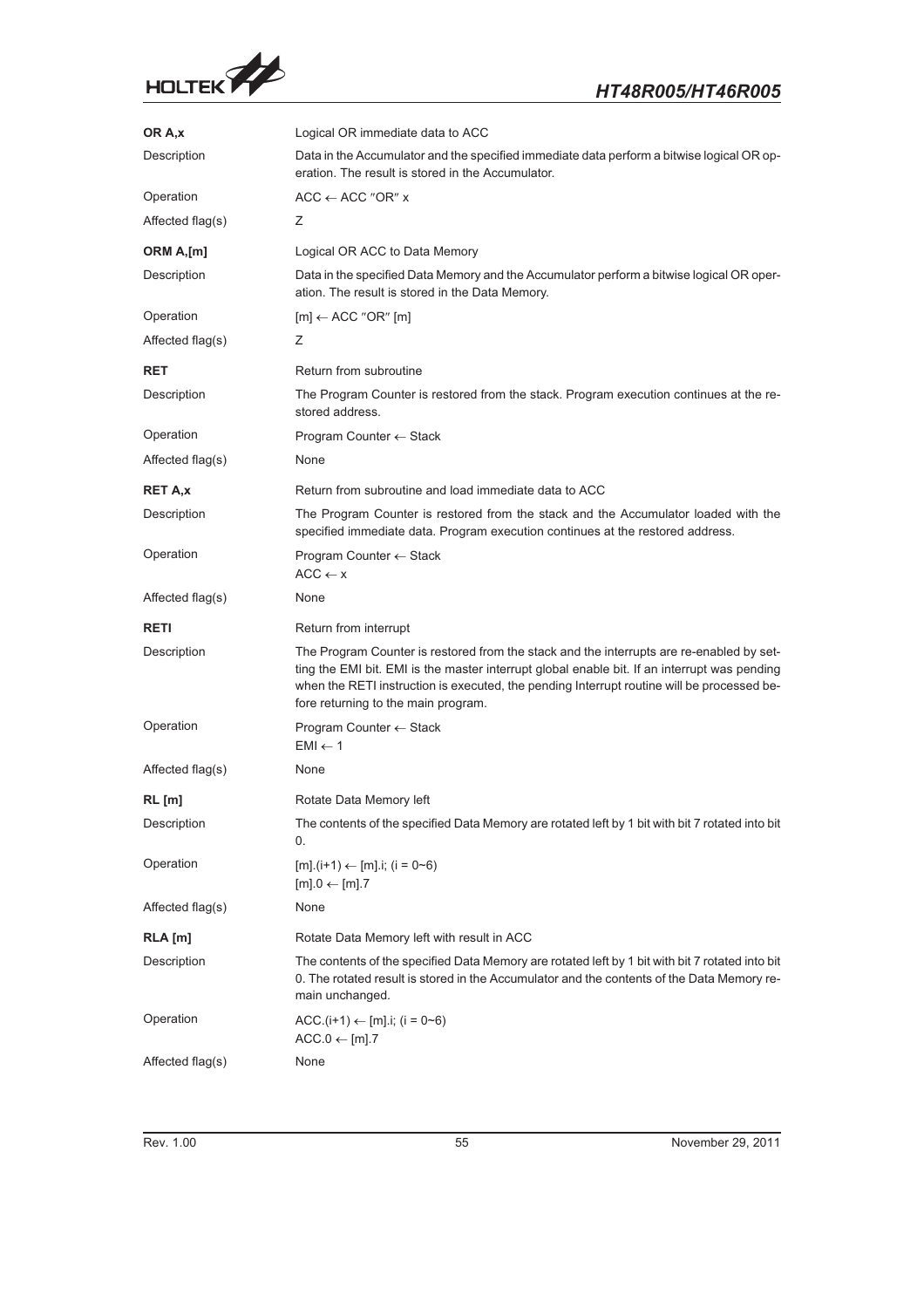

| RLC [m]          | Rotate Data Memory left through Carry                                                                                                                                                                                                                                           |
|------------------|---------------------------------------------------------------------------------------------------------------------------------------------------------------------------------------------------------------------------------------------------------------------------------|
| Description      | The contents of the specified Data Memory and the carry flag are rotated left by 1 bit. Bit 7<br>replaces the Carry bit and the original carry flag is rotated into bit 0.                                                                                                      |
| Operation        | $[m]$ .(i+1) $\leftarrow$ [m].i; (i = 0~6)<br>$[m]$ .0 $\leftarrow$ C<br>$C \leftarrow [m].7$                                                                                                                                                                                   |
| Affected flag(s) | С                                                                                                                                                                                                                                                                               |
| RLCA [m]         | Rotate Data Memory left through Carry with result in ACC                                                                                                                                                                                                                        |
| Description      | Data in the specified Data Memory and the carry flag are rotated left by 1 bit. Bit 7 replaces<br>the Carry bit and the original carry flag is rotated into the bit 0. The rotated result is stored in<br>the Accumulator and the contents of the Data Memory remain unchanged. |
| Operation        | ACC.(i+1) $\leftarrow$ [m].i; (i = 0~6)<br>$ACC.0 \leftarrow C$<br>$C \leftarrow [m].7$                                                                                                                                                                                         |
| Affected flag(s) | C                                                                                                                                                                                                                                                                               |
| RR[m]            | Rotate Data Memory right                                                                                                                                                                                                                                                        |
| Description      | The contents of the specified Data Memory are rotated right by 1 bit with bit 0 rotated into<br>bit 7.                                                                                                                                                                          |
| Operation        | $[m]$ . $i \leftarrow [m]$ . ( $i+1$ ); ( $i = 0$ ~6)<br>$[m].7 \leftarrow [m].0$                                                                                                                                                                                               |
| Affected flag(s) | None                                                                                                                                                                                                                                                                            |
| RRA [m]          | Rotate Data Memory right with result in ACC                                                                                                                                                                                                                                     |
| Description      | Data in the specified Data Memory and the carry flag are rotated right by 1 bit with bit 0 ro-<br>tated into bit 7. The rotated result is stored in the Accumulator and the contents of the Data<br>Memory remain unchanged.                                                    |
| Operation        | ACC.i $\leftarrow$ [m].(i+1); (i = 0~6)<br>$ACC.7 \leftarrow [m].0$                                                                                                                                                                                                             |
| Affected flag(s) | None                                                                                                                                                                                                                                                                            |
| RRC [m]          | Rotate Data Memory right through Carry                                                                                                                                                                                                                                          |
| Description      | The contents of the specified Data Memory and the carry flag are rotated right by 1 bit. Bit 0<br>replaces the Carry bit and the original carry flag is rotated into bit 7.                                                                                                     |
| Operation        | $[m]$ . $i \leftarrow [m]$ . ( $i+1$ ); ( $i = 0$ ~6)<br>$[m].7 \leftarrow C$<br>$C \leftarrow [m] . 0$                                                                                                                                                                         |
| Affected flag(s) | С                                                                                                                                                                                                                                                                               |
| RRCA [m]         | Rotate Data Memory right through Carry with result in ACC                                                                                                                                                                                                                       |
| Description      | Data in the specified Data Memory and the carry flag are rotated right by 1 bit. Bit 0 re-<br>places the Carry bit and the original carry flag is rotated into bit 7. The rotated result is<br>stored in the Accumulator and the contents of the Data Memory remain unchanged.  |
| Operation        | ACC.i $\leftarrow$ [m].(i+1); (i = 0~6)<br>$ACC.7 \leftarrow C$<br>$C \leftarrow [m].0$                                                                                                                                                                                         |
| Affected flag(s) | С                                                                                                                                                                                                                                                                               |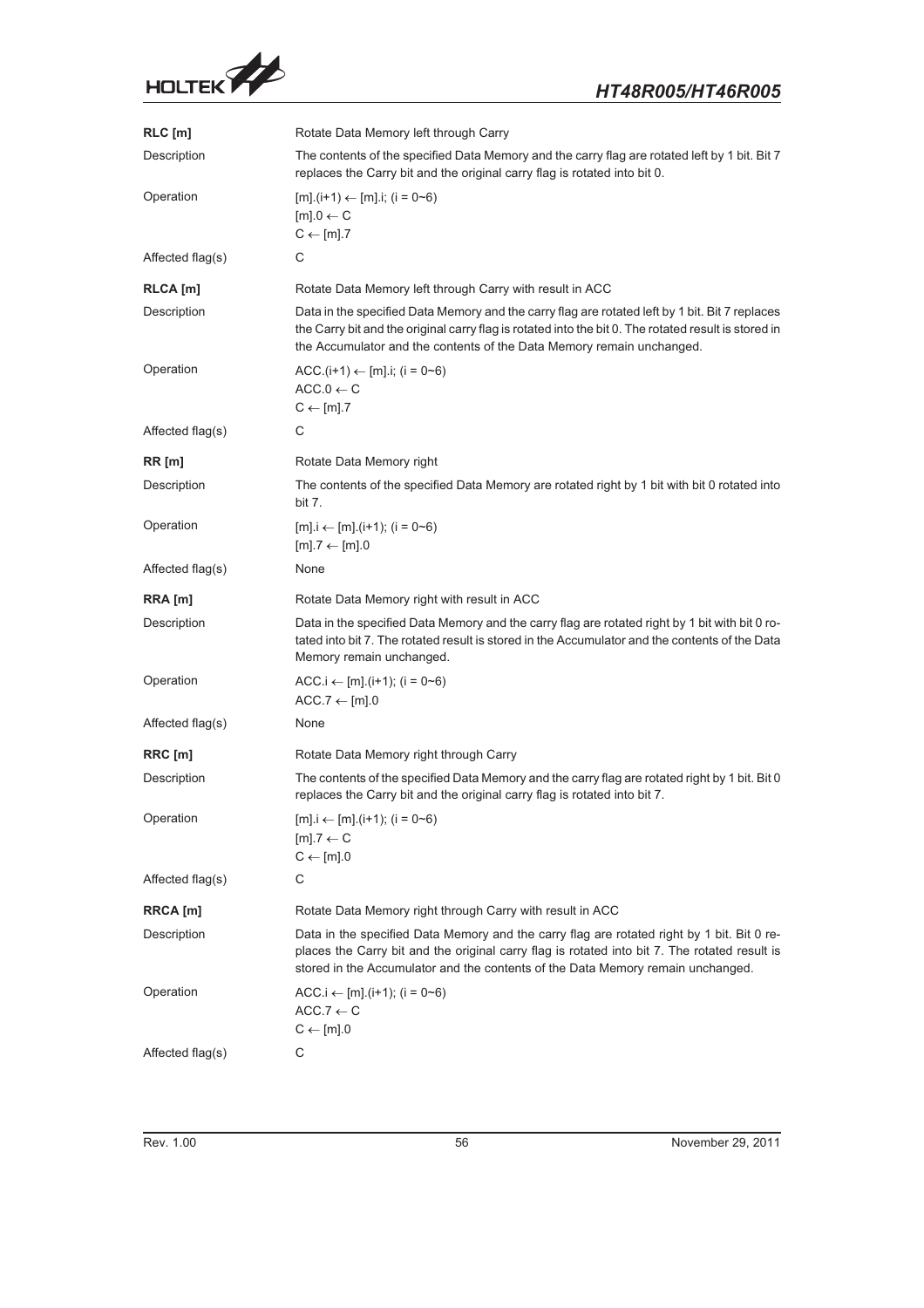

| SBC A,[m]        | Subtract Data Memory from ACC with Carry                                                                                                                                                                                                                                                                                                                                                                                                                |  |
|------------------|---------------------------------------------------------------------------------------------------------------------------------------------------------------------------------------------------------------------------------------------------------------------------------------------------------------------------------------------------------------------------------------------------------------------------------------------------------|--|
| Description      | The contents of the specified Data Memory and the complement of the carry flag are sub-<br>tracted from the Accumulator. The result is stored in the Accumulator. Note that if the result<br>of subtraction is negative, the C flag will be cleared to 0, otherwise if the result is positive or<br>zero, the C flag will be set to 1.                                                                                                                  |  |
| Operation        | $ACC \leftarrow ACC - [m] - \overline{C}$                                                                                                                                                                                                                                                                                                                                                                                                               |  |
| Affected flag(s) | OV, Z, AC, C                                                                                                                                                                                                                                                                                                                                                                                                                                            |  |
| SBCM A,[m]       | Subtract Data Memory from ACC with Carry and result in Data Memory                                                                                                                                                                                                                                                                                                                                                                                      |  |
| Description      | The contents of the specified Data Memory and the complement of the carry flag are sub-<br>tracted from the Accumulator. The result is stored in the Data Memory. Note that if the re-<br>sult of subtraction is negative, the C flag will be cleared to 0, otherwise if the result is<br>positive or zero, the C flag will be set to 1.                                                                                                                |  |
| Operation        | $[m] \leftarrow ACC - [m] - C$                                                                                                                                                                                                                                                                                                                                                                                                                          |  |
| Affected flag(s) | OV, Z, AC, C                                                                                                                                                                                                                                                                                                                                                                                                                                            |  |
| SDZ [m]          | Skip if decrement Data Memory is 0                                                                                                                                                                                                                                                                                                                                                                                                                      |  |
| Description      | The contents of the specified Data Memory are first decremented by 1. If the result is 0 the<br>following instruction is skipped. As this requires the insertion of a dummy instruction while<br>the next instruction is fetched, it is a two cycle instruction. If the result is not 0 the program<br>proceeds with the following instruction.                                                                                                         |  |
| Operation        | $[m] \leftarrow [m] - 1$<br>Skip if $[m] = 0$                                                                                                                                                                                                                                                                                                                                                                                                           |  |
| Affected flag(s) | None                                                                                                                                                                                                                                                                                                                                                                                                                                                    |  |
| SDZA [m]         | Skip if decrement Data Memory is zero with result in ACC                                                                                                                                                                                                                                                                                                                                                                                                |  |
| Description      | The contents of the specified Data Memory are first decremented by 1. If the result is 0, the<br>following instruction is skipped. The result is stored in the Accumulator but the specified<br>Data Memory contents remain unchanged. As this requires the insertion of a dummy in-<br>struction while the next instruction is fetched, it is a two cycle instruction. If the result is not<br>0, the program proceeds with the following instruction. |  |
| Operation        | $ACC \leftarrow [m] - 1$<br>Skip if $ACC = 0$                                                                                                                                                                                                                                                                                                                                                                                                           |  |
| Affected flag(s) | None                                                                                                                                                                                                                                                                                                                                                                                                                                                    |  |
| SET [m]          | Set Data Memory                                                                                                                                                                                                                                                                                                                                                                                                                                         |  |
| Description      | Each bit of the specified Data Memory is set to 1.                                                                                                                                                                                                                                                                                                                                                                                                      |  |
| Operation        | $[m] \leftarrow$ FFH                                                                                                                                                                                                                                                                                                                                                                                                                                    |  |
| Affected flag(s) | None                                                                                                                                                                                                                                                                                                                                                                                                                                                    |  |
| SET [m].i        | Set bit of Data Memory                                                                                                                                                                                                                                                                                                                                                                                                                                  |  |
| Description      | Bit i of the specified Data Memory is set to 1.                                                                                                                                                                                                                                                                                                                                                                                                         |  |
| Operation        | $[m]$ .i $\leftarrow$ 1                                                                                                                                                                                                                                                                                                                                                                                                                                 |  |
| Affected flag(s) | None                                                                                                                                                                                                                                                                                                                                                                                                                                                    |  |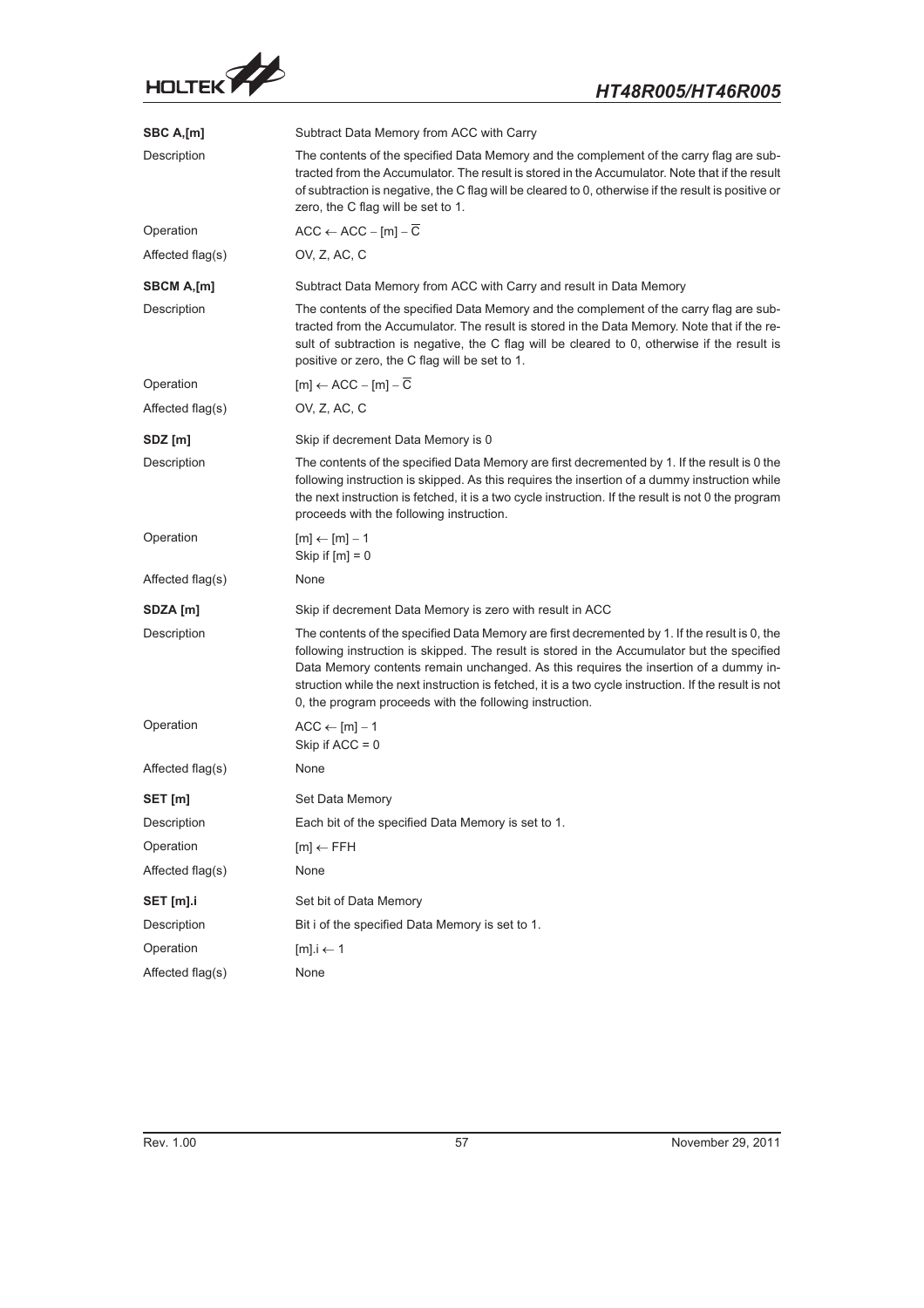

| $SIZ$ [m]        | Skip if increment Data Memory is 0                                                                                                                                                                                                                                                                                                                                                                                                                     |
|------------------|--------------------------------------------------------------------------------------------------------------------------------------------------------------------------------------------------------------------------------------------------------------------------------------------------------------------------------------------------------------------------------------------------------------------------------------------------------|
| Description      | The contents of the specified Data Memory are first incremented by 1. If the result is 0, the<br>following instruction is skipped. As this requires the insertion of a dummy instruction while<br>the next instruction is fetched, it is a two cycle instruction. If the result is not 0 the program<br>proceeds with the following instruction.                                                                                                       |
| Operation        | $[m] \leftarrow [m] + 1$<br>Skip if $[m] = 0$                                                                                                                                                                                                                                                                                                                                                                                                          |
| Affected flag(s) | None                                                                                                                                                                                                                                                                                                                                                                                                                                                   |
| SIZA [m]         | Skip if increment Data Memory is zero with result in ACC                                                                                                                                                                                                                                                                                                                                                                                               |
| Description      | The contents of the specified Data Memory are first incremented by 1. If the result is 0, the<br>following instruction is skipped. The result is stored in the Accumulator but the specified<br>Data Memory contents remain unchanged. As this requires the insertion of a dummy in-<br>struction while the next instruction is fetched, it is a two cycle instruction. If the result is not<br>0 the program proceeds with the following instruction. |
| Operation        | $ACC \leftarrow [m] + 1$<br>Skip if $ACC = 0$                                                                                                                                                                                                                                                                                                                                                                                                          |
| Affected flag(s) | None                                                                                                                                                                                                                                                                                                                                                                                                                                                   |
| SNZ [m].i        | Skip if bit i of Data Memory is not 0                                                                                                                                                                                                                                                                                                                                                                                                                  |
| Description      | If bit i of the specified Data Memory is not 0, the following instruction is skipped. As this re-<br>quires the insertion of a dummy instruction while the next instruction is fetched, it is a two<br>cycle instruction. If the result is 0 the program proceeds with the following instruction.                                                                                                                                                      |
| Operation        | Skip if $[m]$ . $i \neq 0$                                                                                                                                                                                                                                                                                                                                                                                                                             |
| Affected flag(s) | None                                                                                                                                                                                                                                                                                                                                                                                                                                                   |
| SUB A,[m]        | Subtract Data Memory from ACC                                                                                                                                                                                                                                                                                                                                                                                                                          |
| Description      | The specified Data Memory is subtracted from the contents of the Accumulator. The result<br>is stored in the Accumulator. Note that if the result of subtraction is negative, the C flag will<br>be cleared to 0, otherwise if the result is positive or zero, the C flag will be set to 1.                                                                                                                                                            |
| Operation        | $ACC \leftarrow ACC - [m]$                                                                                                                                                                                                                                                                                                                                                                                                                             |
| Affected flag(s) | OV, Z, AC, C                                                                                                                                                                                                                                                                                                                                                                                                                                           |
| SUBM A,[m]       | Subtract Data Memory from ACC with result in Data Memory                                                                                                                                                                                                                                                                                                                                                                                               |
| Description      | The specified Data Memory is subtracted from the contents of the Accumulator. The result<br>is stored in the Data Memory. Note that if the result of subtraction is negative, the C flag will<br>be cleared to 0, otherwise if the result is positive or zero, the C flag will be set to 1.                                                                                                                                                            |
| Operation        | $[m] \leftarrow ACC - [m]$                                                                                                                                                                                                                                                                                                                                                                                                                             |
| Affected flag(s) | OV, Z, AC, C                                                                                                                                                                                                                                                                                                                                                                                                                                           |
| <b>SUB A.x</b>   | Subtract immediate data from ACC                                                                                                                                                                                                                                                                                                                                                                                                                       |
| Description      | The immediate data specified by the code is subtracted from the contents of the Accumu-<br>lator. The result is stored in the Accumulator. Note that if the result of subtraction is nega-<br>tive, the C flag will be cleared to 0, otherwise if the result is positive or zero, the C flag will<br>be set to 1.                                                                                                                                      |
| Operation        | $ACC \leftarrow ACC - x$                                                                                                                                                                                                                                                                                                                                                                                                                               |
| Affected flag(s) | OV, Z, AC, C                                                                                                                                                                                                                                                                                                                                                                                                                                           |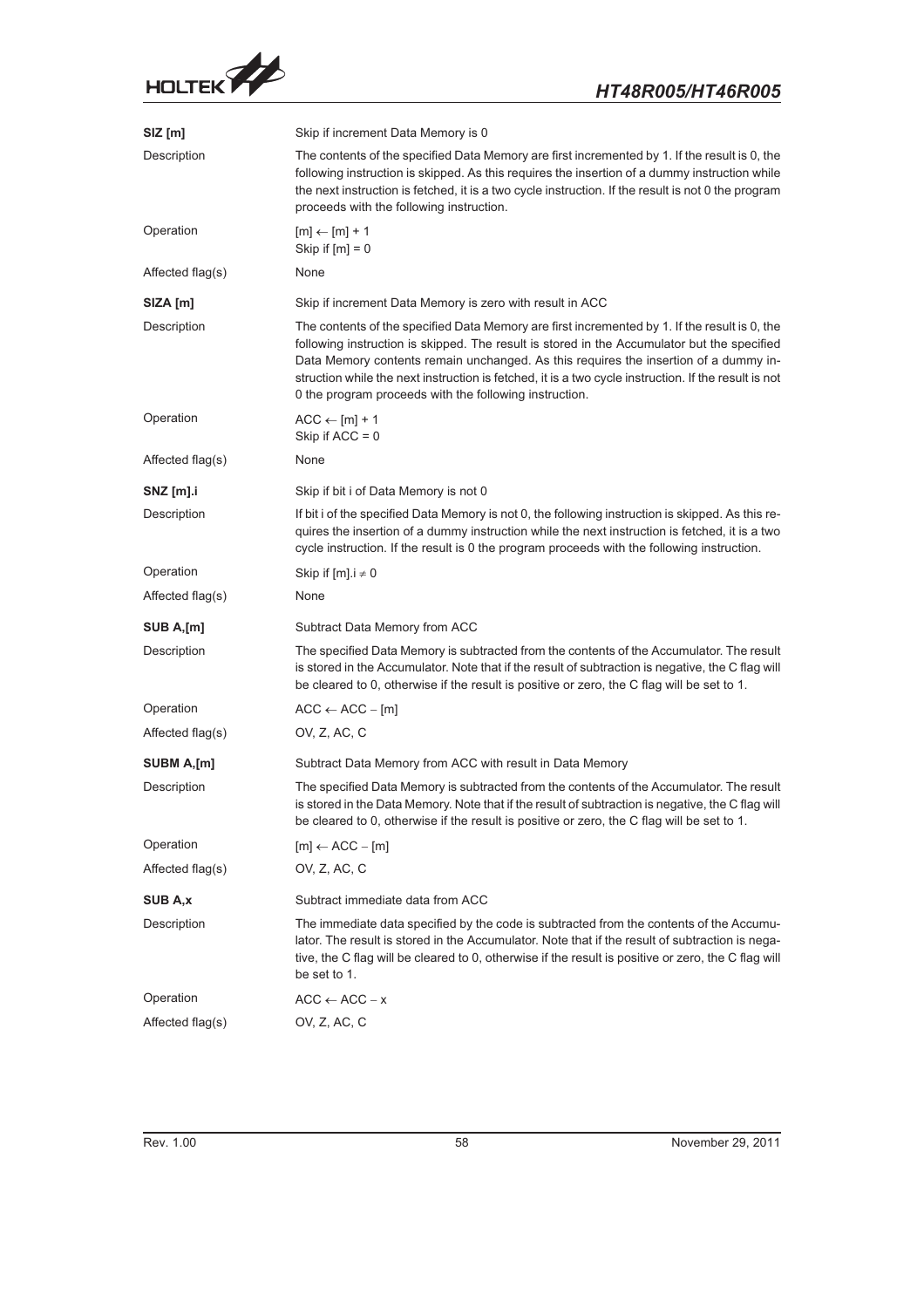

| SWAP [m]         | Swap nibbles of Data Memory                                                                                                                                                                                                                                                                                                                             |
|------------------|---------------------------------------------------------------------------------------------------------------------------------------------------------------------------------------------------------------------------------------------------------------------------------------------------------------------------------------------------------|
| Description      | The low-order and high-order nibbles of the specified Data Memory are interchanged.                                                                                                                                                                                                                                                                     |
| Operation        | $[m].3~[m].0 \leftrightarrow [m].7~[m].4$                                                                                                                                                                                                                                                                                                               |
| Affected flag(s) | None                                                                                                                                                                                                                                                                                                                                                    |
| SWAPA [m]        | Swap nibbles of Data Memory with result in ACC                                                                                                                                                                                                                                                                                                          |
| Description      | The low-order and high-order nibbles of the specified Data Memory are interchanged. The<br>result is stored in the Accumulator. The contents of the Data Memory remain unchanged.                                                                                                                                                                       |
| Operation        | $ACC.3 \sim ACC.0 \leftarrow [m]$ .7 ~ [m].4<br>$ACC.7 \sim ACC.4 \leftarrow [m].3 \sim [m].0$                                                                                                                                                                                                                                                          |
| Affected flag(s) | None                                                                                                                                                                                                                                                                                                                                                    |
| $SZ$ [m]         | Skip if Data Memory is 0                                                                                                                                                                                                                                                                                                                                |
| Description      | If the contents of the specified Data Memory is 0, the following instruction is skipped. As<br>this requires the insertion of a dummy instruction while the next instruction is fetched, it is a<br>two cycle instruction. If the result is not 0 the program proceeds with the following instruc-<br>tion.                                             |
| Operation        | Skip if $[m] = 0$                                                                                                                                                                                                                                                                                                                                       |
| Affected flag(s) | None                                                                                                                                                                                                                                                                                                                                                    |
| SZA [m]          | Skip if Data Memory is 0 with data movement to ACC                                                                                                                                                                                                                                                                                                      |
| Description      | The contents of the specified Data Memory are copied to the Accumulator. If the value is<br>zero, the following instruction is skipped. As this requires the insertion of a dummy instruc-<br>tion while the next instruction is fetched, it is a two cycle instruction. If the result is not 0 the<br>program proceeds with the following instruction. |
| Operation        | $ACC \leftarrow [m]$<br>Skip if $[m] = 0$                                                                                                                                                                                                                                                                                                               |
| Affected flag(s) | None                                                                                                                                                                                                                                                                                                                                                    |
| <b>SZ</b> [m].i  | Skip if bit i of Data Memory is 0                                                                                                                                                                                                                                                                                                                       |
| Description      | If bit i of the specified Data Memory is 0, the following instruction is skipped. As this re-<br>quires the insertion of a dummy instruction while the next instruction is fetched, it is a two<br>cycle instruction. If the result is not 0, the program proceeds with the following instruction.                                                      |
| Operation        | Skip if $[m]$ . $i = 0$                                                                                                                                                                                                                                                                                                                                 |
| Affected flag(s) | None                                                                                                                                                                                                                                                                                                                                                    |
| TABRDC [m]       | Read table (current page) to TBLH and Data Memory                                                                                                                                                                                                                                                                                                       |
| Description      | The low byte of the program code (current page) addressed by the table pointer (TBLP) is<br>moved to the specified Data Memory and the high byte moved to TBLH.                                                                                                                                                                                         |
| Operation        | $[m] \leftarrow$ program code (low byte)<br>TBLH $\leftarrow$ program code (high byte)                                                                                                                                                                                                                                                                  |
| Affected flag(s) | None                                                                                                                                                                                                                                                                                                                                                    |
| TABRDL [m]       | Read table (last page) to TBLH and Data Memory                                                                                                                                                                                                                                                                                                          |
| Description      | The low byte of the program code (last page) addressed by the table pointer (TBLP) is<br>moved to the specified Data Memory and the high byte moved to TBLH.                                                                                                                                                                                            |
| Operation        | $[m] \leftarrow$ program code (low byte)<br>TBLH $\leftarrow$ program code (high byte)                                                                                                                                                                                                                                                                  |
| Affected flag(s) | None                                                                                                                                                                                                                                                                                                                                                    |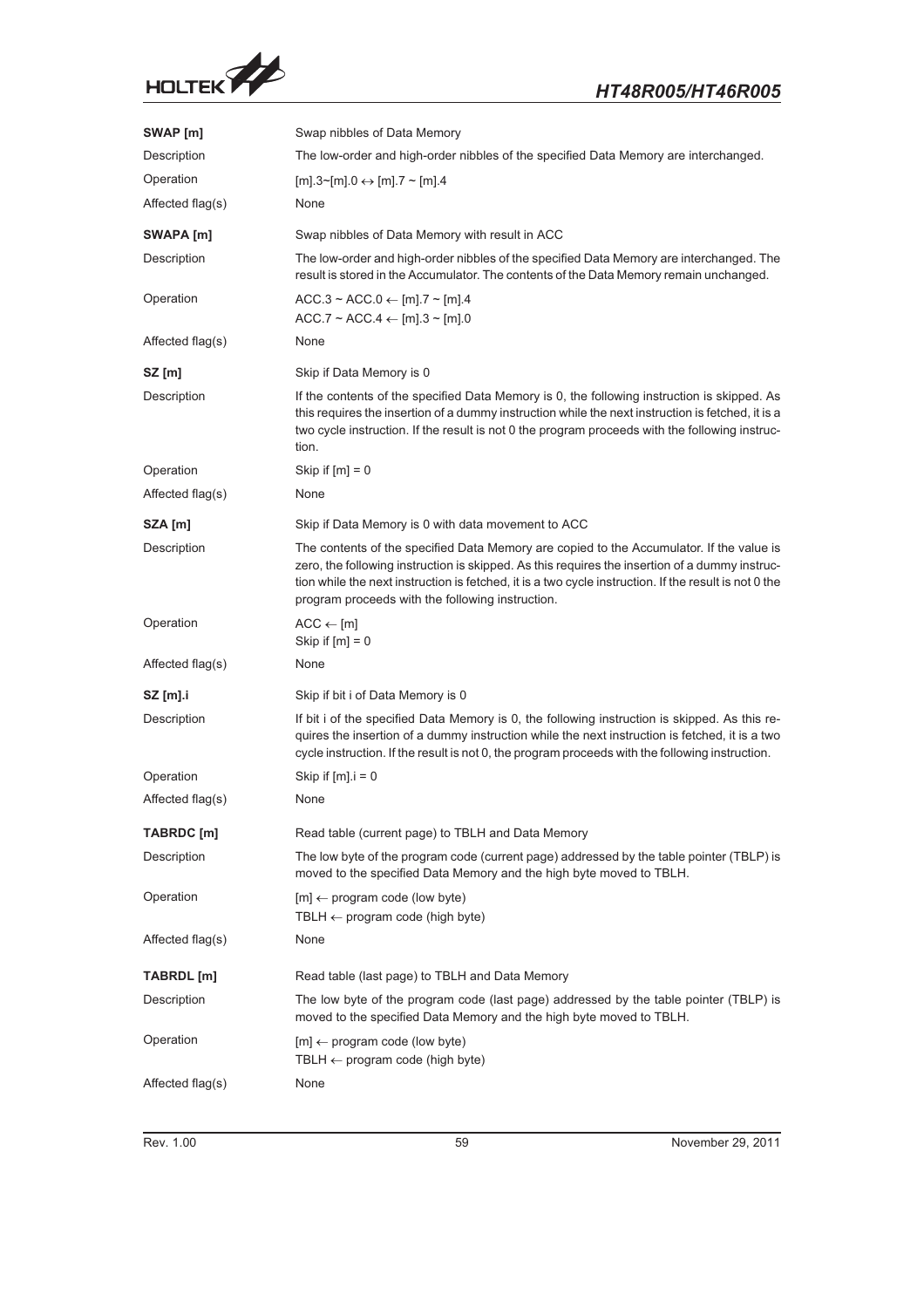

| XOR A,[m]        | Logical XOR Data Memory to ACC                                                                                                                |
|------------------|-----------------------------------------------------------------------------------------------------------------------------------------------|
| Description      | Data in the Accumulator and the specified Data Memory perform a bitwise logical XOR op-<br>eration. The result is stored in the Accumulator.  |
| Operation        | $ACC \leftarrow ACC$ "XOR" [m]                                                                                                                |
| Affected flag(s) | Ζ                                                                                                                                             |
| XORM A, [m]      | Logical XOR ACC to Data Memory                                                                                                                |
| Description      | Data in the specified Data Memory and the Accumulator perform a bitwise logical XOR op-<br>eration. The result is stored in the Data Memory.  |
| Operation        | $[m] \leftarrow ACC$ "XOR" $[m]$                                                                                                              |
| Affected flag(s) | Ζ                                                                                                                                             |
| XOR A.x          | Logical XOR immediate data to ACC                                                                                                             |
| Description      | Data in the Accumulator and the specified immediate data perform a bitwise logical XOR<br>operation. The result is stored in the Accumulator. |
| Operation        | $ACC \leftarrow ACC$ "XOR" x                                                                                                                  |
| Affected flag(s) | Ζ                                                                                                                                             |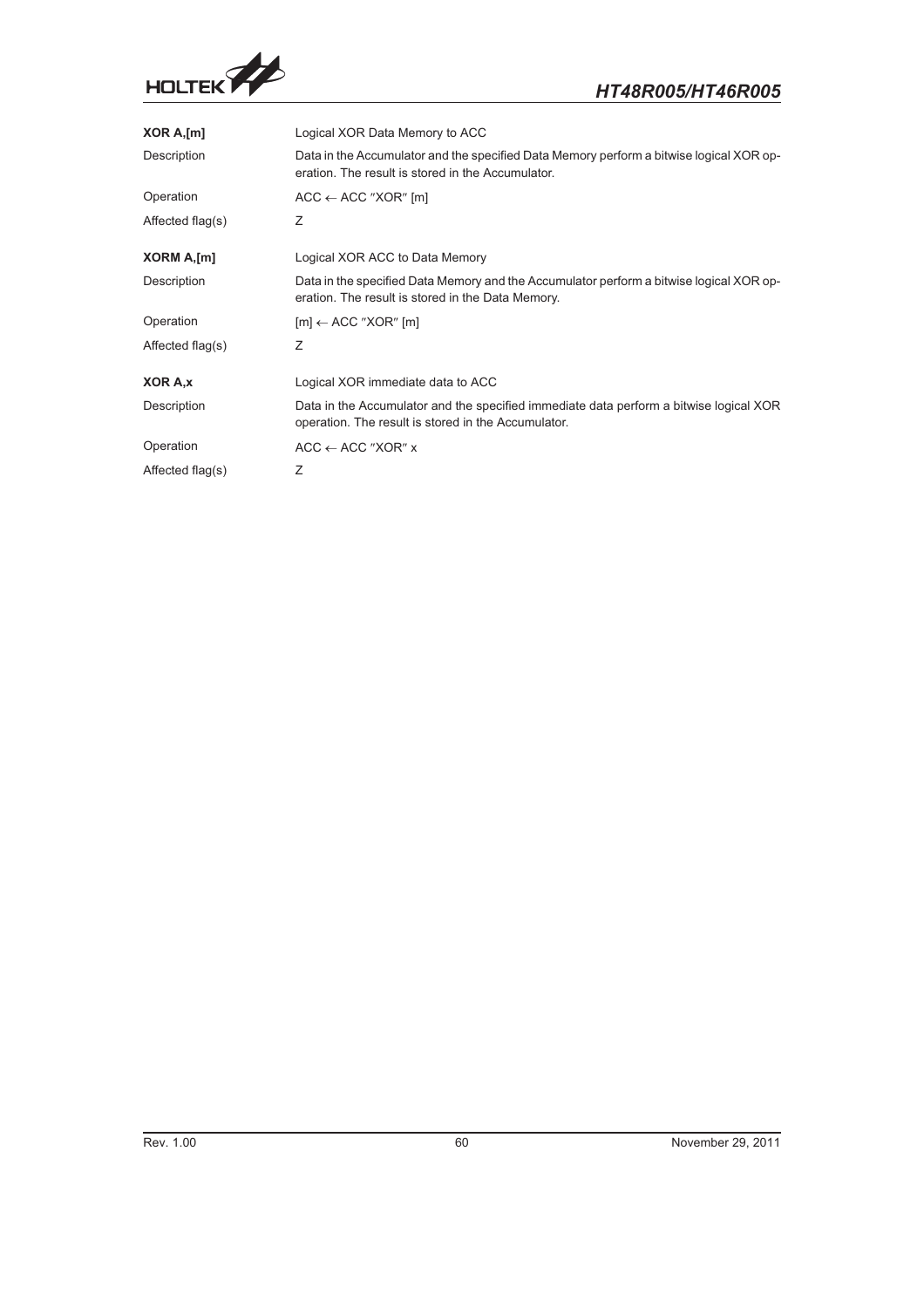<span id="page-60-0"></span>

#### **Package Information**

Note that the package information provided here is for consultation purposes only. As this information may be updated at regular intervals users are reminded to consult the Holtek website (http://www.holtek.com.tw/english/literature/package.pdf) for the latest version of the package information.

#### **10-pin MSOP Outline Dimensions**

ı

(4 CORNERS



| <b>Symbol</b>  | <b>Dimensions in inch</b> |       |             |  |
|----------------|---------------------------|-------|-------------|--|
|                | Min.                      | Nom.  | Max.        |  |
| A              |                           |       | 0.043       |  |
| A1             | 0.000                     |       | 0.006       |  |
| A2             | 0.030                     | 0.033 | 0.037       |  |
| B              | 0.007                     |       | 0.011       |  |
| C              |                           |       | 0.010       |  |
| D              |                           | 0.018 |             |  |
| Ε              |                           | 0.193 |             |  |
| E <sub>1</sub> |                           | 0.118 |             |  |
| ${\bf e}$      |                           | 0.020 |             |  |
|                | 0.016                     | 0.024 | 0.031       |  |
| L1             |                           | 0.037 |             |  |
| $\theta$       | $0^{\circ}$               |       | $8^{\circ}$ |  |

| <b>Symbol</b>  | <b>Dimensions in mm</b> |      |             |  |
|----------------|-------------------------|------|-------------|--|
|                | Min.                    | Nom. | Max.        |  |
| A              |                         |      | 1.10        |  |
| A <sub>1</sub> | 0.00                    |      | 0.15        |  |
| A <sub>2</sub> | 0.75                    | 0.85 | 0.95        |  |
| B              | 0.17                    |      | 0.27        |  |
| C              |                         |      | 0.25        |  |
| D              |                         | 3.00 |             |  |
| E              |                         | 4.90 |             |  |
| E1             |                         | 3.00 |             |  |
| $\mathbf e$    |                         | 0.50 |             |  |
|                | 0.40                    | 0.60 | 0.80        |  |
| L1             |                         | 0.95 |             |  |
| $\theta$       | $0^{\circ}$             |      | $8^{\circ}$ |  |